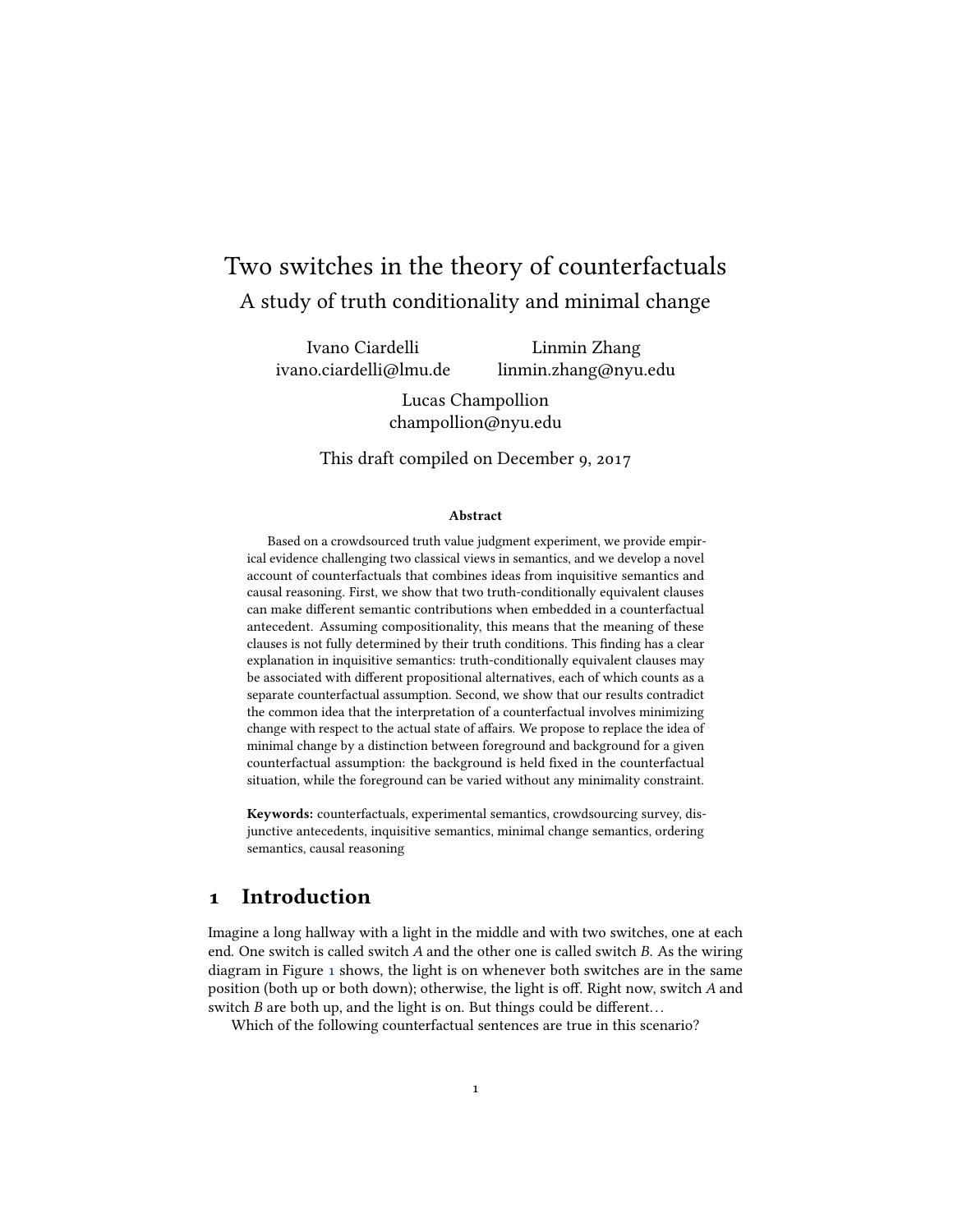

<span id="page-1-0"></span>Figure 1: A multiway switch

| (1) | a. | If switch A was down, the light would be off.                          | $A >$ OFF                              |
|-----|----|------------------------------------------------------------------------|----------------------------------------|
|     | b. | If switch $B$ was down, the light would be off.                        | $B >$ OFF                              |
|     | c. | If switch $A$ or switch $B$ was down, the light would be off.          | $\overline{A} \vee \overline{B} >$ OFF |
|     | d. | If switch $A$ and switch $B$ were not both up, the light would be off. |                                        |
|     |    |                                                                        | $\neg(A \land B) >$ OFF                |
|     | e. | If switch $A$ and switch $B$ were not both up, the light would be on.  |                                        |
|     |    |                                                                        | $\neg(A \land B) > \text{ON}$          |
|     |    |                                                                        |                                        |

This simple empirical question bears on two fundamental issues in semantics, namely, the nature of sentence meaning, and the interpretation of counterfactuals. Motivated by experimental results, this paper challenges classical views on these two issues and develops a novel account of counterfactuals, which combines ideas from inquisitive semantics and causal reasoning.

For the sake of readability, throughout the paper we refer to the sentences in  $(1)$ by the mnemonic labels that appear next to them. These labels are based on the following conventions: A and A stand respectively for 'switch A is  $up$ ' and 'switch A is down', and similarly for switch B. We use the standard logical notations <sup>¬</sup>, <sup>∧</sup>, <sup>∨</sup> for negation, conjunction, and disjunction, and > for the counterfactual conditional construction. We take > to have lower precedence than other operators; thus, for example,  $\overline{A} \vee \overline{B}$  > OFF should be read as  $(\overline{A} \vee \overline{B})$  > OFF. In later sections, we will assume that these representations correspond to the logical forms of these sentences, at a suitable level of abstraction.

### 1.1 The nature of sentence meaning

The first issue we investigate is the relation between sentence meaning and truth conditions. There are two views on this issue. The textbook view is that truth conditions completely determine meaning: "To know the meaning of a sentence is to know its truth conditions" [\(Heim & Kratzer 1998:](#page-43-0) p. 1). In the standard intensional semantic framework, this view is implemented by representing the meaning of a sentence as a set of possible worlds—the set of those worlds in which the sentence is true.

An alternative view is that the meaning of a sentence carries some extra structure beyond what is needed to capture its truth conditions, and that the notion of sentential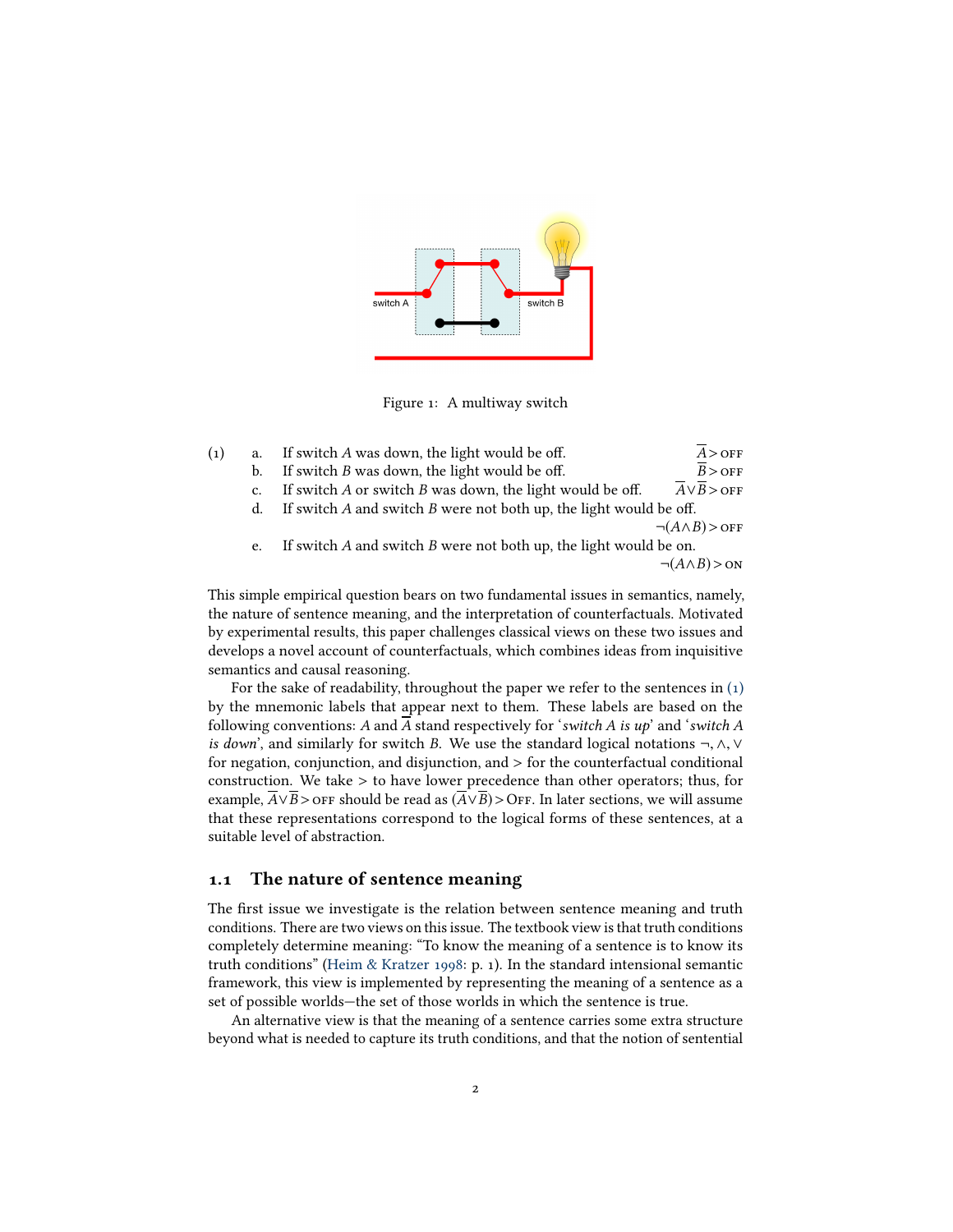meaning is therefore more fine-grained than what is provided by sets of possible worlds. In such frameworks, the meaning of a sentence determines its truth conditions, but the converse is not the case: two sentences may have the same truth conditions but be associated with different meanings.

The difference between these two views can be illustrated with a simple example. Taking for granted that the switches of our scenario assume only two positions,  $up$ and down, the following sentences have the same truth conditions.

|  | (2) a. Switch A or switch B is down.      | $A \vee B$         |
|--|-------------------------------------------|--------------------|
|  | b. Switch A and switch B are not both up. | $\neg(A \wedge B)$ |
|  |                                           |                    |

Whenever  $\overline{A} \vee \overline{B}$  is true, ¬(A∧B) is true as well, and vice versa (we provide experimental evidence for this in Section [2.3.1\)](#page-8-0). In fact, given the assumption that a switch is down whenever it is not up, the truth-conditional equivalence between  $\overline{A} \vee \overline{B}$  and  $\neg(A \wedge B)$ is an instance of de Morgan's law  $\neg A \lor \neg B \equiv \neg (A \land B)$ , which is valid in classical logic—the logic arising from truth-conditional semantics. On the textbook view, A∨B and  $\neg(A \wedge B)$  therefore have the same meaning. By contrast, on the view that meaning is not completely determined by truth conditions,  $A \vee B$  and  $\neg(A \wedge B)$  may well differ in meaning.

Throughout this paper, we assume the principle of semantic compositionality for natural language: the meaning of a complex expression is completely determined by the meaning of its constituents and the way they are combined. A corollary is the principle of substitution of equivalents: the meaning of a complex expression does not change when a constituent is replaced by another expression with the same meaning.

Under the compositionality assumption, the two views on the nature of meaning lead to different expectations about what should happen when sentences like  $\overline{A} \vee \overline{B}$ and  $\neg(A \land B)$  are embedded as constituents in a larger sentence. On the textbook view, since  $\overline{A} \vee \overline{B}$  and ¬(A∧B) have the same meaning, we expect them to make exactly the same semantic contribution to the sentences they are part of, and we expect that substituting one with the other in the context of a larger sentence should not affect its meaning. By contrast, if  $\overline{A} \vee \overline{B}$  and  $\neg$ ( $\overline{A} \wedge \overline{B}$ ) have different meanings, we expect them to make different semantic contributions when embedded in a larger sentence. In this case, substituting one with the other may well result in a different meaning, and possibly also in different truth conditions for the complex sentence.

To make this concrete, consider the counterfactuals  $\overline{A} \vee \overline{B}$  >  $\overline{O}$  FF and  $\neg$  $(A \wedge B)$  >  $\overline{O}$ FF, which embed  $\overline{A} \vee \overline{B}$  and  $\neg(A \wedge B)$  as antecedents. If  $\overline{A} \vee \overline{B}$  > off and  $\neg(A \wedge B)$  > off turn out to have different truth conditions, this is incompatible with compositionality combined with the textbook view on meaning, and it provides an empirical argument for distinguishing the meanings assigned to  $A \vee B$  and  $\neg(A \wedge B)$ .

To investigate whether  $\overline{A} \vee \overline{B}$  > off and  $\neg$ ( $A \wedge B$ ) > off can indeed come apart in their truth values, we conducted a truth value judgment experiment based on the context described earlier. Our results show that while a vast majority of participants judged  $\overline{A} \vee \overline{B}$  > off true in the given scenario, few judged ¬( $A \wedge B$ ) > off true. This judged  $\overline{A} \vee \overline{B}$  > OFF true in the given scenario, few judged ¬( $A \wedge B$ ) > OFF true. This evidence favors a fine-grained view of meaning that teases apart  $\overline{A} \vee \overline{B}$  and ¬( $A \wedge B$ ).<sup>1</sup>

<sup>&</sup>lt;sup>1</sup>Contexts that make more fine-grained distinctions than those determined by truth conditions are often referred to as hyperintensional [\(Fox & Lappin 2005,](#page-42-0) [McKay & Nelson 2014\)](#page-44-0). Our experimental result can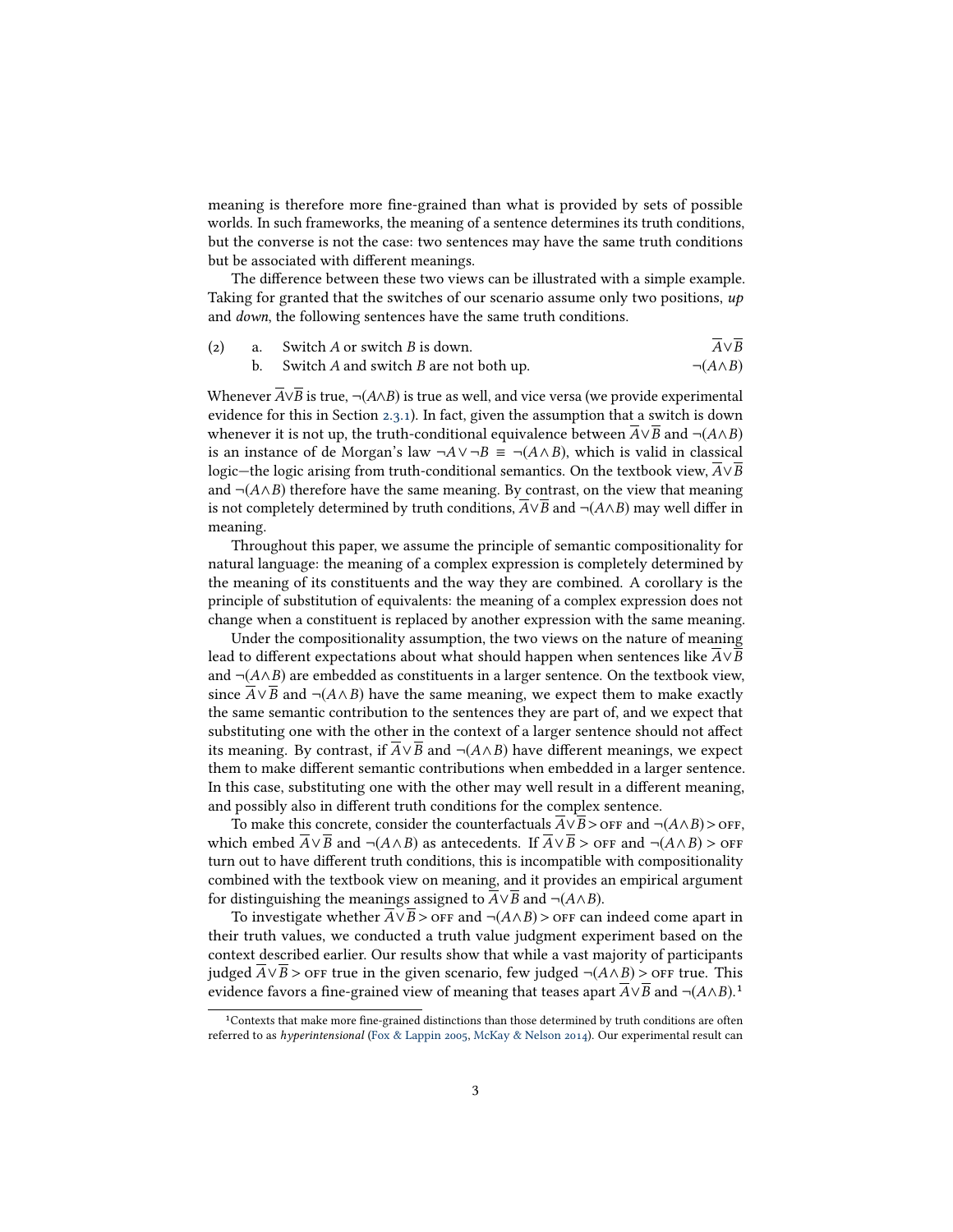In addition to providing empirical support for a fine-grained view on meaning, in this paper we develop a formal theory that explains the difference we observe between the counterfactuals  $A \vee B >$  or  $F$  and  $\neg$ ( $A \wedge B$ ) > or  $F$ . Our theory builds on the framework of inquisitive semantics (Ciardelli, Groenendijk  $\&$  Roelofsen to appear). In inquisitive semantics, the meaning of a sentence is not represented as a set of possible worlds, but as a set of such sets, referred to as the alternatives for the sentence. By representing sentence meaning as a set of alternatives, inquisitive semantics captures the intuition that a single sentence can evoke several possibilities. The difference between the two antecedents is captured by the fact that, while  $\neg(A \wedge B)$  is associated with a single alternative,  $\overline{A} \vee \overline{B}$  is associated with two distinct alternatives, corresponding to the two disjuncts.<sup>2</sup>

To explain how the presence of these different alternatives affect the truth conditions of counterfactuals, we combine inquisitive semantics with a proposal by [Alonso-](#page-41-1)[Ovalle \(2006,](#page-41-1) [2009\)](#page-41-2). According to this proposal, a counterfactual antecedent does not always contribute a unique assumption: when it is associated with multiple alternatives, as in the case of A∨B, each of these alternatives is processed as a separate counterfactual assumption. This means that the consequent of  $A \vee B >$  off and  $\neg(A \wedge B) >$  off ends up being assessed in different hypothetical situations in the two cases, resulting in different truth conditions for the two counterfactuals.

#### <span id="page-3-0"></span>1.2 The interpretation of counterfactual conditionals

Aside from providing a probe into the nature of sentence meaning, our empirical observations also bear on a fundamental issue concerning the interpretation of counterfactuals. This issue consists in determining which hypothetical situations should be considered in order to assess the truth of a counterfactual.

The standard view is that the situations that should be considered are those where the antecedent is true, and which otherwise differ minimally from the actual situation. We refer to this as the minimal change requirement. This view is at the heart of the most influential theories of counterfactuals [\(Stalnaker 1968,](#page-45-0) [Lewis 1973,](#page-43-1) [Kratzer 1981a\)](#page-43-2). One of the main goals of our paper is to show that the minimal change requirement leads to incorrect predictions concerning the interpretation of counterfactuals with complex antecedents, and to present an alternative view.

The minimal change requirement was motivated by counterfactuals with simple

be viewed as showing that counterfactual antecedents are hyperintensional. Nevertheless, there is an important difference between counterfactual antecedents and other contexts which have been argued to be hyperintensional, such as belief attributions. In belief attribution claims, replacement of equivalent sentences is generally invalid: even John believes it will rain within a fortnight and John believes it will rain within two weeks may have different truth values. This is not the case for counterfactual antecedents: If it had rained for a fortnight, the crops would have been ruined has the same truth conditions as If it had rained for two weeks, the crops would have been ruined. Our proposal preserves the principle of substitution of equivalent antecedents, but it makes it harder for two sentences to count as equivalent.

<sup>&</sup>lt;sup>2</sup>The semantic frameworks of alternative semantics [\(Hamblin 1973,](#page-43-3) [Kratzer & Shimoyama 2002,](#page-43-4) [Alonso-](#page-41-1)[Ovalle 2006\)](#page-41-1) and truth-maker semantics [\(Fine 2012a\)](#page-42-1) are similar to inquisitive semantics in some crucial respects. However, some specific differences between these frameworks also matter for our concerns, as we discuss in Section [6.1.](#page-31-0) Dynamic theories of meaning [\(Kamp 1981,](#page-43-5) [Heim 1982,](#page-43-6) [Groenendijk & Stokhof 1990\)](#page-43-7) also take the view that meaning is not completely determined by truth conditions, but they are primarily concerned with discourse phenomena and anaphora, which we set aside here.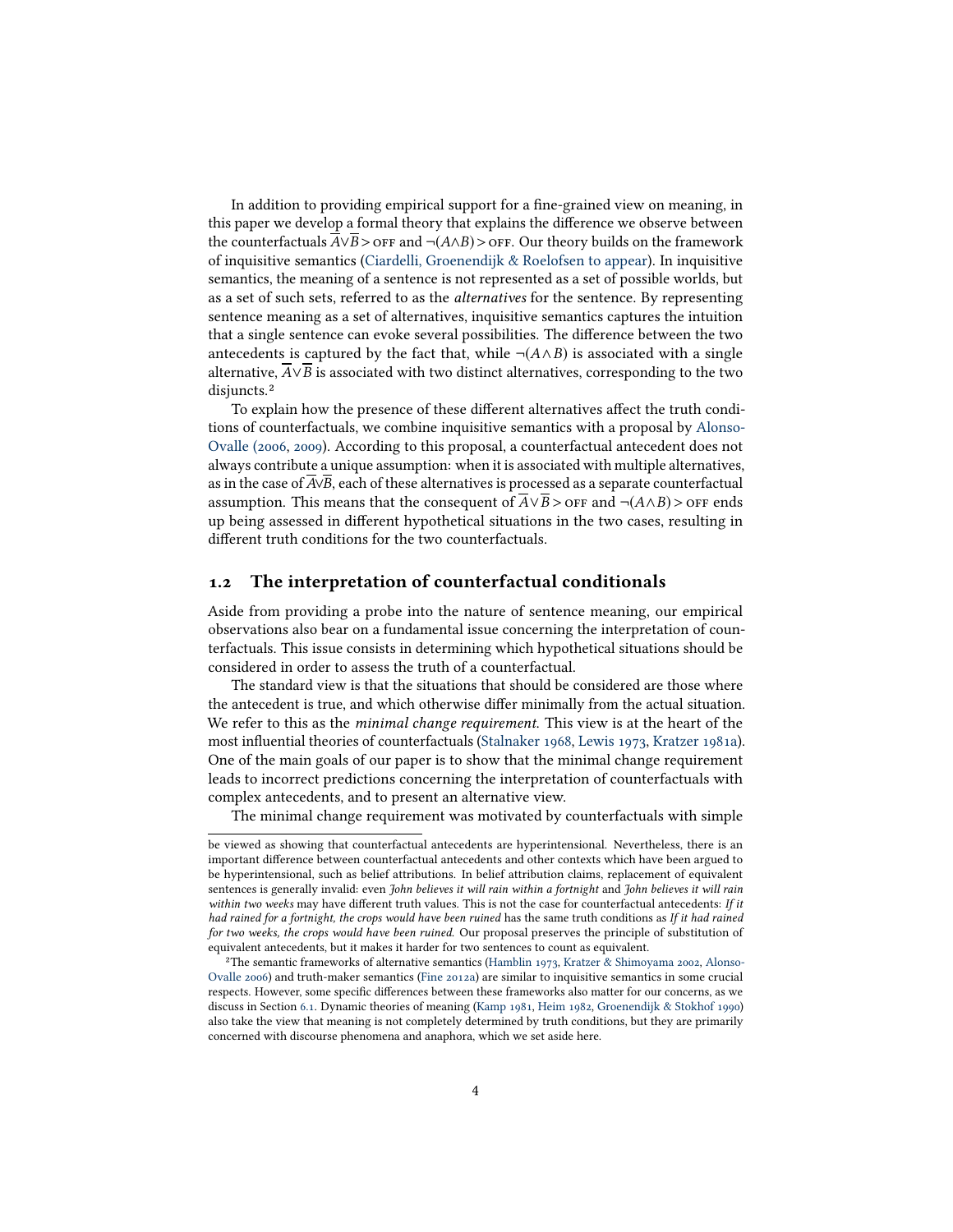antecedents such as If this match was struck, it would light. In judging this sentence, we allow certain facts to carry over from the actual world to the hypothetical situations we consider. For example, we assume that the match was not soaked in water overnight, that there is oxygen in the air, and so on. The purpose of the minimal change requirement is to prevent us from introducing any gratuitous changes to such facts.

In the canonical account of counterfactuals, ordering semantics [\(Stalnaker 1968,](#page-45-0) [Lewis 1973\)](#page-43-1), the minimal change requirement is implemented as follows. Counterfactuals are interpreted by means of a relation of comparative similarity to the world of evaluation. This relation is assumed to be a weak total order on possible worlds (that is, a total order that allows for ties). Intuitively, a world  $w'$  counts as more similar than  $w'$  to the world of evaluation  $w$  just in case getting from  $w$  to  $w'$  involves a smaller amount of change than getting from w to w''. Let us refer to a world where φ is true<br>as a φ-world. Glossing over details that do not matter for our argument, the main idea " to the world of evaluation w just in case getting from w to w' involves a smaller<br>nount of change than getting from w to w''. Let us refer to a world where  $\varphi$  is true as a  $\varphi$ -world. Glossing over details that do not matter for our argument, the main idea of ordering semantics is that a counterfactual  $\varphi > \psi$  is true at a world w in case  $\psi$  is true at each of the  $\varphi$ -worlds which are most similar to w.

In this paper we test the predictions of the minimal change requirement in a novel way. Crucially, we do not rely on any pre-defined assumption about similarity.<sup>3</sup> In a given context, we can use truth value intuitions about some counterfactuals to infer what the relevant similarity ordering must be like for these intuitions to be accounted for; we can then use our findings about similarity to predict the truth value of another counterfactual, and check whether this prediction is empirically correct.<sup>4</sup>

To make this concrete, consider our switches scenario. Suppose the counterfactuals  $\overline{A}$  > off and  $\overline{B}$  > off are true in the given situation. This means that the relevant similarity ordering must be such that the most similar  $\overline{A}$ -worlds are OFF-worlds, and analogously for the most similar  $\overline{B}$ -worlds. It turns out that this is sufficient to make a prediction about the truth of  $\neg(A \wedge B) >$  off. For consider a most similar  $\neg(A \wedge B)$ -world, that is, a most similar world where the switches are not both up. This must be either a most similar A-world or a most similar B-world. In either case, this world must be an OFF-world. Consequently,  $\neg(A \land B)$  > OFF is predicted to be true.

Thus, regardless of what notion of world similarity we assume, ordering semantics predicts that in any context in which  $\overline{A}$  > OFF and  $\overline{B}$  > OFF are true, so is ¬(A $\wedge$ B) > OFF. This means that the entailment  $\overline{A} >$  or  $\overline{B} >$  or  $\overline{B}$   $\Rightarrow$  of  $\overline{B}$   $\Rightarrow$  of  $\overline{B}$  is logically valid in ordering semantics. Although we formulated this argument in the context of ordering semantics, an analogous conclusion can be reached in other frameworks that incorporate the minimal change requirement, such as premise semantics as formulated in [Kratzer \(1981a](#page-43-2)[,b\)](#page-43-8). We come back to this in Section [6.3.](#page-33-0) 3

<sup>&</sup>lt;sup>3</sup>Many arguments against [Lewis \(1973\)](#page-43-1) rely on such assumptions. For example, [Fine \(1975\)](#page-42-2) argues that the minimal change requirement would wrongly predict If Nixon had pressed the button there would have been a nuclear holocaust to be false, because one can easily imagine a small change that prevents the button from working. These arguments rely crucially on specific assumptions about similarity [\(Lewis 1979\)](#page-43-9)—in this case, the assumption that a world where a wire malfunction prevents the button from causing nuclear war counts as more similar to the actual world than one where nuclear war takes place. 4

This way of arguing is in line with a methodological suggestion by [Lewis \(1979:](#page-43-9) p. 466f.): to evaluate whether ordering semantics is empirically accurate, we must determine the nature of the similarity ordering by reasoning backwards from the truth conditions of counterfactuals without imposing any a priori plausibility assumptions on the similarity ordering.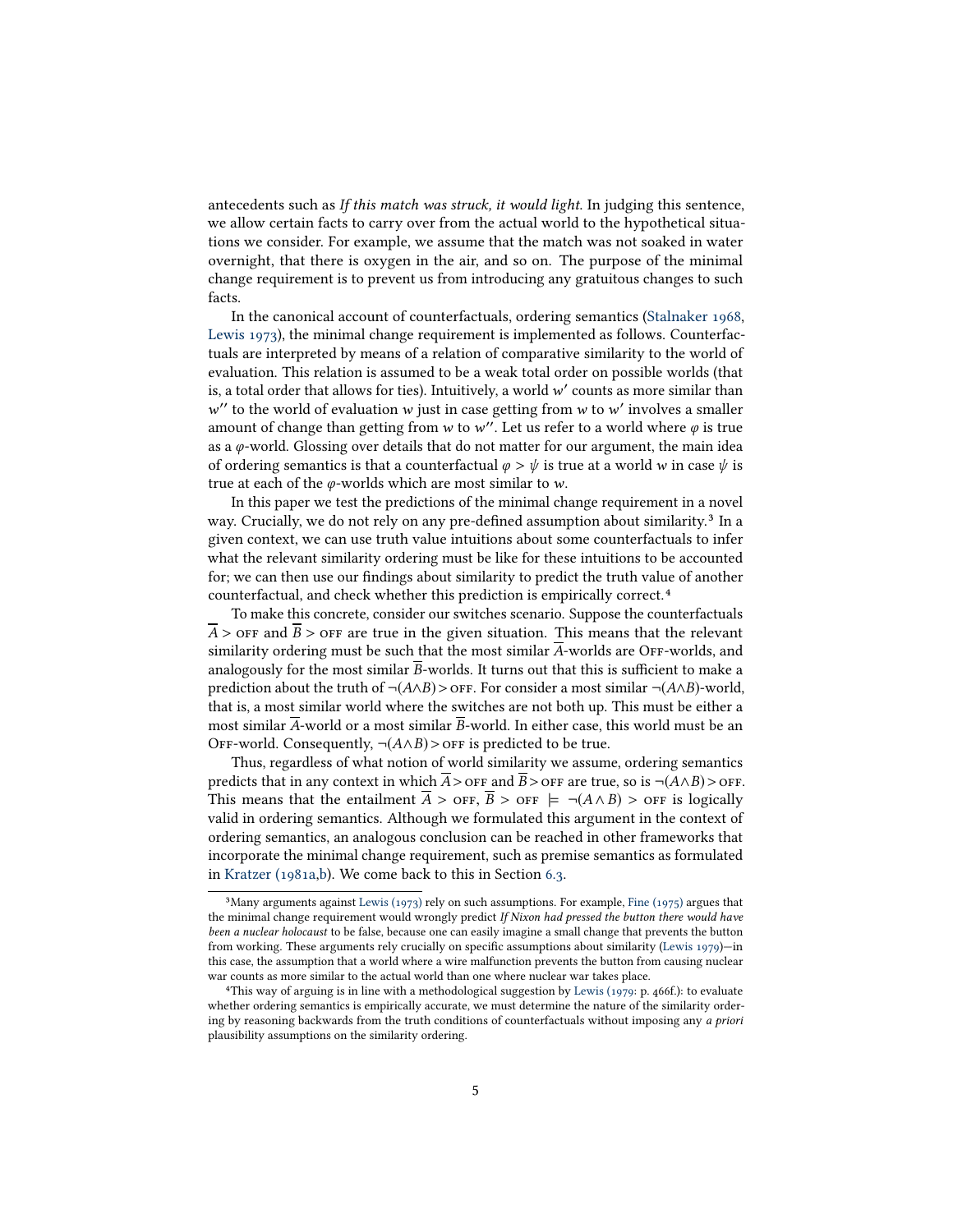A truth value judgment task including  $\overline{A}$  > OFF,  $\overline{B}$  > OFF, and ¬(A $\wedge$ B) > OFF allowed us to test whether this prediction of the minimal-change requirement is borne out. Our findings contradict this prediction: while a vast majority of participants judged both A > off and B > off true in the given scenario, few judged  $\neg$ ( $A \land B$ ) > off true.

In addition to presenting evidence against the minimal change requirement, in this paper we provide a conceptual explanation of our findings and a corresponding formal account. We replace the idea of minimal change by a binary distinction between facts that are at stake—or foregrounded—when making a counterfactual assumption and facts that are regarded as backgrounded. While backgrounded facts are held fixed in making the assumption, foregrounded facts can be manipulated without any minimality constraints.

The intuitive idea is that when making the counterfactual assumption that  $A$  is down, the position of  $B$  is not at stake and can be viewed as backgrounded; since backgrounded facts are held fixed, in the counterfactual scenario switch  $A$  is down, but switch B is still up; by the laws of the circuit, this implies that the light is off. This explains why  $A >$  off is judged true. The situation is analogous for  $B >$  off. However, when making the assumption that  $A$  and  $B$  are not both up, the positions of both switches are now at stake, and neither can be regarded as backgrounded; thus, in the counterfactual scenario, nothing about the actual situation is retained, and all we can assume is that  $A$  and  $B$  are not both up. This does not allow us to reach any definite conclusion about the state of the light. Therefore,  $\neg(A \land B)$  > or F is not judged true.

Building on ideas from premise semantics [\(Kratzer 1981a,](#page-43-2)[b\)](#page-43-8) and causal reasoning [\(Pearl 2000\)](#page-44-1), we develop a formal theory of counterfactuals that embodies these intuitions. Unlike [Pearl \(2000\),](#page-44-1) our theory is not restricted to special kinds of antecedents but can deal with antecedents of arbitrary complexity. The ideas that we propose can also be used to extend [Pearl'](#page-44-1)s intervention-based account of counterfactuals to arbitrary antecedents.<sup>5</sup> We show that, in combination with inquisitive semantics, this theory accounts for our findings.

## 1.3 Structure of the paper

The paper is organized as follows. In Section [2](#page-6-0) we present the details of our experiment. We argue that our experimental results raise two problems, one for the view that meaning can be equated with truth conditions, and the other for the minimal change requirement. Section  $\alpha$  shows how the first problem can be solved by lifting an account of conditionals to inquisitive semantics. Section  $4$  shows how the second problem can be solved by replacing the minimal change requirement by the idea of a factual background. Section [5](#page-27-0) discusses additional patterns in our data, involving minority judgments and order effects, and suggests explanations based on our theory. Section [6](#page-30-0) discusses the connections between our proposal and related work on counterfactuals. Section [7](#page-37-0) concludes. A visual outline of the challenges we discuss and of the solutions we propose is given in Figure [2.](#page-6-1) 5

For another proposal aiming to generalize the account of [Pearl](#page-44-1) to arbitrary antecedents, see [Briggs](#page-41-3) [\(2012\).](#page-41-3)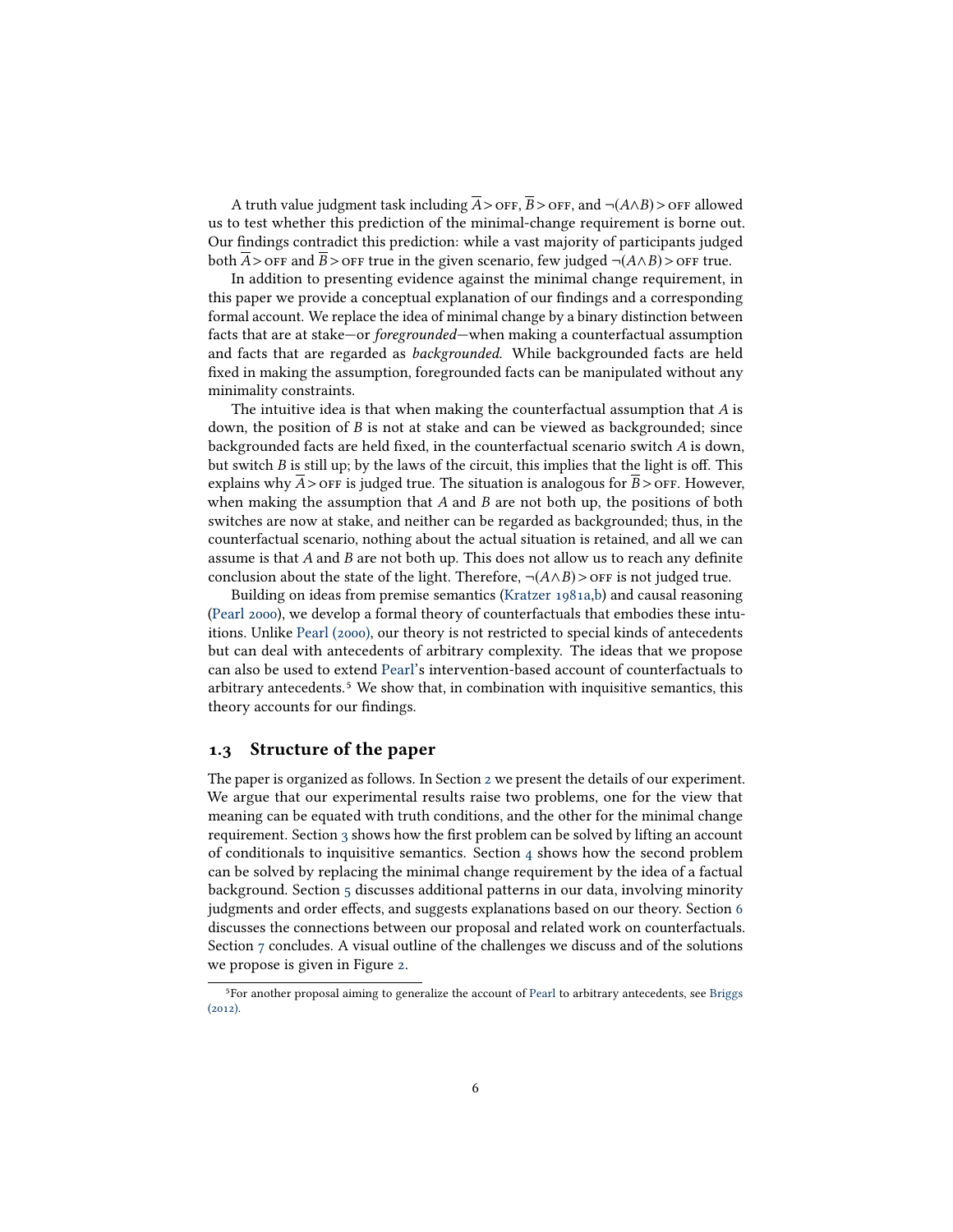

<span id="page-6-1"></span>Figure 2: The paper at a glance.

# <span id="page-6-0"></span>2 Experiment

### 2.1 Hypotheses and predictions

The two questions we seek to answer are whether the truth conditions of a sentential clause completely determine its meaning, and whether the interpretation of counterfactuals with complex antecedents challenges the minimal change requirement.

For the first question, our experiment took advantage of the truth-conditional equivalence between  $\overline{A} \vee \overline{B}$  and  $\neg(A \wedge B)$ . As we discussed, assuming compositionality, the hypothesis that truth conditions completely determine meaning predicts that  $\overline{A} \vee \overline{B}$  > off and  $\neg(A \wedge B)$  > off should have the same meaning as well, and should be judged in the same way in a given situation. By contrast, if meaning is not completely determined by truth conditions, then  $\overline{A} \vee \overline{B}$  and  $\neg(A \wedge B)$  may well have different meanings. If so, these clauses could make a different contribution when embedded in a conditional antecedent, which may result in  $\overline{A} \vee \overline{B}$  > off and  $\neg(A \wedge B)$  > off having different truth values in the given situation—something that would be reflected by native speakers' truth value intuitions.

To answer the second question, we tested native speakers' judgments of  $A >$  orf,  $\overline{B}$  > off, and  $\neg$ ( $A \land B$ ) > off. As we argued in Section [1.2,](#page-3-0) the minimal change requirement predicts that in any context where  $A >$  of  $F$  and  $B >$  of  $F$  are both judged true,  $\neg(A \land B)$  > orr should be judged true as well. Thus, if A > orr and B > orr but not  $\neg(A \land B)$  > OFF are judged true, the minimal change requirement is obviously challenged.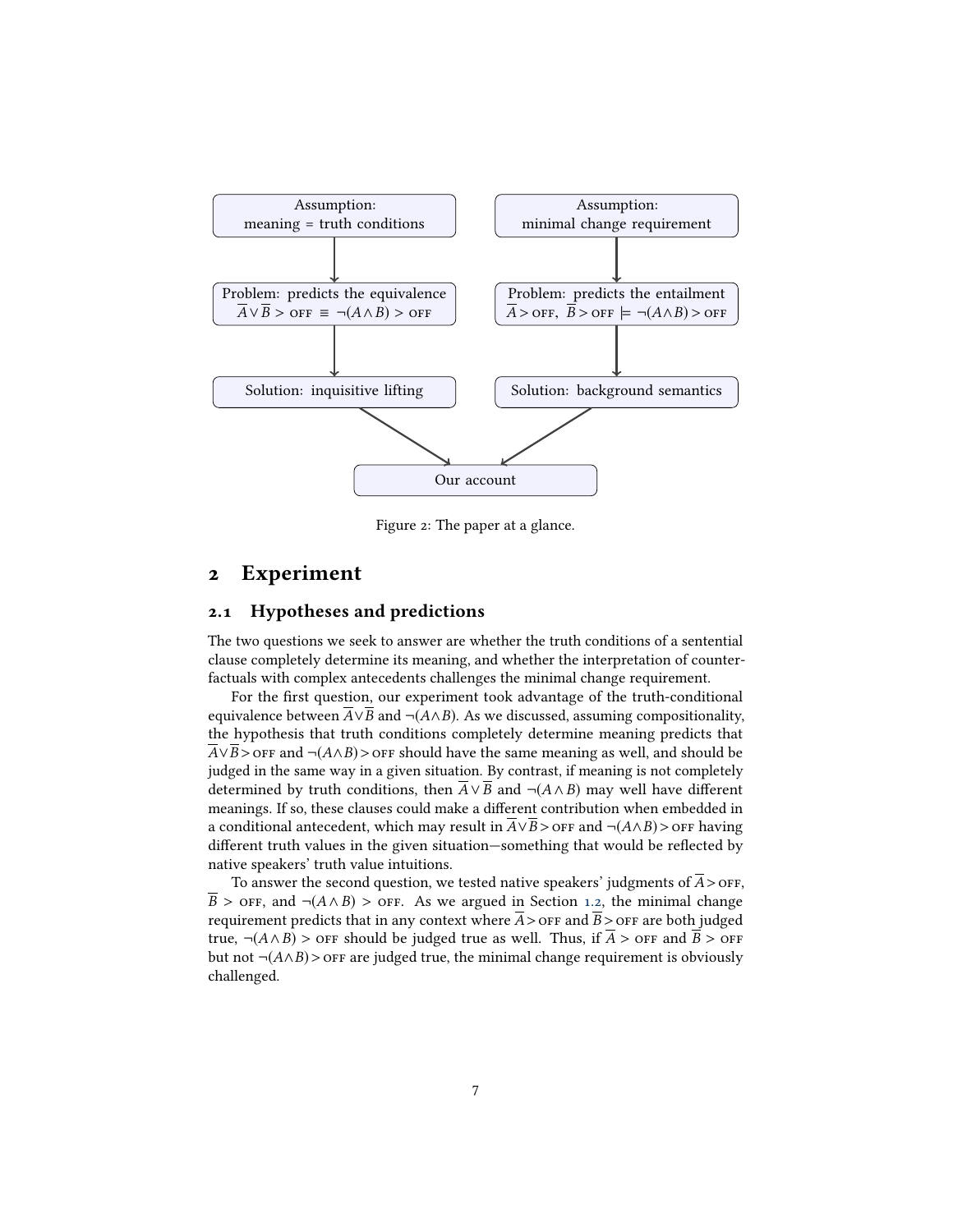### 2.2 Experiment design and methods

Our experiment included three parts: (i) two pretests (Section [2.3\)](#page-8-1), (ii) the main experiment (Section [2.4\)](#page-9-0), and (iii) three post-hoc tests (Section [2.5\)](#page-11-0). Pretest I confirmed the truth-conditional equivalence between  $\overline{A} \vee \overline{B}$  and  $\neg(A \wedge B)$  for native speakers of English, and Pretest II confirmed that the critical sentences used in our main experiment, namely,  $A ∨ B >$  or  $F$  and  $\neg (A ∧ B) >$  or  $F$ , are natural to native speakers to the same degree. In the main experiment, we elicited native speakers' truth value judgments for the counterfactuals in [\(1\).](#page-0-0) We used the three post-hoc tests to rule out some alternative accounts for the findings of our main experiment.

We implemented all these experiments and tests as web surveys using TurkTools [\(Erlewine & Kotek 2016\)](#page-42-3), which relies on the online labor market platform Amazon Mechanical Turk [\(https://www.mturk.com\)](https://www.mturk.com). Participants were all required to be located in the United States and have a Mechanical Turk approval rate (an indication of reliability) of at least 95%.

In all tests, each participant was asked to judge two sentences: one target and one filler sentence. For half of the participants, the target preceded the filler, while for the other half, the order of presentation was reversed. Our fillers were all uncontroversial in terms of naturalness or truth value, and thus the response to them was an indication showing whether participants paid enough attention to stimuli.

In the main experiment, Pretest I, and the three post-hoc tests, participants were shown a pictorial context<sup>6</sup> along with a short descriptive text and were asked to judge whether what the sentences say about the picture is 'true', 'false' or 'indeterminate'.

In Pretest II, there was no pictorial context or descriptive text. Participants were asked to judge whether the sentences sound natural on a 7-point scale, where 1 stands for "totally unnatural" and 7 for "perfectly natural".

Before the presentation of our stimuli, we gave examples illustrating the truth value or naturalness judgment task. At the end of the survey, we asked participants whether they were native speakers of English, whether they spoke British or American English or another dialect, and whether they had any comments for us (few did). We stated that their answers to these questions would not affect the payment.

For the truth value judgment task, we paid each participant \$0.10. For the naturalness judgment task, we paid each participant \$0.02. We used participants' responses to demographic questions and filler sentences to filter data: responses from those who did not self-identify as native speakers of American English or who failed to judge the filler sentence correctly were ruled out from further analyses. If someone took part in our study more than once, only their first response was included. In all tests, incorrect responses to filler items accounted for the majority of rejected data.

All our experimental materials, instructions for participants, anonymized raw data, scripts for data processing and analysis, as well as a detailed summary of results are available in the supplementary material of this paper. 6

<sup>&</sup>lt;sup>6</sup>Our figures are adapted from multiway switches © Colin M.L. Burnett [\(https://en.wikipedia.org/wiki/](https://en.wikipedia.org/wiki/Multiway_switching#/media/File:3-way_switches_position_2.svg) [Multiway\\_switching#/media/File:3-way\\_switches\\_position\\_2.svg\)](https://en.wikipedia.org/wiki/Multiway_switching#/media/File:3-way_switches_position_2.svg) CC BY-SA 3.0, via Wikimedia Commons.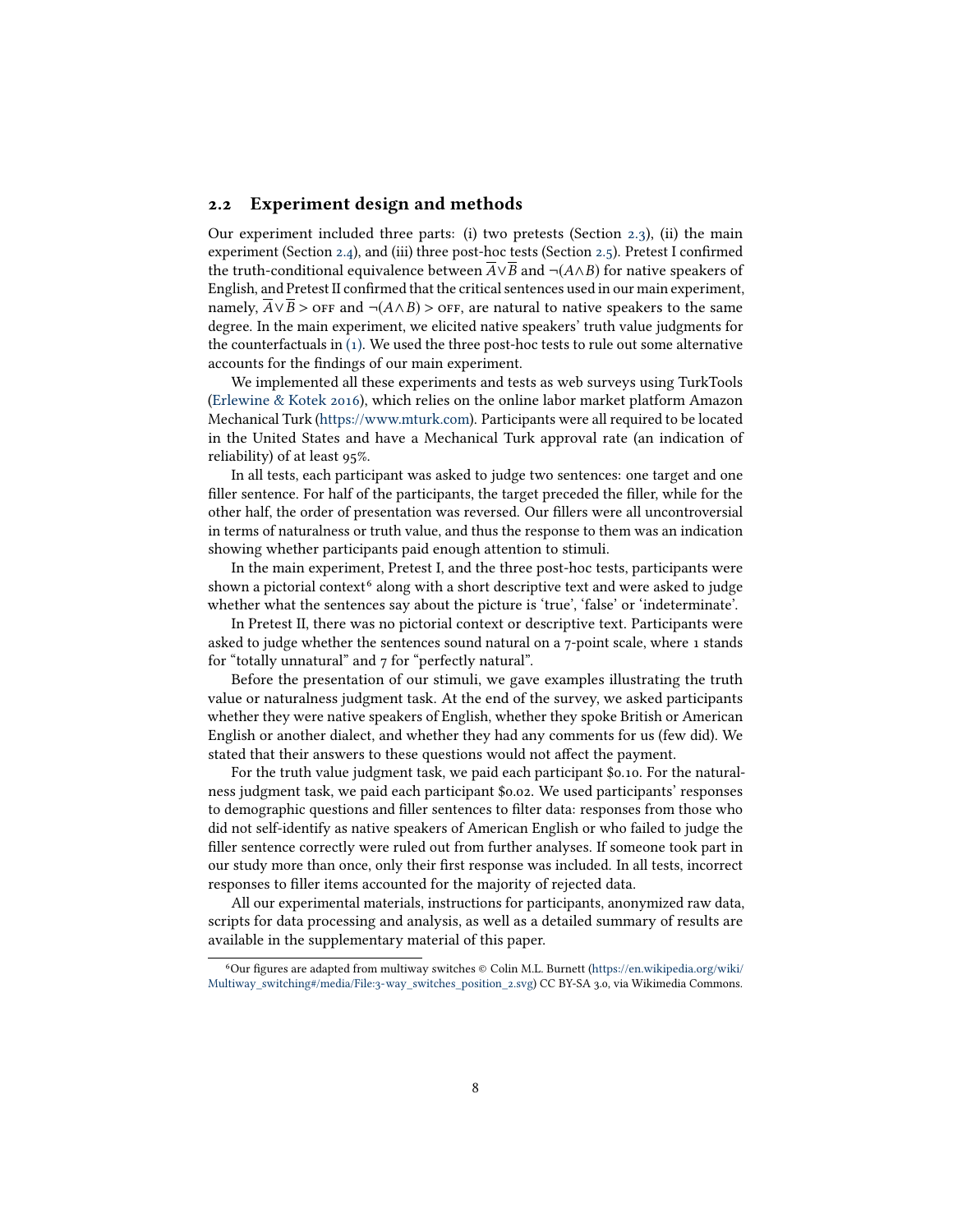

<span id="page-8-2"></span>Figure 3: Pretest I. Switch A and B are both down, and the light is on.

#### <span id="page-8-1"></span>2.3 Two pretests

#### <span id="page-8-0"></span>2.3.1 Pretest I

**Materials** The goal of Pretest I was to confirm that the unembedded sentences  $\overline{A} \vee \overline{B}$ and ¬(A∧B) have identical truth conditions. Since these sentences are both undoubtedly true when exactly one of the two switches is down, and false when both switches are up, we only elicited truth value judgments of these sentences in a scenario where both switches are down.

To this end, we used the pictorial context in Figure [3](#page-8-2) and asked participants to provide truth value judgments for  $A \vee B$  and  $\neg(A \wedge B)$ . We also included the sentence Switch  $A$  is up as a filler item, and we discarded data from participants who failed to judge it false in this context.

Results We collected data from 330 non-repetitive participants who are native speakers of American English and rejected 16.67% of the responses. As shown in Table [1,](#page-9-1) each sentence was judged true by a wide majority of participants; we conclude that  $\overline{A} \vee \overline{B}$  and ¬( $A \wedge B$ ) are both true in this scenario, which confirms that these sentences are truth-conditionally equivalent. This is in line with the experimental literature on disjunction since [Paris \(1973\),](#page-44-2) which has generally found a preference for inclusive interpretations (" $p$  or  $q$  or both") even in unembedded contexts. For example, [Chevallier et al. \(2008\)](#page-41-4) find that the core meaning of or is inclusive, and that an exclusive interpretation ( $\phi$  or q but not both") only arises when participants are forced to focus on the disjunction for at least three seconds.

The rate of acceptance was slightly higher for  $\neg(A \land B)$  than for  $\overline{A} \lor \overline{B}$ . This difference was borderline significant  $(\chi^2(2, N = 275) = 5.23, p = 0.07)$ . It could be attributed to noise or it might indicate that a minority of participants interpreted or as exclusive noise, or it might indicate that a minority of participants interpreted or as exclusive disjunction. We come back to this point in Section [2.6.1.](#page-14-0)

#### 2.3.2 Pretest II

Materials We assume that counterfactual sentences with simple antecedents (for example, if switch A was down, the light would be off) are natural. Here in Pretest II, we aimed to verify that the two counterfactual sentences with complex antecedents,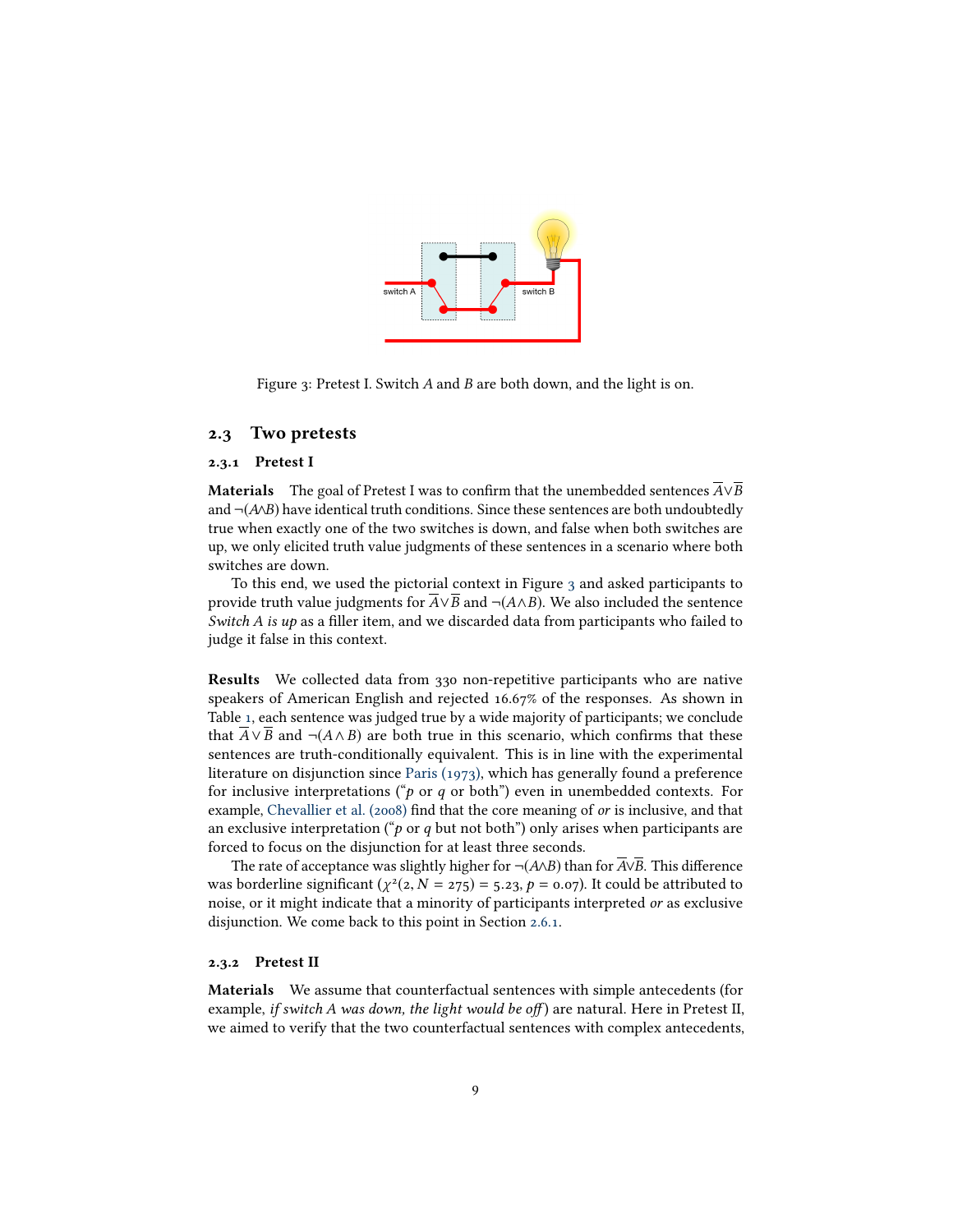<span id="page-9-1"></span>Table 1: Results of Pretest I

|                                                                                                            |  |  | Sentence Number True $(\%)$ False $(\%)$ Indeterminate $(\%)$ |                                  |
|------------------------------------------------------------------------------------------------------------|--|--|---------------------------------------------------------------|----------------------------------|
| $\overline{A} \vee \overline{B}$ 145   118 81.38% 23 15.86%<br>$\neg(A \land B)$ 130   118 90.77% 11 8.46% |  |  |                                                               | $4\quad 2.76\%$<br>$1 \t 0.77\%$ |

<span id="page-9-2"></span>Table 2: Results of Pretest II

| Sentence                |    |      | Number   Mean rating Standard deviation |
|-------------------------|----|------|-----------------------------------------|
| $A \vee B >$ OFF        | 73 | 5.07 | 1.63                                    |
| $\neg(A \land B) >$ OFF | 55 | 5.16 | 1.76                                    |

 $\overline{A} \vee \overline{B}$  > off and ¬(A∧B) > off, sound equally natural to native speakers. We used the sentence If I were in the hallway, I would turn the light off as the filler item, and we excluded data from participants who judged this filler lower than 5 on a 7-point scale.

Results As shown in Table [2,](#page-9-2) both sentences were judged acceptable at comparable levels: the t-test comparing the scores of these two sentences showed no signicant difference ( $p = 0.37$ ). Thus, any potential differences between the truth value judgments of these two sentences are unlikely to be attributable to one of the sentences being less natural than the other.

### <span id="page-9-0"></span>2.4 Main experiment

In our main experiment, we presented the context described in the introduction, and we asked participants to give truth value judgments for one of the five counterfactual sentences in  $(1)$ .

Materials Our context consisted of the descriptive text at the outset of the paper, repeated below, and of Figure [1.](#page-1-0)<sup>7</sup>

<span id="page-9-3"></span>(3) Imagine a long hallway with a light in the middle and with two switches, one at each end. One switch is called switch A and the other one is called switch B. As this wiring diagram shows, the light is on whenever both switches are in the same position (both up or both down); otherwise, the light is off. Right now, switch  $A$  and switch  $B$ are both up, and the light is on. But things could be different ... 7

The two-switches scenario was originally introduced by [Lifschitz \(1990\)](#page-43-10) in the context of causal reason-ing. Within the literature on counterfactuals, it was first discussed in [Schulz \(2007\),](#page-44-3) as a counterexample to the theory of [Veltman \(2005\).](#page-45-1) That discussion is not directly related to our main concerns here. The specific text in  $(3)$  is our own, and to the best of our knowledge, our paper is the first to discuss the two-switches scenario in connection with complex antecedents.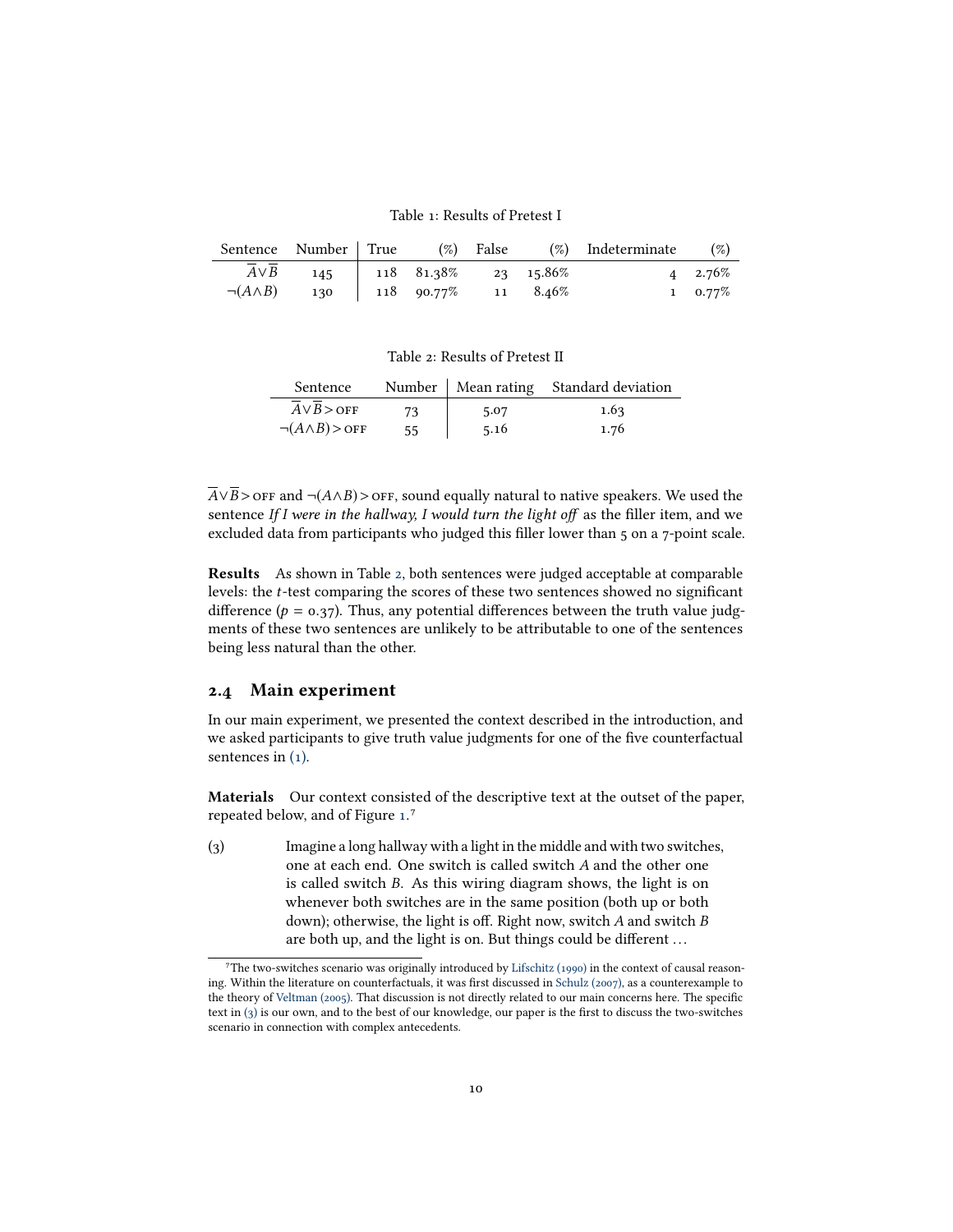<span id="page-10-2"></span>Table 3: Results of the main experiment

| Sentence                      | Number | True | $(\%)$  | False | $(\%)$   | Indet. | $(\%)$ |
|-------------------------------|--------|------|---------|-------|----------|--------|--------|
| $A >$ OFF                     | 256    | 169  | 66.02%  | 6     | $2.34\%$ | 81     | 31.64% |
| $B >$ OFF                     | 235    | 153  | 65.11\% |       | 2.98%    | 75     | 31.91% |
| $A \vee B >$ OFF              | 362    | 251  | 69.33%  | 14    | $3.87\%$ | 97     | 26.80% |
| $\neg(A \land B) >$ OFF       | 372    | 82   | 22.04%  | 136   | 36.56%   | 154    | 41.40% |
| $\neg(A \land B) > \text{ON}$ | 200    | 43   | 21.50%  | 63    | 31.50%   | 94     | 47.00% |
|                               |        |      |         |       |          |        |        |

Our five target sentences, repeated from  $(1)$ , are shown in  $(4)$ . The labels that appear next to them were not shown to participants.

<span id="page-10-0"></span>

| (4) | a. | If switch A was down, the light would be off.                          | $A >$ OFF                              |
|-----|----|------------------------------------------------------------------------|----------------------------------------|
|     | b. | If switch $B$ was down, the light would be off.                        | $B >$ OFF                              |
|     | c. | If switch $A$ or switch $B$ was down, the light would be off.          | $\overline{A} \vee \overline{B}$ > OFF |
|     | d. | If switch $A$ and switch $B$ were not both up, the light would be off. |                                        |
|     |    |                                                                        | $\neg(A \land B) >$ OFF                |
|     | e. | If switch A and switch B were not both up, the light would be on.      |                                        |
|     |    |                                                                        | $\neg(A \land B) > \text{ON}$          |
|     |    |                                                                        |                                        |

The word *both* in the antecedents of  $\neg(A \land B) >$  or and  $\neg(A \land B) >$  on has been inserted to rule out an unwanted interpretation of the antecedent that is false or infelicitous in situations where the switches have different positions. That interpretation has been characterized as a homogeneity effect; for discussion, see [Szabolcsi & Haddican \(2004\)](#page-45-2) and [Magri \(2014\).](#page-44-4)

Our filler sentence is shown in  $(5)$ . We ruled out data from those participants who failed to judged it false in the given context.

<span id="page-10-1"></span>(5) If switch  $A$  and switch  $B$  were both down, the light would be off.

Results We collected data from 2299 non-repetitive participants who are native speakers of American English and rejected 38.02% of the responses. The remaining 1425 responses are summarized in Table [3.](#page-10-2)

Differences across all five sentences were highly significant  $(\chi^2(8, N = 1425) = 26, 0 \le 0.0001)$ . Our results fall naturally into two blocks, as indicated by the  $383.36, p < 0.0001$ ). Our results fall naturally into two blocks, as indicated by the dashed line in Table [3.](#page-10-2)<sup>8</sup> The first block consists of  $\overline{A}$  > off,  $\overline{B}$  > off, and  $\overline{A} \vee \overline{B}$  > off, which were all judged true by a wide majority. In the second block,  $\neg(A \land B)$  > off and  $\neg(A \land B)$  > on were generally judged false or indeterminate. The frequency difference between  $\overline{A} \vee \overline{B}$  > off and  $\neg (A \wedge B)$  > off is highly significant:  $\chi^2(2, N = 734) =$ <br>197.84.0 < 0.0001. Differences within each block were not significant (first block:  $197.84, p \le 0.0001$ . Differences within each block were not significant (first block:

 ${}^{8}{\rm This}$  observation is confirmed by statistical analysis. All pairwise chi-square tests between sentences across blocks are highly significant ( $p <$  0.0001); pairwise comparisons within each block are not ( $\overline{A}$  > OFF vs.  $B >$  OFF:  $\chi$ <br> $v^2$ (2  $N = \epsilon_0$  $\overline{P^2(2, N = 491)} = 0.90; \overline{A} >$  OFF vs.  $\overline{A} \vee \overline{B} >$  OFF:  $\chi^2(2, N = 618) = 0.28; \overline{B} >$  OFF vs.  $\overline{A} \vee \overline{B} >$  OFF:<br>  $\chi^2(2, N = 572) = 0.28; \overline{B} >$  OFF vs.  $\overline{A} \vee \overline{B} >$  OFF:  $\chi^2(z, N = 597) = 0.37$ ;  $\neg(A \land B) > \text{OFF vs. } \neg(A \land B) > \text{ON: } \chi^2(z, N = 572) = 0.38$ ).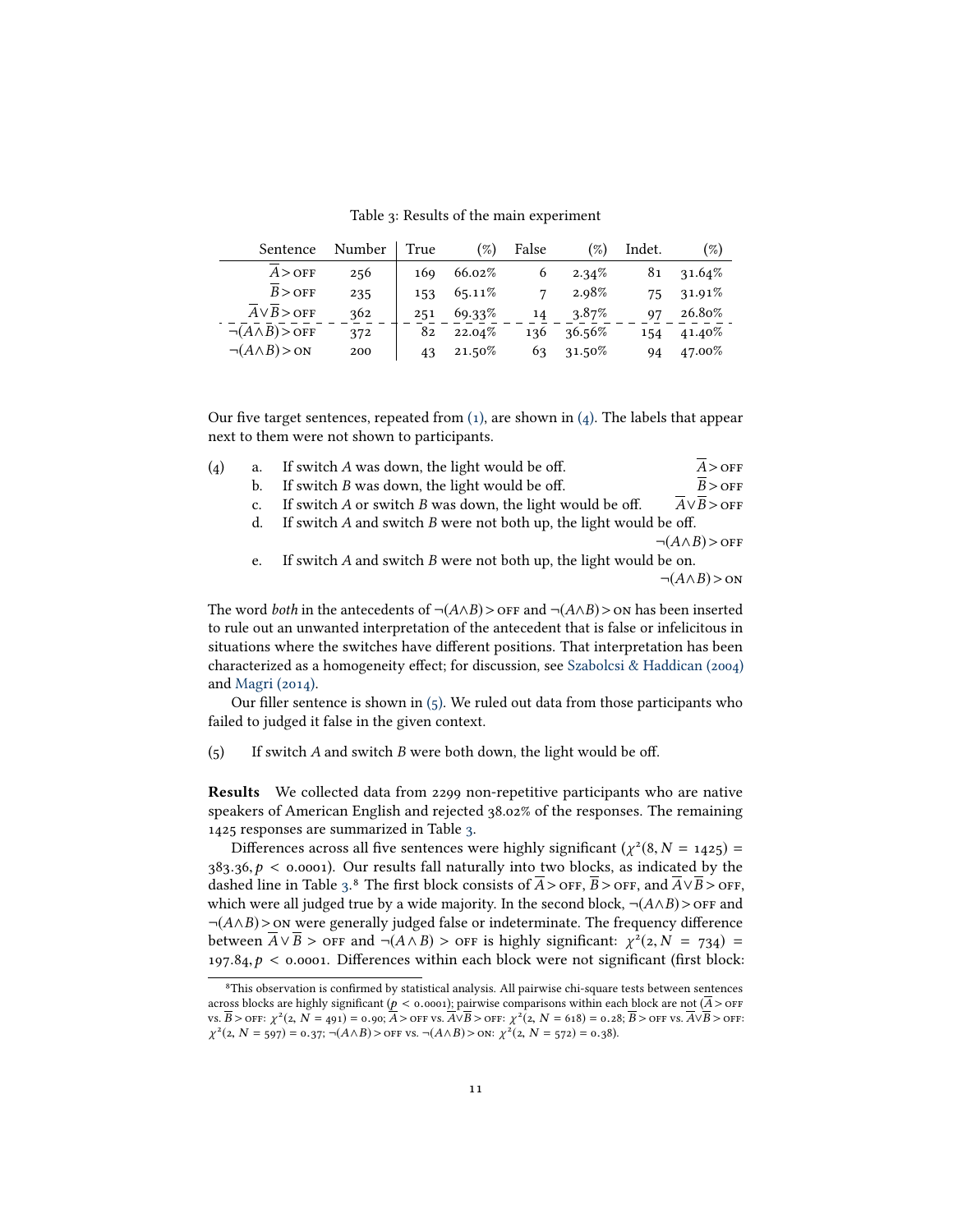

<span id="page-11-1"></span>Figure 4: Post-hoc test I. There is no wire between the two "down" positions.

χ  $\mathcal{L}(4, N = 853) = 3.33, p = 0.5042$ ; second block:  $\chi^2(2, N = 572) = 1.92, p = 0.3829$ ).<br>Crucially our results show that  $\overline{\mathcal{L}(B)}$  of  $\mathcal{L}(AB)$  of  $\mathcal{L}(AB)$  or were judged different.

Crucially, our results show that  $\overline{A\vee B}$  > off and  $\neg(A\vee B)$  > off were judged differently, indicating that these two counterfactuals have different truth conditions. Moreover, while both  $\overline{A}$  > off and  $\overline{B}$  > off were judged true by a majority of participants,  $\neg(A \wedge B)$  > OFF was not, contrary to the predictions of the minimal change requirement.

### <span id="page-11-0"></span>2.5 Three post-hoc tests

The findings of our main experiment suggest that the clauses  $\overline{A} \vee \overline{B}$  and  $\neg$ ( $A \wedge B$ ) differ in meaning, contradicting the view that meaning can be equated with truth conditions. Moreover, they suggest that in our context,  $\overline{A}$  > or and  $\overline{B}$  > or are true, while  $\neg(A \land B)$  >  $\Diamond$  of F is not, contrary to the predictions of the minimal change requirement.

To solidify these conclusions, we ran three post-hoc tests that rule out some potential alternative explanations for the drop in 'true' judgments from the first three sentences,  $\overline{A}$  > OFF,  $\overline{B}$  > OFF and  $\overline{A} \vee \overline{B}$  > OFF, to the fourth, ¬( $A \wedge B$ ) > OFF.

#### 2.5.1 Post-hoc test I: the light is on only if both switches are up

Materials Post-hoc test I aimed to test whether the difference in judgments between  $\overline{A} \vee \overline{B}$  > off and  $\neg$ ( $A \wedge B$ ) > off observed in our main experiment might be due to context-independent factors such as differences in complexity or processing load. To this end, we replaced the pictorial context by the one shown in Figure [4,](#page-11-1) in which the light is on only if both switches are up, and we replaced the third sentence in our descriptive text by the sentence in [\(6\):](#page-11-2)

<span id="page-11-2"></span>(6) As the following wiring diagram shows, the light is on whenever both switches are up; otherwise, the light is off.

If in our main experiment, the difference in truth value judgments between  $\overline{A} \vee \overline{B}$  > OFF and  $\neg(A \land B)$  > OFF is mainly due to context-independent factors, we expect to observe the same difference in this post-hoc test. If the difference tracks an actual difference in truth conditions, then in this new context, we expect that the pattern might change.

We used the filler If switch A and switch B were both down, the light would be on, and we rejected data from participants who failed to judge this filler false.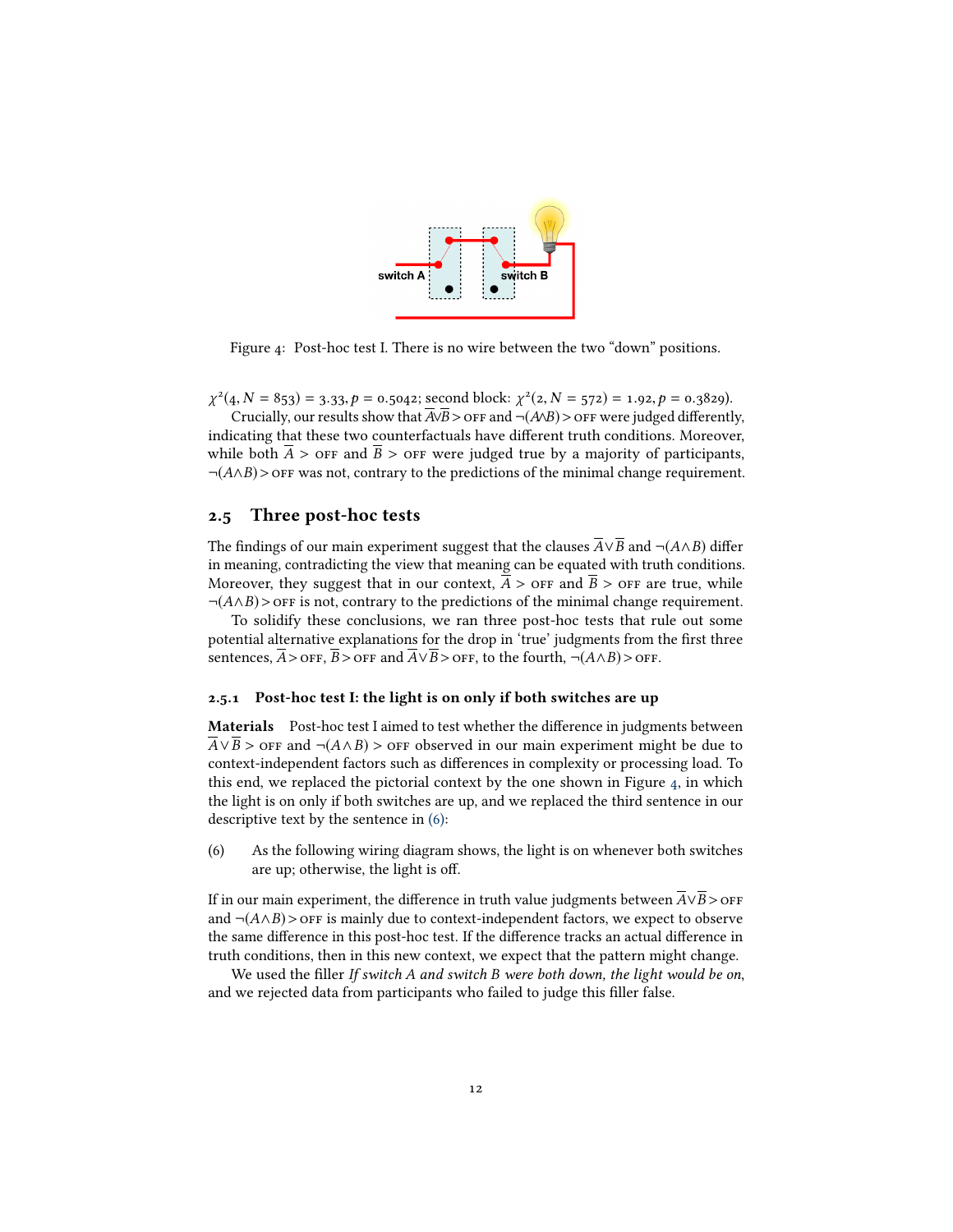<span id="page-12-0"></span>Table 4: Results of Post-hoc test I

| Sentence                      | Number | True | $(\%)$    | False | $(\%)$ | Indet. | $(\%)$    |
|-------------------------------|--------|------|-----------|-------|--------|--------|-----------|
| $A >$ OFF                     | 52     | 41   | 78.85%    |       | 9.61%  | 6      | $11.54\%$ |
| $B >$ OFF                     | 68     | 60   | 88.24%    | ς     | 7.35%  |        | 4.41%     |
| $A \vee B >$ OFF              | 110    | 104  | $94.55\%$ |       | 0.91%  | 5      | $4.54\%$  |
| $\neg(A \land B) >$ OFF       | 116    | 99   | 85.34%    | Q     | 7.76%  | 8      | $6.90\%$  |
| $\neg(A \land B) > \text{ON}$ | 103    | 19   | $18.45\%$ | 79    | 76.70% |        | $4.85\%$  |
|                               |        |      |           |       |        |        |           |

Results We collected data from 553 non-repetitive participants who are native speakers of American English and rejected 18.81% of the responses. The remaining 449 responses are summarized in Table [4.](#page-12-0)

This time, the differences among the truth value judgments of the first four sentences were only marginally significant  $(\chi^2(6, N = 346) = 11.26, p = 0.08)$ . Moreover, this time  $\overline{A} >$  OEE  $\overline{A} \times$  OEE  $\overline{A} \times$  OEE and  $\neg (A \wedge B) >$  OEE were all judged true by a large this time  $\overline{A}$  > OFF,  $\overline{B}$  > OFF,  $\overline{A} \vee \overline{B}$  > OFF and ¬(A∧B) > OFF were all judged true by a large majority of participants. This indicates that the difference in truth value judgments between  $\overline{A}$  >  $\overline{\text{OFF}/B}$  >  $\overline{\text{OFF}/A} \vee \overline{B}$  >  $\overline{\text{OFF}}$  and  $\neg(A \wedge B)$  >  $\overline{\text{OFF}}$  that we observed in our main experiment is not driven by context-independent factors. More specifically, the dropoff in "true" judgments from any of the first four sentences to  $\neg(A \land B) >$  OFF is always under 10% in this Post-hoc test, while in the main experiment, it is always over 40%. The vast discrepancy between these differences suggests that differences in processing load are responsible at most for a quarter of the dropoff observed in the main experiment.

#### 2.5.2 Post-hoc test II: replacing down by not up

Materials Post-hoc test II was designed to test whether the presence or absence of explicit negation affects the result pattern of the main experiment. To this end, we replaced the word down by not  $up$  in the target sentences that used it. We did not replace *down* by *not up* in the filler sentence.

**Results** For  $\neg A >$  orr,  $\neg B >$  orr, and  $\neg A \lor \neg B >$  orr, we collected data from 561 non-repetitive participants who are native speakers of American English and rejected 71.66% of the responses.<sup>9</sup> The remaining 159 responses are summarized in Table [5](#page-13-0) 71.66% of the responses.<sup>9</sup> The remaining 159 responses are summarized in Table 5

<sup>&</sup>lt;sup>9</sup>In both Post-hoc test II and III, a large proportion of data were rejected due to participants being incorrect in answering the ller item (71.66% for Post-hoc test II, and 67.27% for Post-hoc test III). This is mysterious, and we only have a conjecture here: using not up instead of down and using were instead of was degraded the naturalness of sentences and thus made participants confused and their truth value judgments less reliable. In a separate naturalness test, we used these two factors to construct four sentences-to-test (If switch A was/were down/not up, the light would be off) and conducted a 2 by 2 ANOVA, which indeed revealed that *down*-sentences (N = 63, Mean =  $5.41$ , SD =  $1.47$ ) were rated significantly more natural than not-up-sentences (N = 63, Mean = 4.33, SD = 1.69) ( $F(1, 122)$  = 14.56,  $p <$  0.001), and was-sentences (N  $= 63$ , Mean = 5.03, SD = 1.61) were also rated more natural than were-sentences (N = 63, Mean = 4.71, SD = 1.73) numerically, though this difference was not significant  $(F(1, 122) = 1.26, p = 0.26)$ . In any case, filtering out participants who answered the filler sentence wrong did not markedly affect the general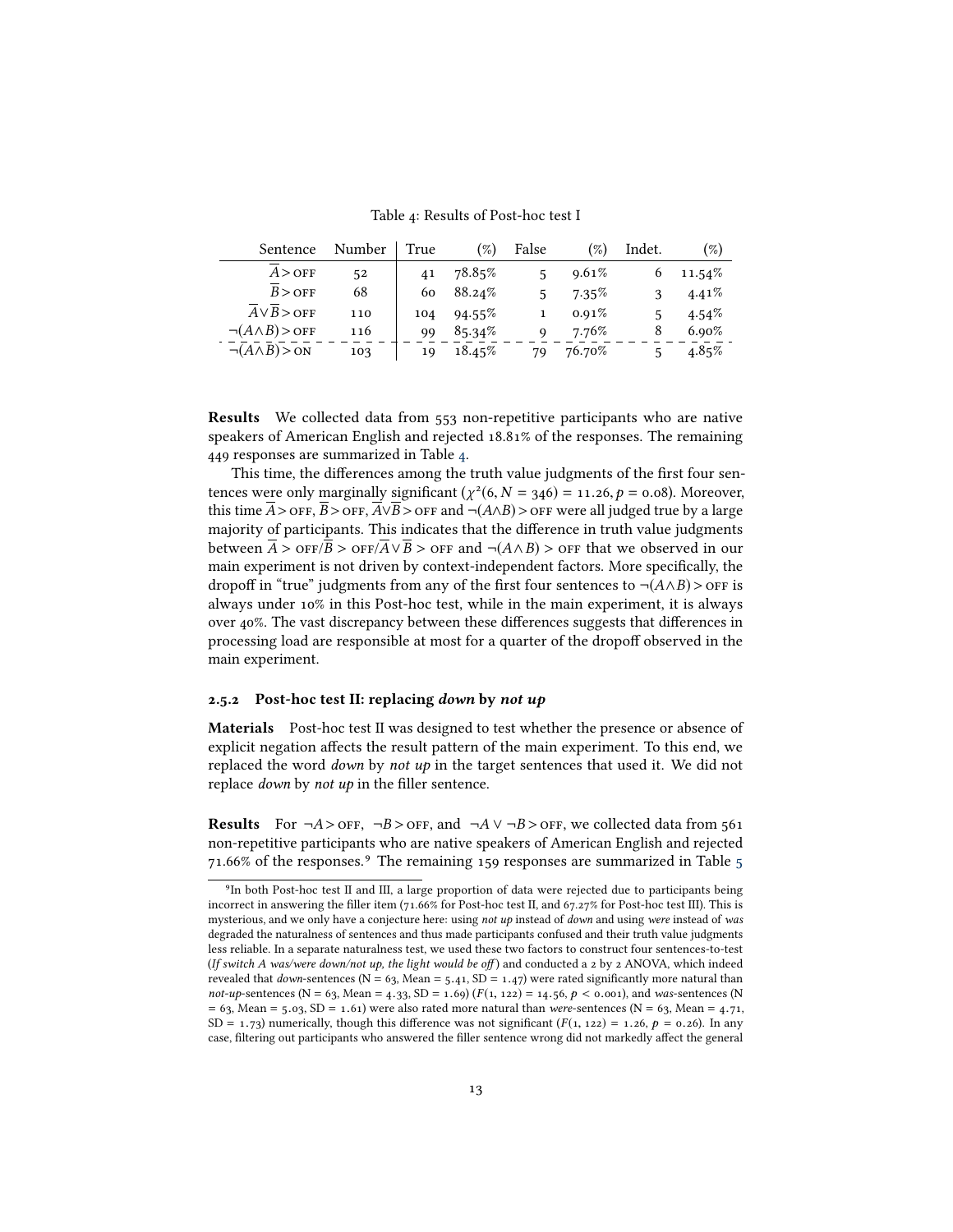<span id="page-13-0"></span>Table 5: Results of Post-hoc test II. The last two lines are repeated from Table [3.](#page-10-2)

| Sentence                      | Number | True | $(\%)$ | False        | $(\%)$ | Indet. | $(\%)$ |
|-------------------------------|--------|------|--------|--------------|--------|--------|--------|
| $\neg A >$ OFF                | 36     | 27   | 75.00% | $\mathbf{1}$ | 2.78%  | 8      | 22.22% |
| $\neg B >$ OFF                | 43     | 28   | 65.12% | 7            | 16.28% | 8      | 18.60% |
| $\neg A \vee \neg B >$ OFF    | 80     | 48   | 60.00% | 16           | 20.00% | 16     | 20.00% |
| $\neg(A \land B) >$ OFF       | 372    | 82   | 22.04% | 136          | 36.56% | 154    | 41.40% |
| $\neg(A \land B) > \text{ON}$ | 200    | 43   | 21.50% | 63           | 31.50% | 94     | 47.00% |
|                               |        |      |        |              |        |        |        |

<span id="page-13-1"></span>Table 6: Results of Post-hoc test III

| Sentence         | Number | True | $(\%)$    | False        | $(\%)$ | Indet. | $(\%)$            |
|------------------|--------|------|-----------|--------------|--------|--------|-------------------|
| $A >$ OFF        | 57     | 46   | 80.70%    | $\mathbf{o}$ | $0\%$  | 11     | 19.30%            |
| $B >$ OFF        | 42     | 35   | 83.33%    |              | 4.76%  |        | $5 \quad 11.90\%$ |
| $A \vee B >$ OFF | 83     |      | 61 73.49% | 13           | 15.66% |        | 10.84%            |
|                  |        |      |           |              |        |        |                   |

along with the results of  $\neg(A \land B)$ > or  $\neg(A \land B)$ > on from the main experiment.

Table [5](#page-13-0) shows that substituting not up for down did not change the pattern in the observed results: differences across all five sentences were highly significant  $(\chi^2(8, N = 743) = 129.26, p < 0.0001)$ . The results shown in Table [5](#page-13-0) also fall naturally into two blocks as indicated by the dashed line. Sentences of the first block were all into two blocks, as indicated by the dashed line. Sentences of the first block were all judged true by a majority, and differences within the first block were not significant  $(\chi^2(4, N = 159) = 5.93, p = 0.2044)$ . The difference between  $\overline{A} \vee \overline{B} >$  OFF in this test and  $\neg (A \wedge B) >$  OFF in the main experiment is still significant:  $\chi^2(A, N = 453) =$ test and  $\neg(A \land B) >$  of in the main experiment is still significant:  $\chi^2(2, N = 452) =$ <br>46.27.0 < 0.0001. Therefore, we can exclude the presence or absence of the word not  $46.37, p \le 0.0001$ . Therefore, we can exclude the presence or absence of the word not as a potential confounding factor.

#### 2.5.3 Post-hoc test III: replacing was by were

Materials Post-hoc test III was designed to rule out the possibility that the choice of auxiliary affected the judgments in our main experiment. To this end, we replaced the word was by were in the target sentences that used it ( $\overline{A}$ >OFF,  $\overline{B}$ >OFF, and  $\overline{A} \lor \overline{B}$ >OFF).

Results We collected data from 556 non-repetitive participants who are native speakers of American English and rejected 67.27% of the responses. The remaining 182 responses are summarized in Table [6.](#page-13-1)

Overall, the results of Post-hoc test III yielded the same pattern as in the main experiment. Each of the sentences in this test was judged true by most ( $> 70\%$ ) of the participants. Moreover, the difference between  $\overline{A} \vee \overline{B}$  >  $\overline{O}$  in this test and  $\neg$ ( $A \wedge B$ ) >

patterns we found in Post-hoc Tests II and III.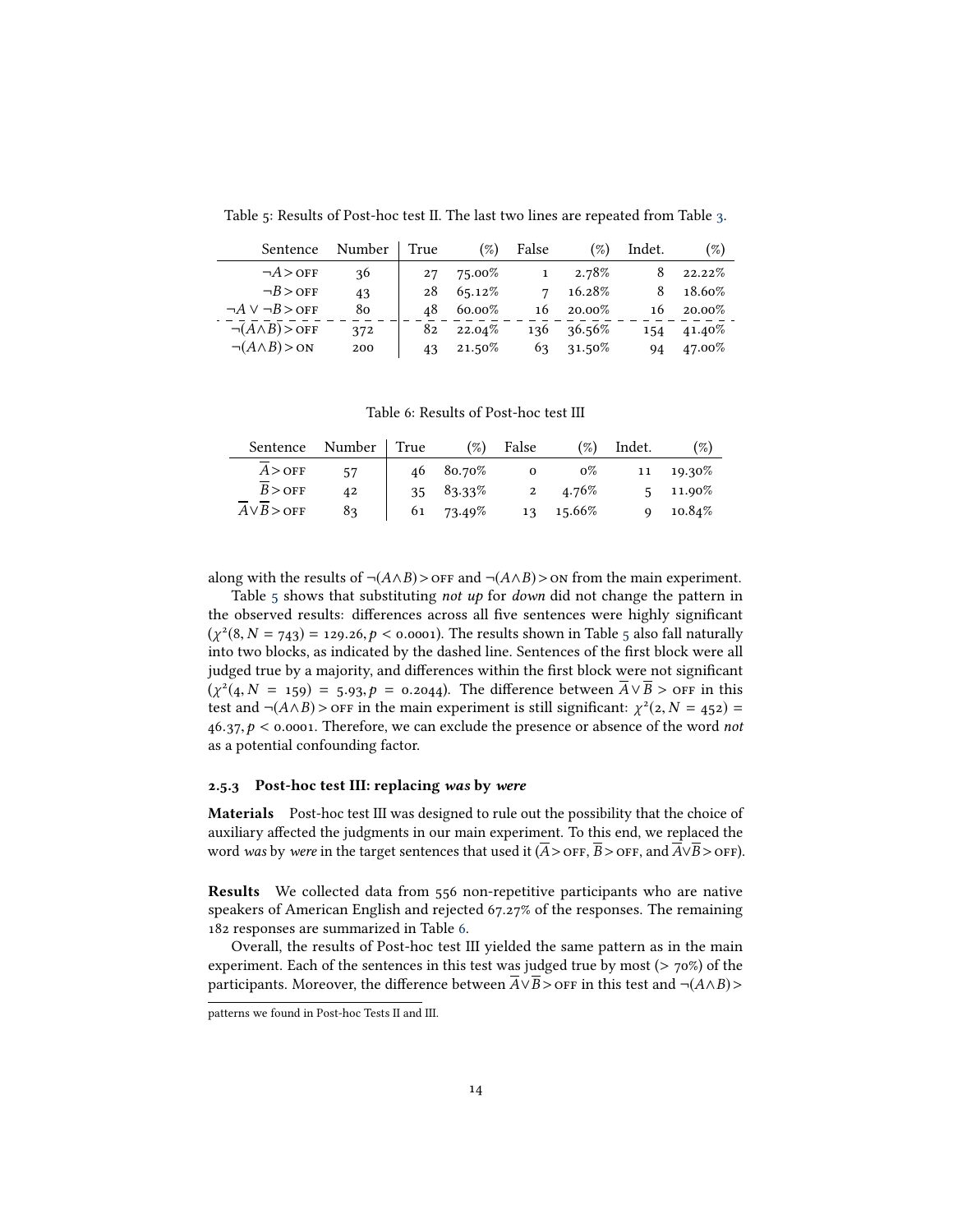OFF in the main experiment is still significant:  $\chi^2(z, N = 455) = 83.89, p < 0.0001$ .<br>Therefore, we can exclude the choice of auxiliary as a factor affecting our findings.<sup>10</sup>

#### 2.6 Discussion and conclusions

#### <span id="page-14-0"></span>2.6.1 Summary of experimental findings

As shown in the results of our main experiment (Table [3\)](#page-10-2),  $\overline{A}$  > off,  $\overline{B}$  > off, and  $\overline{A} \vee \overline{B}$  > off were generally judged true. Given the way the switches are wired, this suggests that most participants interpreted  $\overline{A}$  > OFF and  $\overline{B}$  > OFF by considering what would be the case if just the switch in question was toggled, leaving the other one in place. Similarly, it seems that most participants interpreted  $A \vee B >$  or F by considering one switch at a time, while ignoring the option that both switches might be toggled simultaneously.<sup>11</sup>

As for  $\neg(A \land B) >$  of F and  $\neg(A \land B) >$  on, most participants judged them indeterminate or false. This suggests that the predominant strategy for these sentences is to consider all three possibilities: only switch  $A$  is toggled; only switch  $B$  is toggled; both switches are toggled. These possibilities do not all agree on the state of the light, leading to the lack of 'true' judgments.

#### 2.6.2 Ruling out alternative accounts for our findings

[Nute \(1975:](#page-44-5) p. 775) concludes from an example whose logic is similar to that of our scenario that some instances of or in counterfactual antecedents are interpreted as exclusive rather than inclusive disjunction. The possibility that or is lexically ambiguous between inclusive and exclusive meanings is generally seen as problematic [\(Horn 1985,](#page-43-11) [Aloni 2016\)](#page-41-5). However, theoretical considerations (e.g. [Gazdar 1979,](#page-42-4) [Chierchia 2004,](#page-41-6) [Fox 2007,](#page-42-5) [Spector 2007\)](#page-45-3) suggest that implicature calculation or a silent exhaustivity operator might be responsible for what appears to be an exclusive interpretation of natural language disjunction in certain environments. One may therefore wonder whether an exclusive interpretation of  $or$  is responsible for the observed difference between  $\overline{A} \vee \overline{B}$  > off and  $\neg(A \wedge B)$  > off.

However, Pretest I has shown that  $\overline{A} \vee \overline{B}$ , the main clause corresponding to the antecedent of  $\overline{A} \vee \overline{B}$  > OFF, was judged true by 81% of participants when both switches were down. In other words, *or* receives an exclusive interpretation in  $\overline{A} \vee \overline{B}$  at most 19% of the time. By contrast, in our main experiment,  $\overline{A} \vee \overline{B}$  >  $\overline{OF}$  was judged true almost 70% of the time, and  $\neg$ ( $A \land B$ ) > or F only 22% of the time. The difference between these two proportions is so large (48%) that it is unlikely to be driven by exclusive interpretation of disjunctive antecedents. If this were the case, it would follow that 10

<sup>&</sup>lt;sup>10</sup>This time, the comparison among the three sentences  $\overline{A}$  >  $\overline{OFF}$ ,  $\overline{B}$  >  $\overline{OFF}$  and  $\overline{A} \vee \overline{B}$  >  $\overline{OFF}$  showed a significant difference:  $\chi^2(4, N = 182) = 13.18$ ,  $p = 0.01$ . While we have no explanation for this fact, this seems orthogonal to our main concern in this experiment, which was to show that the presence of the auxiliary were cannot be responsible for the drop in 'true' judgments that we observe in our main experiment between sentences in the first block ( $\overline{A} >$  OF $\overline{P}$ )  $\overline{A} \vee \overline{B} >$  OFF) and  $\neg$ ( $\overline{A} \wedge \overline{B}$ )  $\ge$  OFF.

<sup>&</sup>lt;sup>11</sup>The filler sentence queried that option; by discarding data from participants who judged it incorrectly, we guarded against the possibility that participants were unaware of the fact that the light remains on when both switches are toggled.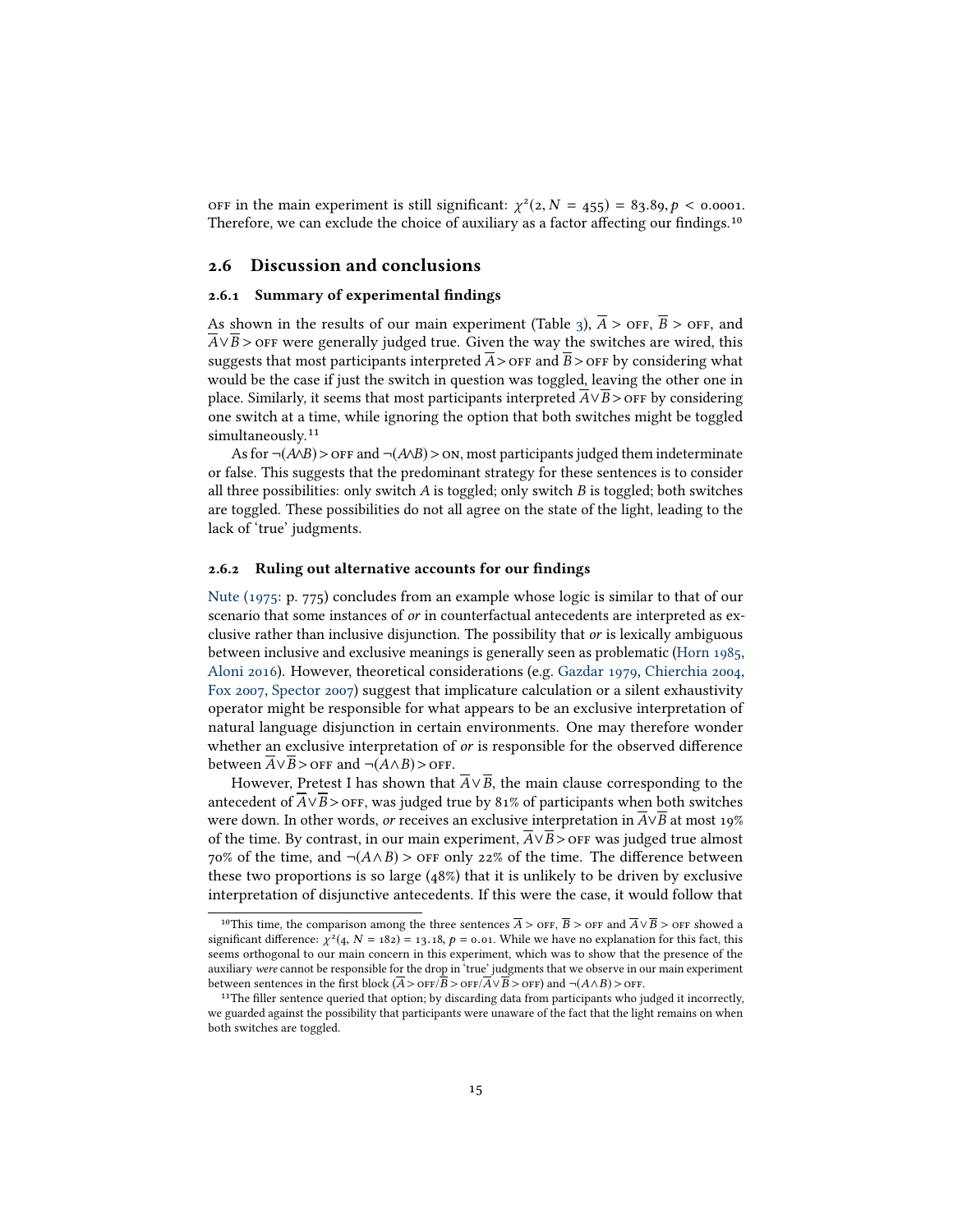disjunctions receive exclusive interpretations in counterfactual antecedents at a much higher rate than in main clauses. The rate at which disjunctions receive exclusive interpretations is expected on theoretical grounds to be higher in main clauses than in contexts that license negative polarity items (e.g. [Chierchia 2004\)](#page-41-6). Such contexts include conditional antecedents as well as negation. [Schwarz, Clifton & Frazier \(2008\)](#page-44-6) found that sentences like [\(7a\)](#page-15-0) received exclusive interpretations 64.7% of the time and sentences like [\(7b\)](#page-15-1) only 6.8% of the time.

- <span id="page-15-1"></span><span id="page-15-0"></span>(7) a. Maria asked Bob to invite Fred or Sam to the barbecue.
	- b. Maria asked Bob not to invite Fred or Sam to the barbecue.

For these reasons, we do not believe that the observed difference between  $\overline{A} \vee \overline{B} >$  OFF and  $\neg(A \land B)$  > off is due primarily to exclusive interpretations of disjunction, and we will not pursue such an account.

A reviewer suggests that some participants might have interpreted the sentence  $A \vee B$  > off with or taking wide scope over the counterfactual operator, resulting in the logical form  $(\overline{A} >$  of  $F)$   $\vee$   $(\overline{B} >$  off). However, disjunctions in antecedents are not normally interpreted as having wide scope. For example, [Alonso-Ovalle \(2009\)](#page-41-2) observes that even in scenarios where we accept [\(8b\)](#page-15-2) as true, we still reject [\(8a\)](#page-15-3) based on the falsity of [\(8c\).](#page-15-4)<sup>12</sup>

- <span id="page-15-3"></span><span id="page-15-2"></span>(8) a. If we had had good weather or the sun had grown cold, we would have had a bumper crop.
	- b. If we had had good weather, we would have had a bumper crop.
	- c. If the sun had grown cold, we would have had a bumper crop.

<span id="page-15-4"></span>It is also conceivable that in  $\neg(A \land B) >$  of  $F$ , the antecedent switch A and switch B were not both up has been interpreted as meaning switch A and switch B were both down. This could happen in several ways: either by mistakenly reading not both up as both not up, or as a result of reading certain words as stressed, leading to narrow focus on these words. For example, some participants may have taken the word  $up$  to be focused and assumed that its salient alternative is *down*; others may have taken the word *both* to be focused and assumed that its only salient alternative is *neither*.<sup>13</sup> However, in all these cases we would expect a spike in 'true' judgments for  $\neg(A \land B) > \text{ON}$ , which has the same antecedent; but only 21.5% of participants judged this sentence true. To further rule out these possibilities, we separately tested the unembedded sentence Switch A and switch B are not both  $up$  in a pictorial context that shows switch A up and switch B down. 76.9% of 290 participants judged it true in this scenario.

Finally, it is conceivable that the context in which our target sentences were interpreted varied systematically from one sentence to the next. We take this to be 12

 $^{12}$ Experimentally, this suggestion could be assessed by testing our sentence  $\overline{A}\vee\overline{B} >$  OFF in a context where only one of the switches controls the light, while the other has no effect. Participants who read the disjunction as having wide scope should still judge the sentence true in this scenario. A low rate of 'true' judgments would show that most participants take disjunction to have narrow scope. 13

 $13$ Participants who took *both* to be focused might also have interpreted it as giving rise to the alternative just one, rather than neither. This is unlikely to have happened often since these participants would be expected to interpret  $\neg(A \land B) > \text{OFF}$  as true. As Table [3](#page-10-2) shows, these participants numbered only 22.04% in our main experiment.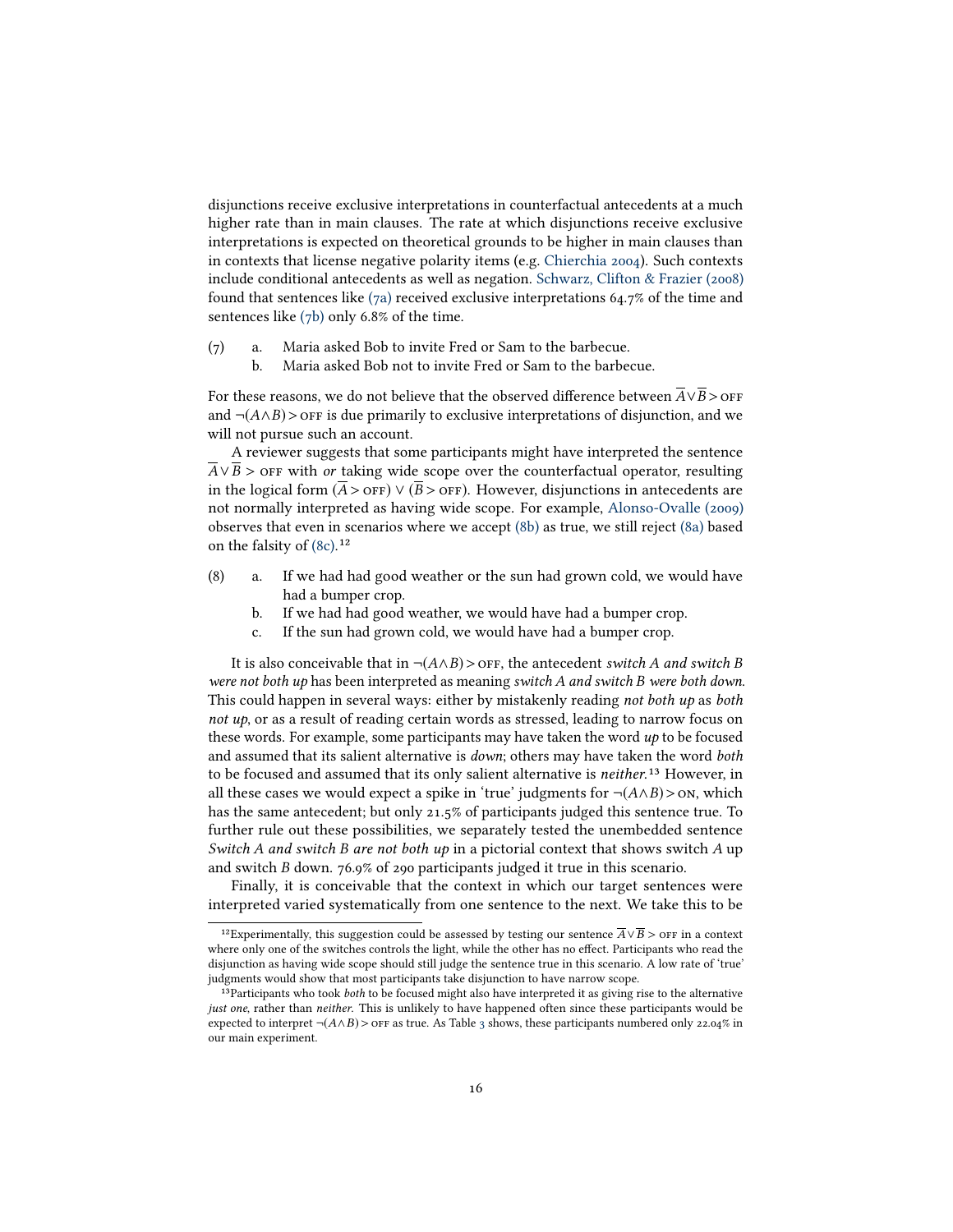unlikely because we presented every target sentence in the same scenario and under the same conditions. One might worry that participants nevertheless have taken cues from the different antecedents of our target sentences to extrapolate systematically different contexts, which in turn could have given rise to different similarity orderings.

However, it is unclear what would have triggered the specific context shifts that would lead to our results. In particular, consider contexts that determine orderings in which toggling one switch represents less of a change than toggling two. Why should such contexts be systematically more available for some of our target sentences than for others? One might perhaps imagine that every time a sentence mentions a switch, this has a systematic pragmatic effect on its context; however, this hypothesis does not distinguish between  $\overline{A} \vee \overline{B}$  > off and ¬(A∧B) > off, since they both mention the same switches.<sup>14</sup>

#### 2.6.3 Conclusion

Having excluded various confounds, we take the differences in native speakers' judgment on our sentences to track actual differences in truth value: under the most salient reading of these counterfactuals,  $\overline{A}$  > off,  $\overline{B}$  > off and  $\overline{A} \vee \overline{B}$  > off are true in our scenario, while ¬( $A \wedge B$ ) > off and ¬( $A \wedge B$ ) > on are not.<sup>15</sup><br>Recall that the two questions we seek to answ

Recall that the two questions we seek to answer are whether the truth conditions of a sentential clause completely determine its meaning, and whether the interpretation of counterfactuals conforms to the minimal change requirement.

With respect to the first question, we take our results to show that  $\overline{A} \vee \overline{B}$  > off and  $\neg(A \land B)$  > off have different meanings. By compositionality, their antecedents, corresponding to  $\overline{A} \vee \overline{B}$  and  $\neg (A \wedge B)$ , must then have different meanings as well. However, these antecedents have the same truth conditions, as confirmed by Pretest I. Hence, under the compositionality assumption, we conclude that it is possible for two sentential clauses to have the same truth conditions and different meanings—which implies that meaning is not completely determined by truth conditions.

With respect to the second question, we take our results to show that  $\overline{A}$  > off and  $\overline{B}$  > OFF can be true in a context where  $\neg(A \land B)$  > OFF is not true. As we discussed in

 $14$ The notion that antecedents systematically influence similarity orderings is conceptually problematic no matter if this influence is taken to be part of the pragmatics or part of the semantics. The pragmatic option assumes that the antecedent of a counterfactual can resolve contextual indeterminacy concerning the choice of the similarity ordering. If this possibility were invoked unrestrictedly and without a positive account of this pragmatic process, one could never assume that two distinct counterfactuals are interpreted in the same context. Thus, if antecedents could be responsible for systematic and unpredictable context shifts, it would become unclear how the theory may be empirically assessed at all. While proponents of ordering semantics do on occasion react to potential counterexamples by appealing to contextual indeterminacy (see for example [Lewis 1979:](#page-43-9) 457f. [Stalnaker 1981:](#page-45-4) 92f. and [Stalnaker 1984:](#page-45-5) 130f.), to our knowledge a fully fledged pragmatic theory that both allows and suitably constrains context shifts has yet to be proposed for ordering semantics. As for the semantic option, it amounts to making the similarity ordering itself antecedent-relative. As [Cross \(2008\)](#page-42-6) shows, this theory fails to validate even the weakest logic corresponding to ordering semantics, and can be seen to be an equivalent (but conceptually less parsimonious) formulation of the most general selection function framework, which just assumes a function  $f$  mapping each possible world w and antecedent  $\varphi$  to a set  $f(w, \varphi)$  of  $\varphi$ -worlds. [Cross](#page-42-6) concludes that such a theory is an ordering semantics in name only.

<sup>&</sup>lt;sup>15</sup>We do not draw any conclusion at this stage as to whether  $\neg(A \land B) >$  or  $F$  and  $\neg(A \land B) >$  on are false or simply lack a truth value in our context. We come back to this issue in Section [5.](#page-27-0)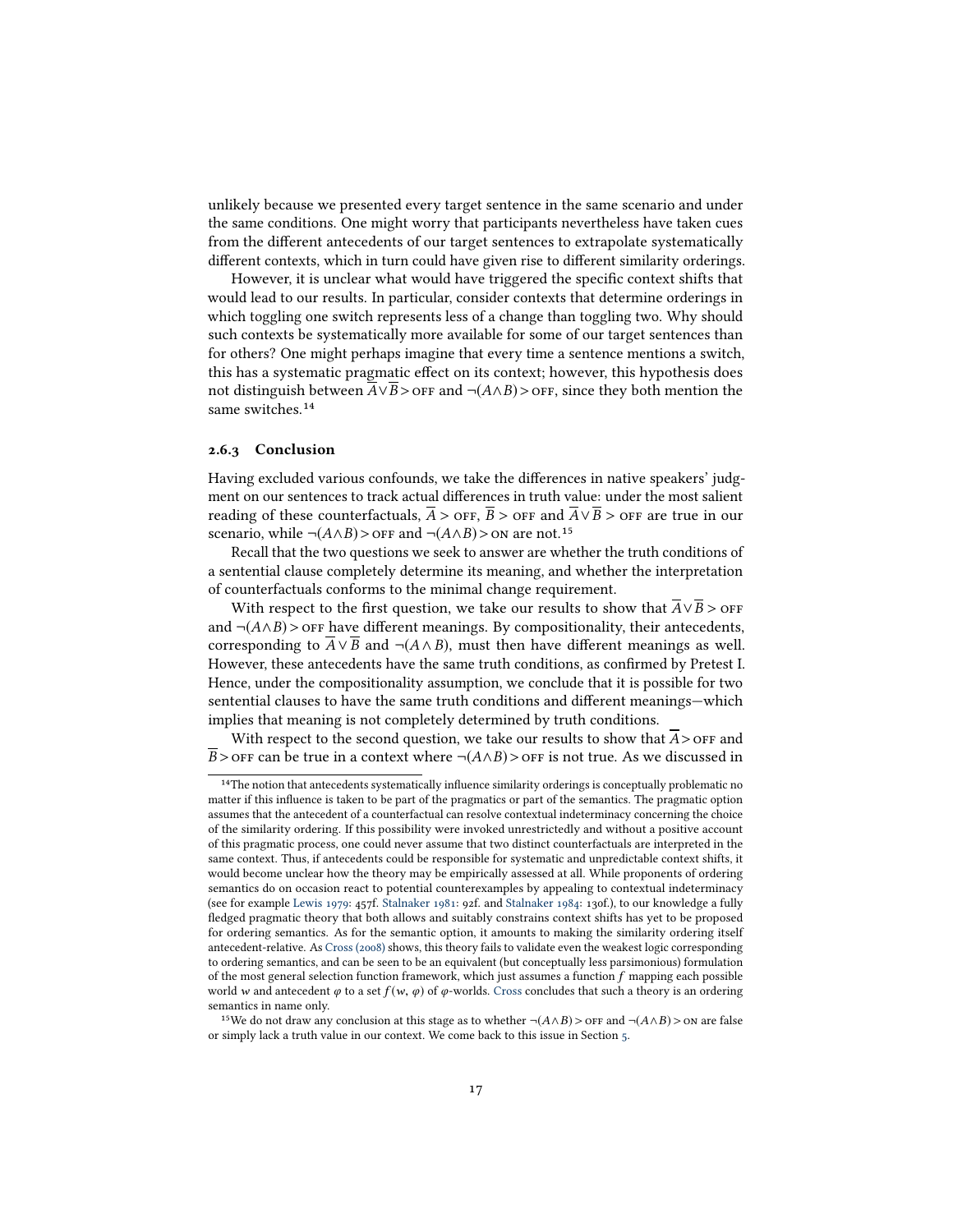Section [1.2,](#page-3-0) this finding contradicts the predictions of the minimal change requirement as implemented in ordering semantics, no matter what similarity relation among worlds we assume.

# <span id="page-17-0"></span>3 Breaking de Morgan's law in conditional antecedents

In this section, we propose an explanation of the classically unexpected contrast between  $\overline{A} \vee \overline{B}$  > off and  $\neg(A \wedge B)$  > off. We saw that, assuming compositionality, such an explanation requires a notion of meaning which is more fine-grained than the truth-conditional one, as well as a theory of propositional connectives which invalidates de Morgan's law, teasing apart  $\overline{A} \vee \overline{B}$  and  $\neg(A \wedge B)$ . Our solution builds on the framework of inquisitive semantics [\(Ciardelli, Groenendijk & Roelofsen to appear\)](#page-41-0), which supplies both these ingredients.<sup>16</sup>

## <span id="page-17-3"></span>3.1 Inquisitive semantics

16

In inquisitive semantics, the meaning of a sentence  $\varphi$  is given not in terms of truth conditions with respect to possible worlds, but in terms of support conditions with respect to information states, where an information state is modeled as a subset of the set W of possible worlds. The maximal information states supporting a sentence  $\varphi$  are called the alternatives for  $\varphi$ , and the set of alternatives is denoted Alt( $\varphi$ ). A sentence is called inquisitive if it has two or more alternatives, and non-inquisitive if it has only one. The set of worlds where  $\varphi$  is true, denoted  $|\varphi|$ , is defined as the union of the alternatives for  $\varphi: |\varphi| := \bigcup$  Alt $(\varphi)$ . Thus, the inquisitive meaning of a sentence  $\varphi$  determines its truth conditions, but the converse is not the case; two sentences may determines its truth conditions, but the converse is not the case: two sentences may very well have the same truth conditions while being associated with different sets of alternatives. This is the case for our counterfactual antecedents  $\overline{A} \vee \overline{B}$  and  $\neg$ ( $A \wedge B$ ). To see why, we need to consider how basic clauses are interpreted in inquisitive semantics, and how disjunction, conjunction, and negation operate in this framework.

First, consider the basic clause *switch*  $A$  is down, which we abbreviate as  $A$ . As shown in [\(9a\),](#page-17-1) this is supported by an information state s in case it follows from the information available in s that switch  $A$  is down, that is, in case  $A$  is down at each world in s. This in turn means that this clause has a unique alternative, consisting of all those worlds where it is true, as shown in [\(9b\).](#page-17-2) The same goes for the basic clauses switch B is down, switch A is up, and switch B is up, abbreviated here as  $\overline{B}$ , A, and B. This is illustrated in Figures  $5(a)$  and  $5(b)$ .

<span id="page-17-2"></span><span id="page-17-1"></span>(9) a.  $s \models \overline{A}$  iff  $s \subseteq \{w \in W \mid \text{switch } A \text{ is down in } w\}$ <br>b.  $\text{Alt}(\overline{A}) = \{\{w \in W \mid \text{switch } A \text{ is down in } w\}\}$  $\mathsf{Alt}(\overline{A}) = \{ \{ w \in W \mid \text{switch } A \text{ is down in } w \} \} = \{ |\overline{A}| \}$ 

<sup>&</sup>lt;sup>16</sup>Obviously, inquisitive semantics is not the only approach that breaks de Morgan's law. One could, for example, base an explanation of our contrast on intuitionistic logic, where this law fails. However, as we will see in Section [3.1,](#page-17-3) inquisitive semantics has the merit of teasing apart  $\overline{A} \vee \overline{B}$  and  $\neg(A \wedge B)$  while simultaneously accounting for their truth-conditional equivalence. Moreover, as we will see in Section [3.2,](#page-19-0) we can rely on a general recipe to transfer standard accounts of conditionals to the setting of inquisitive semantics. As far as we know, no such recipe is available for intuitionistic logic or other theories that break de Morgan's law.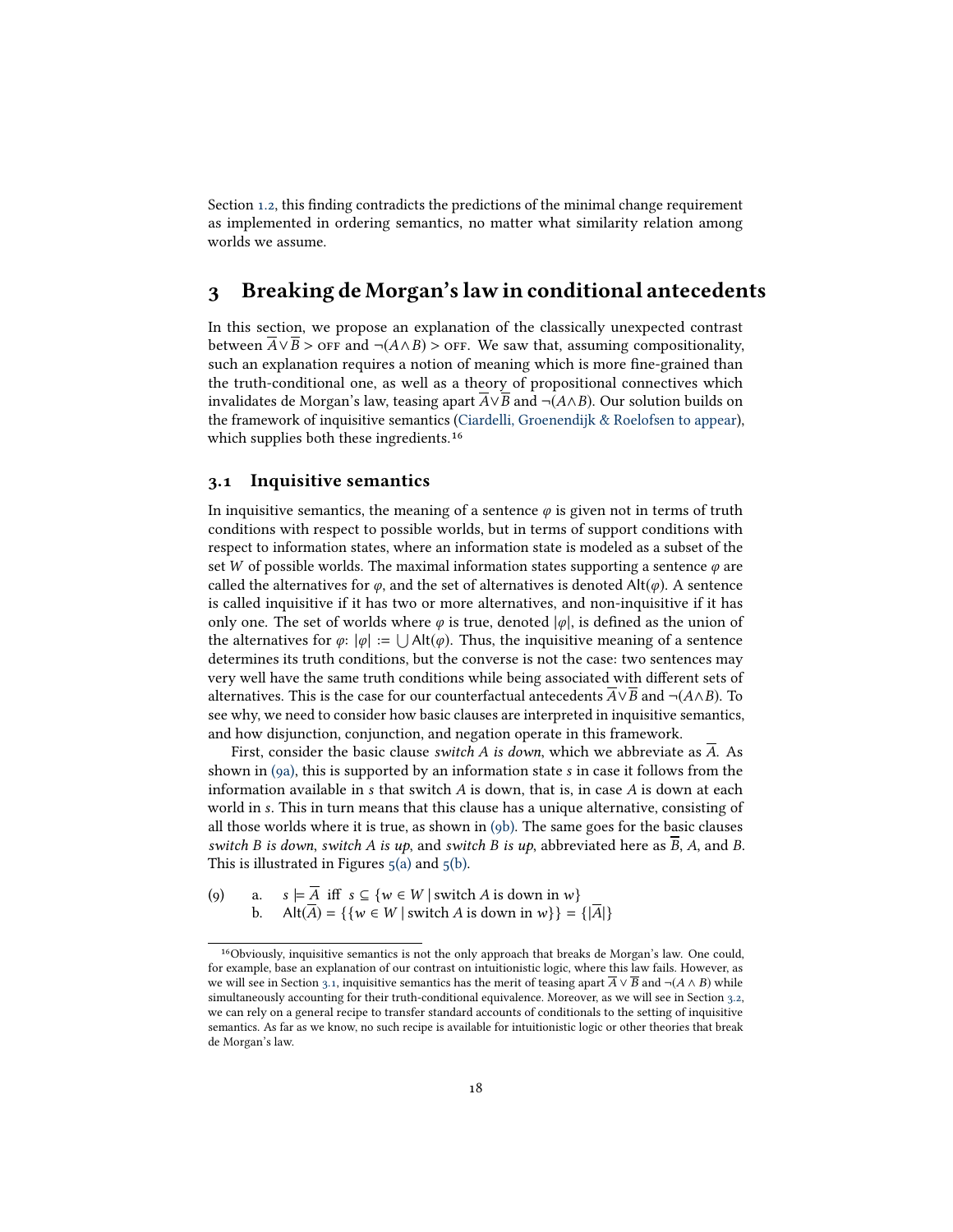<span id="page-18-3"></span><span id="page-18-2"></span><span id="page-18-0"></span>

<span id="page-18-1"></span>Figure 5: The alternatives for our antecedents. ↑↑ represents a world where both switches are up,  $\uparrow\downarrow$  a world where A is up but B is down, etc.

Inquisitive semantics comes with a natural treatment of propositional connectives, obtained by associating these connectives with algebraic operations on the space of inquisitive meanings (see [Roelofsen 2013\)](#page-44-7). In particular, disjunction, conjunction, and negation are interpreted by means of the following support clauses:<sup>17</sup>

(10) a.  $s \models \varphi \land \psi$  iff  $s \models \varphi$  and  $s \models \psi$ <br>b.  $s \models \varphi \lor \psi$  iff  $s \models \varphi$  or  $s \models \psi$ b.  $s \models \varphi \lor \psi$  iff  $s \models \varphi$  or  $s \models \psi$ <br>c.  $s \models \neg \varphi$  iff  $\forall t \subseteq s : \text{if } t \neq \emptyset$  th  $s \models \neg \varphi$  iff  $\forall t \subseteq s : \text{ if } t \neq \emptyset \text{ then } t \not\models \varphi$ 

We can now verify that in inquisitive semantics, just as in truth-conditional semantics, the sentence switch A is down is equivalent with switch A is not up, that is,  $\overline{A} = \neg A$ .<sup>18</sup>

$$
(11) \qquad \text{Alt}(\neg A) = \{|\overline{A}|\}
$$

For our first complex antecedent, *switch A or switch B is down*, analyzed as  $\overline{A} \vee \overline{B}$ , inquisitive semantics yields two distinct alternatives: the set  $|\overline{A}|$  consisting of those worlds where A is down, and the set  $|\overline{B}|$  consisting of those worlds where B is down. These alternatives are depicted in Figure  $5(c)$ .

$$
(12) \qquad \text{Alt}(\overline{A} \vee \overline{B}) = \{|\overline{A}|, |\overline{B}|\}
$$

For our second complex antecedent, switch A and switch B are not both up, analyzed as  $\neg$ (*A* ∧ *B*), inquisitive semantics yields a unique alternative, consisting of all worlds where the switches are not both up. This is depicted in Figure  $5(d)$ .

$$
(13) \qquad \text{Alt}(\neg(A \land B)) = \{ \ W - |A \land B| \}
$$

Since  $|\overline{A}| \cup |\overline{B}| = W - |A \wedge B|$ , inquisitive semantics predicts that  $\overline{A} \vee \overline{B}$  and  $\neg(A \wedge B)$ are true at the same worlds, namely, at those worlds in which one or both switches are down. This is in line with classical logic, and also with the result of Pretest I, as 17

<sup>&</sup>lt;sup>17</sup>We build on the standard version of inquisitive semantics (see [Ciardelli, Groenendijk & Roelofsen to](#page-41-0) [appear\)](#page-41-0), which has a solid logical foundation [\(Ciardelli & Roelofsen 2011,](#page-42-7) [Ciardelli 2016b\)](#page-41-7), and which has been assumed in most linguistic work based on the framework. Within the inquisitive semantics tradition, other accounts of connectives have also been investigated. In particular, suppositional inquisitive semantics [\(Groenendijk & Roelofsen 2015,](#page-42-8) [Aher & Groenendijk 2015\)](#page-41-8) treats negation differently from the standard system. In that system, however, de Morgan's laws are valid; therefore, it would not provide a suitable starting point for an account of our experimental findings.

<sup>&</sup>lt;sup>18</sup>Recall that we are assuming that  $up$  and *down* are the only possible positions for our switches.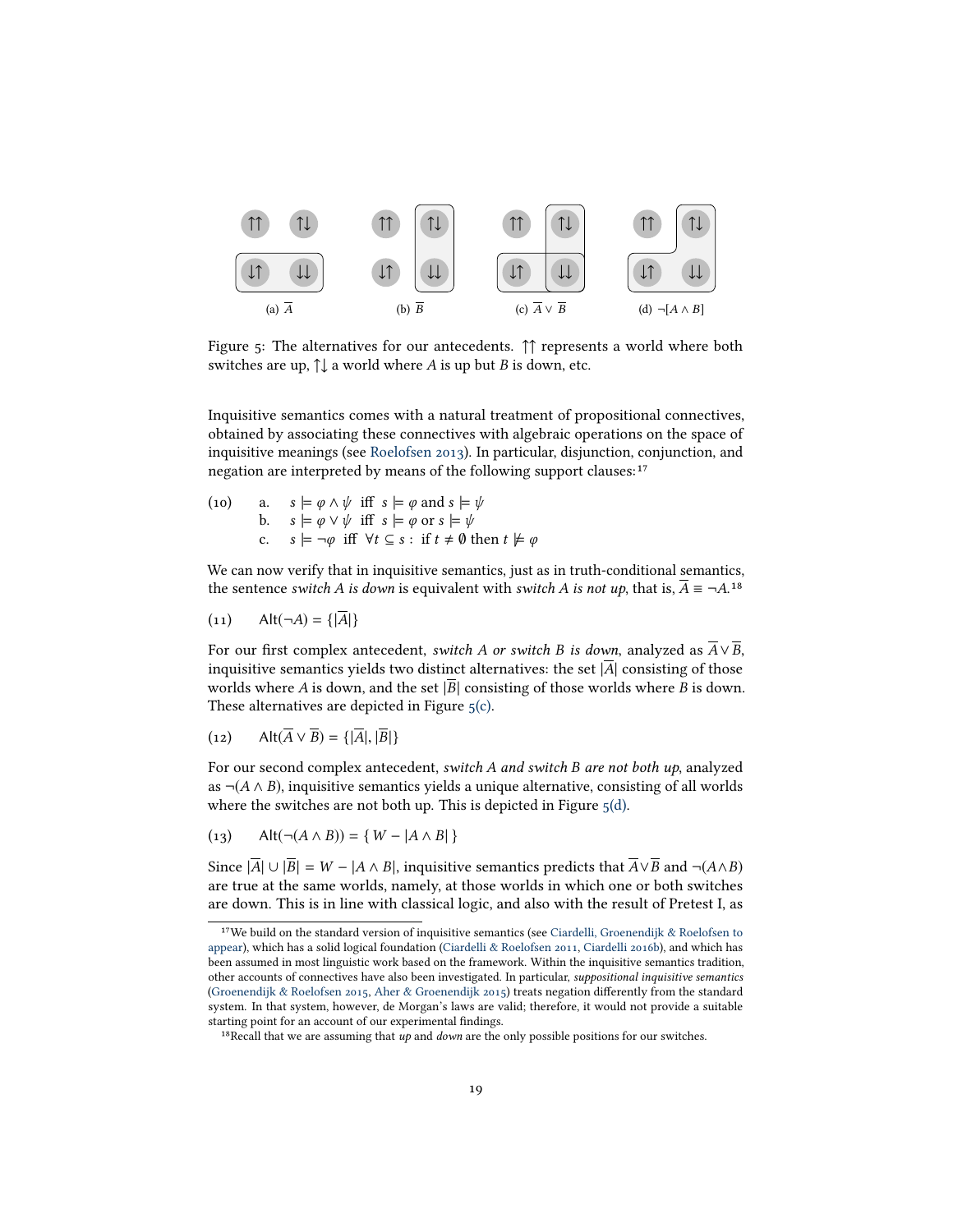reported in Section  $2.3.1$ . However, these two clauses are assigned different meanings:  $\overline{A} \vee \overline{B}$  has two distinct alternatives, whereas ¬( $A \wedge B$ ) has only one.

#### <span id="page-19-0"></span>3.2 Two assumptions for one antecedent

Having explained how the clauses  $\overline{A} \vee \overline{B}$  and  $\neg(A \wedge B)$  differ in meaning, the next step is to explain how this difference ends up affecting the truth conditions of the counterfactuals in which these clauses are embedded. For this, we adopt an idea due to [Alonso-Ovalle \(2006,](#page-41-1) [2009\)](#page-41-2) (see also [van Rooij 2006\)](#page-44-8). We assume that a counterfactual antecedent need not always specify a single counterfactual assumption; rather, when an antecedent provides multiple semantic alternatives, as in the case of A∨B, each of these alternatives counts as a distinct counterfactual assumption. In order for the counterfactual to be true, the consequent must follow on each of these assumptions. Thus,  $\overline{A} \vee \overline{B}$  > off is interpreted in effect as the conjunction of  $\overline{A}$  > off and  $\overline{B}$  > off, and differently from  $\neg(A \wedge B) >$  off. This explains the strong similarity between the response pattern of  $\overline{A} \vee \overline{B}$  > OFF and those of  $\overline{A}$  > OFF and  $\overline{B}$  > OFF.

To implement this idea in our setting, we will apply the general recipe for lifting accounts of counterfactuals into inquisitive semantics described in [Ciardelli \(2016a\).](#page-41-9)<sup>19</sup> The starting point is an arbitrary truth-conditional account of counterfactuals, given in the form of a binary operation  $\Rightarrow$  (pronounced "then") which maps any two propositions p and q to a corresponding conditional proposition  $p \Rightarrow q$ . Most existing accounts of counterfactuals, including ordering semantics [\(Stalnaker 1968,](#page-45-0) [Lewis 1973\)](#page-43-1), premise semantics [\(Kratzer 1981a\)](#page-43-2), and some causal accounts [\(Kaufmann 2013,](#page-43-12) [Santorio 2014,](#page-44-9) semantics (Kratzer 1981a), and some causal accounts (Kaufmann 2013, Santorio 2014, [forthcoming\[b\]\)](#page-44-10), can be seen as determining such a map.<sup>20</sup> The lifting recipe interprets forthcoming[b]), can be seen as determining such a map.<sup>20</sup> The lifting recipe ir a counterfactual sentence  $\varphi > \psi$  by means of the following support clause.<sup>21</sup>

**Definition 1** (Inquisitive lifting of an account of counterfactuals).  $s \models \varphi > \psi$  iff  $\forall p \in \text{Alt}(\varphi) \exists q \in \text{Alt}(\psi)$  such that  $s \subseteq (p \Rightarrow q)$ 

If  $\varphi$  and  $\psi$  are non-inquisitive, that is, if Alt( $\varphi$ ) = { $|\varphi|$ } and Alt( $\psi$ ) = { $|\psi|$ }, the clause yields a unique alternative for  $\varphi > \psi$ , which coincides with the counterfactual

<sup>&</sup>lt;sup>19</sup>In Section [6.1](#page-31-0) we discuss the reasons why we do not directly adopt [Alonso-Ovalle'](#page-41-2)s original account, but turn to the inquisitive lifting recipe instead. In short, that account would not account for our experimental findings, but for reasons orthogonal to the central idea discussed here.

<sup>&</sup>lt;sup>20</sup>In each of these accounts, the definition of the conditional proposition  $p \Rightarrow q$  makes use of some additional piece of structure: a selection function in [Stalnaker \(1968\),](#page-45-0) a similarity ordering in [Lewis \(1973\),](#page-43-1) an ordering source in [Kratzer \(1981a\),](#page-43-2) and a causal network in [Kaufmann \(2013\)](#page-43-12) and [Santorio \(forthcoming\[b\]\).](#page-44-10) However, the lifting recipe only needs access to the resulting operation on propositions—not to this additional structure.

 $2<sup>21</sup>$ This clause is more general than what is needed for our immediate purposes. It is formulated with an eye towards consequents that provide two or more alternatives. We assume with [Ciardelli \(2016a\)](#page-41-9) that this is the case for counterfactual questions such as If switch A was down, would the light be on or off? In our examples, this is not relevant, because all consequents provide a single alternative. More generally, we assume that declarative consequents always provide a single alternative. Following [Ciardelli, Groenendijk](#page-41-0) [& Roelofsen \(to appear\),](#page-41-0) we take this to be due to the presence of a silent declarative complementizer contributing a non-inquisitive closure operator, whose effect is to collapse multiple alternatives into one. We assume that this silent complementizer is prevented from appearing in antecedents by the presence of the complementizer if. The fact that consequents can have question syntax, but the complements of if cannot, has been taken as syntactic evidence that only consequents can be complementizer phrases [\(Iatridou](#page-43-13) [1991,](#page-43-13) [Bhatt & Pancheva 2006\)](#page-41-10).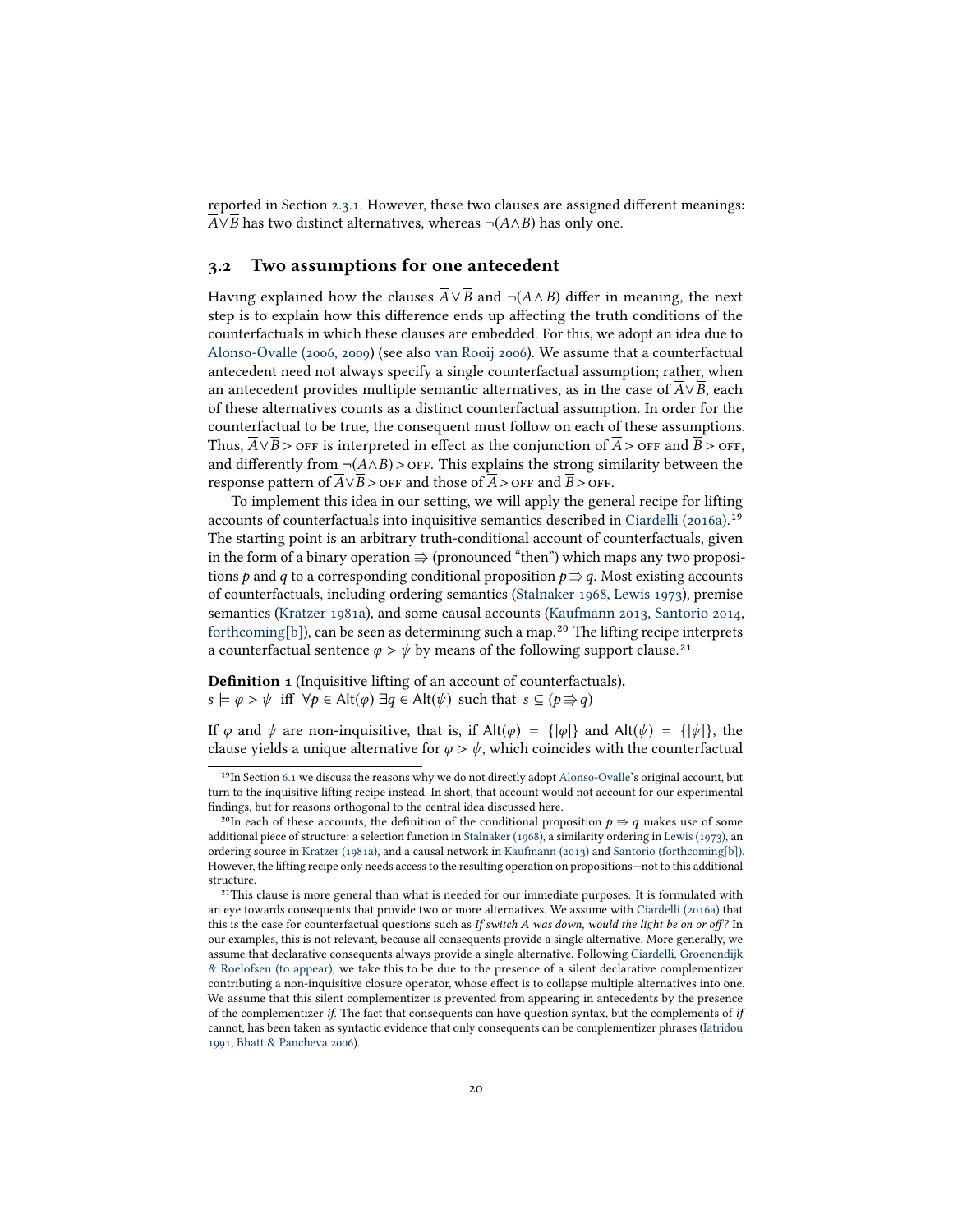proposition  $|\varphi| \Rightarrow |\psi|$  delivered by the given base account: Alt $(\varphi > \psi) = {\{|\varphi| \Rightarrow |\psi| \}}$ .

Except for  $A \vee B$  > orr, all of the counterfactuals in our experiment have noninquisitive antecedents and consequents, so they will be interpreted just as they are interpreted by any base account we may choose. As for A∨B >off, the clause interprets it as follows:

$$
s \models \overline{A} \lor \overline{B} > \text{OFF} \quad \text{iff} \quad \forall p \in \{|\overline{A}|, |\overline{B}|\} \exists q \in \{|\text{OFF}|\} \text{ such that } s \subseteq (p \Rightarrow q)
$$
\n
$$
\text{iff} \quad s \subseteq |\overline{A}| \Rightarrow |\text{OFF}| \text{ and } s \subseteq |\overline{B}| \Rightarrow |\text{OFF}|
$$
\n
$$
\text{iff} \quad s \subseteq (|\overline{A}| \Rightarrow |\text{OFF}|) \cap (|\overline{B}| \Rightarrow |\text{OFF}|)
$$

As in the previous cases, the counterfactual as a whole has a unique alternative, namely, the proposition ( $|\overline{A}|\Rightarrow|\overline{OFF}| \cap (|\overline{B}|\Rightarrow|\overline{OFF}|)$ ). However, this alternative is not the same proposition  $|A \vee B| \Rightarrow |OFF|$  that would be delivered by the basic truth-conditional account. Rather, the basic account is applied twice, once for each disjunct of the antecedent, and the resulting propositions are then intersected. Thus, disjunctive antecedents are interpreted as providing multiple counterfactual assumptions, and  $\overline{A} \vee \overline{B}$  > off is predicted to be equivalent to the conjunction of  $\overline{A}$  > off and  $\overline{B}$  > off.

This means that the truth conditions of our sentences will be correctly predicted if we can find a truth-conditional account of counterfactuals according to which  $\overline{A}$  >  $\overline{O}$ FF and  $\overline{B}$  > OFF are true, but  $\neg(A \wedge B)$  > OFF and  $\neg(A \wedge B)$  > ON are not. The inquisitive lifting of this account will still make the same predictions about these cases; moreover, it will predict  $\overline{A} \vee \overline{B}$  > off to be true—something that no purely truth-conditional account could do without also rendering  $\neg(A \land B)$  > off true.

# <span id="page-20-0"></span>4 A background semantics for counterfactuals

Having explained how  $\overline{A} \vee \overline{B}$  > OFF and  $\neg(A \wedge B)$  > OFF can come apart in their truth values, we now turn to the problem of finding a truth-conditional theory of counterfactuals which predicts that, in our context,  $\overline{A}$  > off and  $\overline{B}$  > off are true, but ¬( $A \wedge B$ ) > off and  $\neg(A \land B)$  > on are not. For this task, one might expect that we can just adopt a standard theory of counterfactuals. Interestingly, however, this is not the case. As we mentioned in Section [1.2,](#page-3-0) virtually all existing theories of counterfactuals (e.g., [Stalnaker 1968,](#page-45-0) [Lewis 1973,](#page-43-1) [Kratzer 1981a,](#page-43-2) [Veltman 2005,](#page-45-1) [Schulz 2011,](#page-44-11) [Kaufmann 2013\)](#page-43-12) incorporate the minimal change requirement in some form, and this leads them to predict that  $\neg(A \land B) >$  off is true in any context in which  $A >$  off and  $B >$  off are true. Therefore, as a result of the minimal change requirement, these theories are not in a position to correctly predict our experimental findings, even when disjunctive antecedents are taken care of by the inquisitive lifting recipe.

In this section, we formulate a theory of conditionals which abandons the minimal change requirement and which, in combination with the inquisitive lifting described in Section [3.2,](#page-19-0) explains our experimental results. For reasons that will become clear shortly, we refer to our theory as *background semantics*. We begin in Section [4.1](#page-21-0) by giving an informal description of the theory. In Section [4.2](#page-22-0) we introduce some technical notions developed in the literature on causal reasoning [\(Pearl 2000\)](#page-44-1) and in causal versions of premise semantics [\(Schulz 2007,](#page-44-3) [Kaufmann 2013\)](#page-43-12). In Section [4.3](#page-24-0) we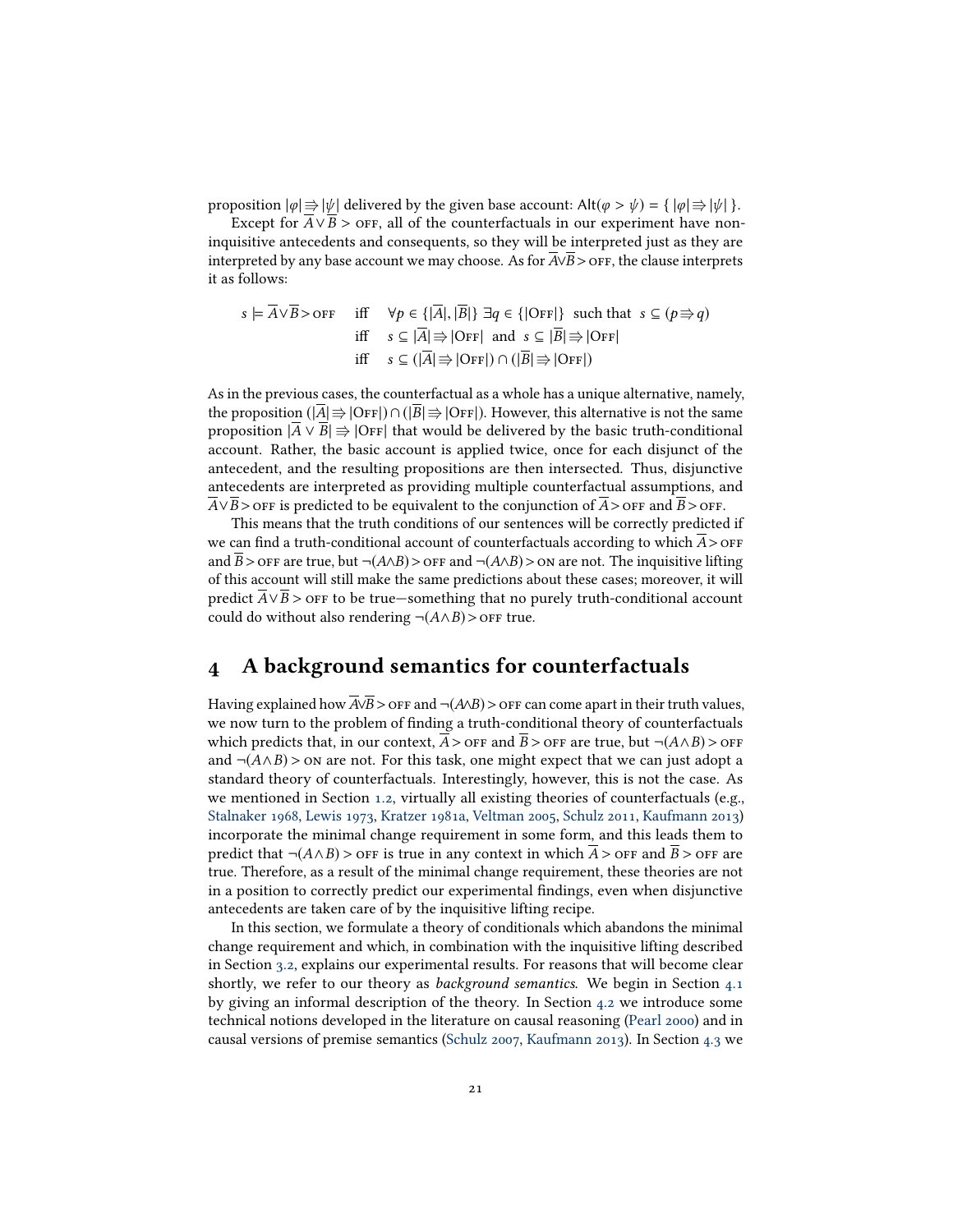use these notions to formalize background semantics, and we show that this theory accounts for our experimental findings.

### <span id="page-21-0"></span>4.1 The key idea: from minimal change to maximal background

From the perspective of an account that implements the minimal change requirement, what is most surprising about our experimental results is the fact that the counterfactual  $\neg(A \land B)$  > OFF, repeated here as [\(14\),](#page-21-1) is not judged true.

<span id="page-21-1"></span> $(14)$  If switch A and switch B were not both up, the light would be off.

Let us consider more closely why this is so. When faced with this counterfactual, we appear to reason as follows: if switch  $A$  and switch  $B$  were not both up, it might be that one of them is down, in which case the light would be off; but it might also be that both of them are down, in which case the light would be on. Hence, no firm conclusion on the state of the light can be reached from our assumption.

If this analysis is correct, then it indicates that in assessing this counterfactual, we consider not just the minimal-change scenarios in which one of the switches is down, but also the non-minimal-change scenario in which both switches are down.<sup>22</sup> Intuitively, in this case there is no requirement to minimize departure from actuality: the antecedent invites us to consider situations in which both switches might have different positions, and we feel no pressure to limit ourselves to situations which are as similar as possible to the actual one.

To explain this, we propose to dispense with the minimal change requirement, and we replace it by a distinction between facts that are in the foreground when making a counterfactual assumption and facts that are regarded as background. Background facts are held fixed while making a counterfactual assumption, while foreground facts are allowed to change, and their change is not subject to any minimality requirement.

Crucially, we assume that whether a fact is foregrounded or backgrounded is determined in part by the counterfactual assumption: only facts that are not "called into question" by the assumption can be backgrounded. We assume that a fact  $f$  is called into question by an assumption  $a$  in case either of the following holds:

- 1. f contributes to the falsity of a in the actual world;
- 2.  $f$  is causally dependent on a fact which contributes to the falsity of  $a$ .

Given a world and a partition of facts into foreground and background, we say that a counterfactual  $\varphi > \psi$ , where  $\varphi$  and  $\psi$  are non-inquisitive, is true in case  $\psi$  is a causal consequence of the assumption  $\varphi$  combined with the background facts.

This does not yet allow us to make any specific predictions, since different choices concerning what to put in the background may lead to different truth values. However, our experimental results can be explained if we assume a general preference for maximizing the set of backgrounded facts: that is, we assume that by default, the 22

 $22$ In this discussion, we use the terms "similarity" and "minimal change" in a pre-theoretical sense. In the theory that we propose in this section, no corresponding technical notions will be needed.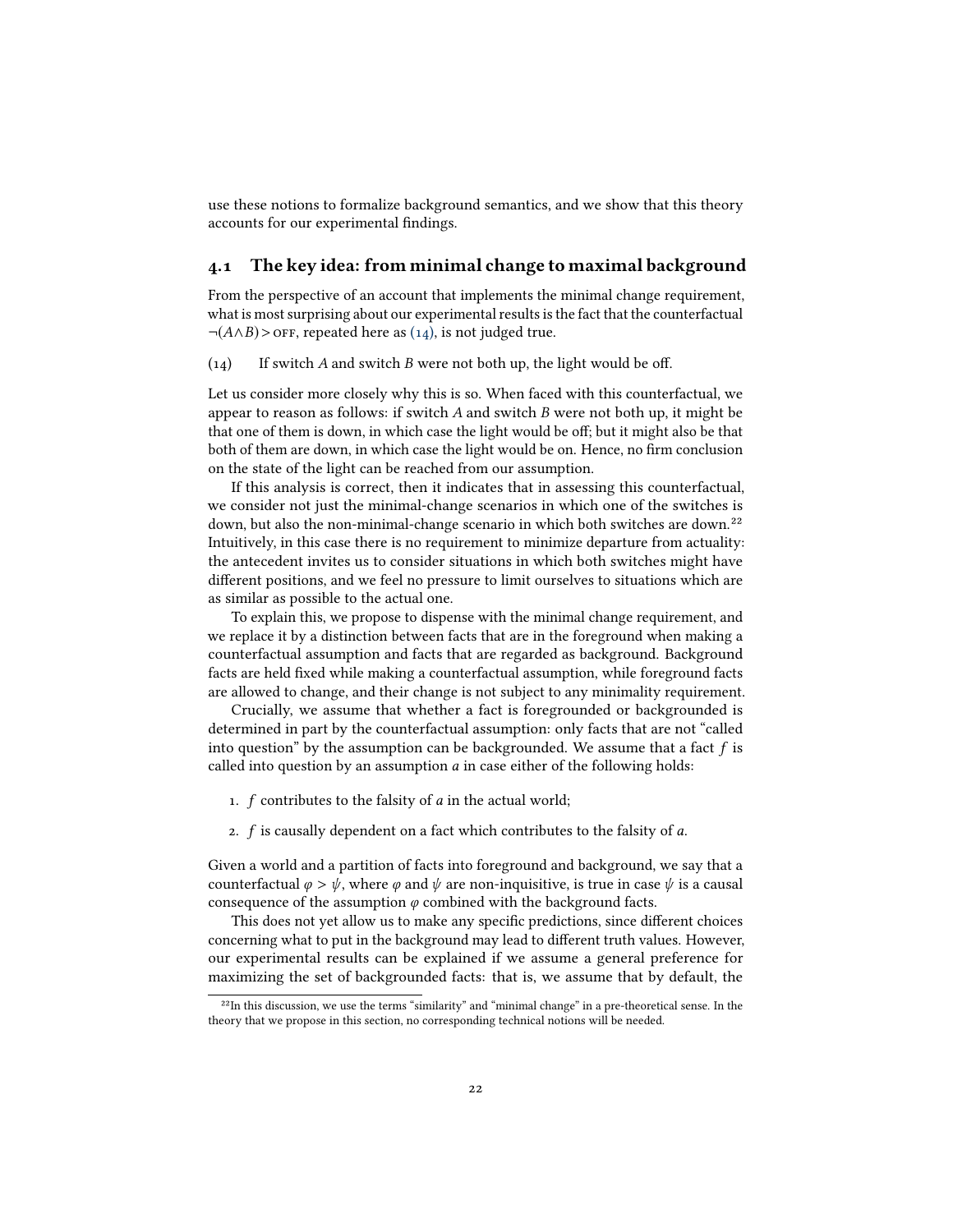factual background consists of all and only the facts that are not called into question by the counterfactual assumption.<sup>23</sup>

Let us see how an account of the kind sketched here provides an explanation for our experimental findings. This explanation will then be formalized in Sections [4.2](#page-22-0) and  $4.3$ . First consider the counterfactual  $A >$  off. Our counterfactual assumption that  $A$  is down directly calls into question the fact that  $A$  is up, and indirectly calls into question the fact that the light is on, which is dependent on the fact that A is up. On the other hand, our assumption does not call into question the fact that switch B is up; therefore, this fact will be part of the maximal background for our assumption. Now the assumption that A is down, together with the background fact that B is up, causally implies that the light is off. This explains why the counterfactual  $\overline{A}$  > off is judged true. Of course, the situation is completely analogous for the counterfactual  $\overline{B} >$  OFF.

As for the counterfactual  $\overline{A} \vee \overline{B} >$  orf, according to our inquisitive account, it does not involve considering a single disjunctive assumption, but rather two distinct assumptions, namely, that  $A$  is down, and that  $B$  is down. Since on either of these assumption it follows that the light is off,  $A \vee B$  > ore is judged true.

Finally, consider the counterfactuals  $\neg(A \land B) >$  of and  $\neg(A \land B) >$  on. In this case, the counterfactual assumption that  $A$  and  $B$  are not both up calls into question both the fact that  $A$  is up and the fact that  $B$  is up, since these facts are jointly responsible for the falsity of  $\neg(A \land B)$ ; the fact that the light is on is called into question as well, since it is dependent on the facts concerning the position of the switches. Since nothing that is called into question by the assumption can be backgrounded, the factual background is empty in this case; thus, no fact about the actual state of affairs is retained in making the counterfactual assumption. Now, the assumption  $\neg(A \wedge B)$  by itself does not causally imply anything about the state of the light. This explains why  $\neg(A \land B) >$  or and  $\neg(A \land B)$  > on are not judged true in our scenario.

This explanation conveys the fundamental idea of our theory. To transform this idea into a proper account, we first need to make a number of notions formally precise. To this we turn now.

### <span id="page-22-0"></span>4.2 The context for a causal account: causal models

Causal approaches to counterfactuals assume that the evaluation of a counterfactual takes place in the context of a network of causal relationships that allow for specific causal inferences. Formalizations of this idea within the framework of premise semantics have been proposed by [Schulz \(2007,](#page-44-3) [2011\)](#page-44-11), [Kaufmann \(2013\)](#page-43-12) and [Santorio](#page-44-9) [\(2014,](#page-44-9) [forthcoming\[b\]\)](#page-44-10). Here we propose our own, which combines elements from these sources.

The core notion is that of a *causal model*, a structure that consists of a set of causal variables and a set of causal laws. Formally, a causal model over a set of possible worlds W is a pair  $M = \langle V, L \rangle$  consisting of the following:

<sup>&</sup>lt;sup>23</sup>Importantly, we propose to regard this only as a default choice, and not as an integral part of the semantics of counterfactuals. In Section [5](#page-27-0) we discuss some evidence which points to the existence of non-maximal-background readings.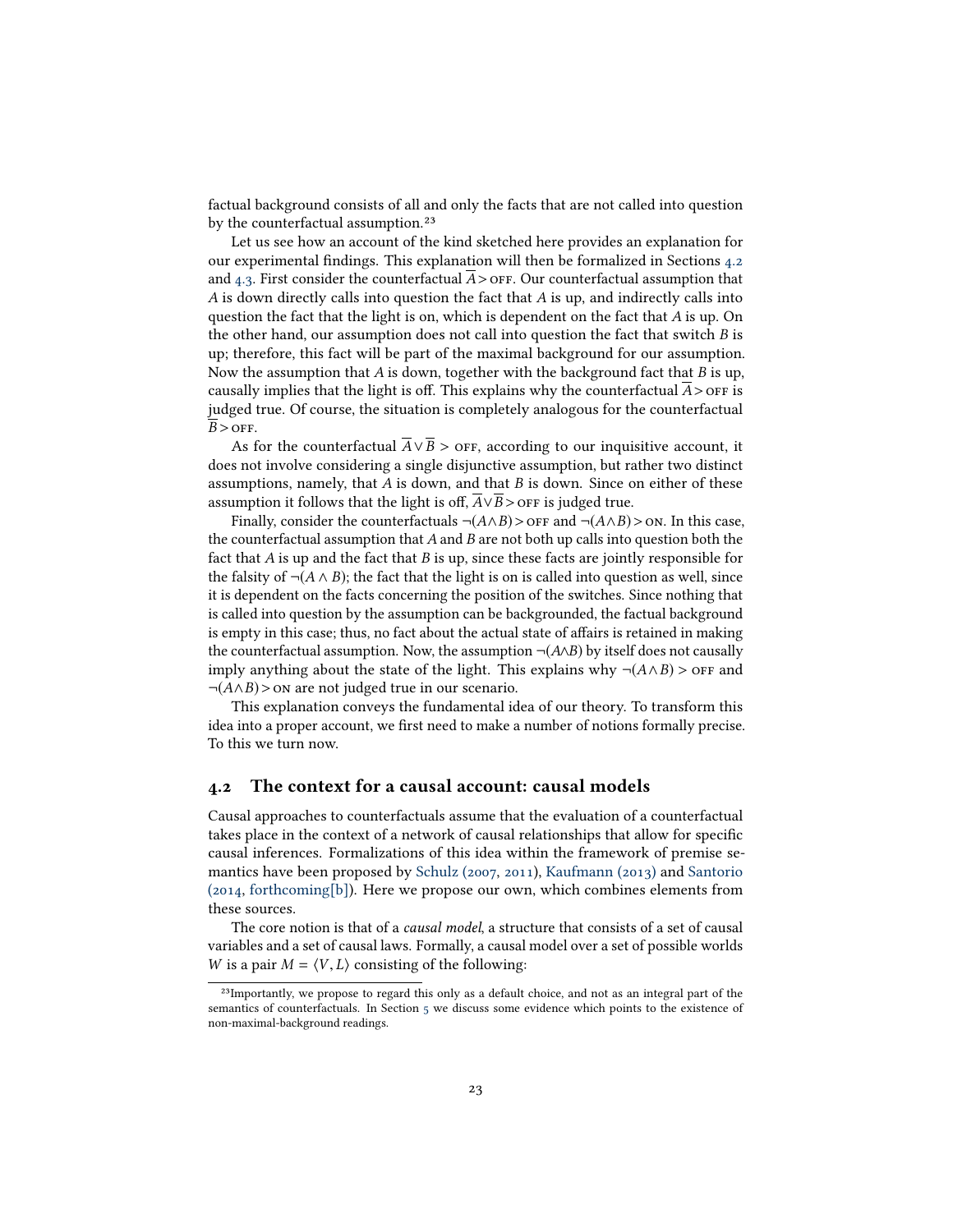• A set V of causal variables, where a causal variable is a partition of the space of possible worlds. If  $X \in V$ , a proposition  $p \in X$  is called a setting of the variable X; if  $V' \subseteq V$ , a set that contains one setting for each variable in  $V'$  is called a *setting*<br>of  $V'$ . The value of a variable  $X$  at  $w$  denoted  $Y$  is the unique setting of  $Y$  that of V'. The value of a variable X at w, denoted  $X_w$ , is the unique setting of X that<br>is true at w. Similarly, the value of a set of variables  $V'$  at w denoted  $V'$ , is the is true at w. Similarly, the value of a set of variables  $V'$  at w, denoted  $V'_w$ , is the unique setting of  $V'$  whose members are all true at w unique setting of  $V'$  whose members are all true at w.

We assume that the variables in  $V$  are *independent* from one another, meaning that we require any setting of  $V$  to be consistent. Intuitively, this means that the causal variables bear no logical relation to one another, but are only related via the causal laws of the model. For simplicity, we will also assume that the set of causal variables is finite, although this is not essential to our account. In our examples, the causal variables are bipartitions and can therefore be thought of as Boolean variables, but in the general case this need not be so.

• A set L of laws encoding causal influence. We represent a law  $l \in L$  formally as a tuple  $l = \langle C, E, m \rangle$  where C, the cause set, is a set of causal variables; E, the effect, is a causal variable not contained in  $C$ ; and  $m$ , the map, is a function from settings of C to settings of E. Intuitively, m specifies how the value of the effect depends on the values of the causes. In line with [Pearl \(2000\),](#page-44-1) we assume that each variable is the effect of at most one law in L.

We say that a law  $l = \langle C, E, m \rangle$  is obeyed at a world w if the value of E is in accordance with the law, that is, if  $E_w = m(C_w)$ . We call a world w law-abiding if it obeys all the laws in  $L^{24}$ 

In our example, the obvious choice for the set of variables is  $V = \{?A, ?B, ?ON\}$ , where  $?A = \{|A|, |\overline{A}|\}, ?B = \{|B|, |\overline{B}|\},$  and  $?On = \{|On|, |OFF|\}.$  Intuitively, the variables  $?A$ , ?B, and ?On correspond to the states of the two switches and of the light. There is only one law; its cause set is  $\{?A, ?B\}$ , its effect is  $?On$ , and its map is:

| $\{ A ,  B \} \mapsto  ON $ | $\{ A ,  B \} \mapsto  OFF $ |
|-----------------------------|------------------------------|
| $\{ A ,  B \} \mapsto  ON $ | $\{ A ,  B \} \mapsto  OFF $ |
|                             |                              |

This law is obeyed at a world if the switches have the same position and the light is on, or the switches have different positions and the light is off.

It is convenient to associate causal models with graphs whose nodes are the causal variables and whose edges indicate relationships of causal influence. Formally, given a causal model  $M = \langle V, L \rangle$ , the *causal graph* of M is the directed graph  $G_M = \langle V, E \rangle$ such that E contains an edge from X to Y just in case X is in the cause set of some  $l \in L$ <br>whose effect is Y.<sup>25</sup> For instance, the causal graph of our example looks as follows: whose effect is Y.<sup>25</sup> For instance, the causal graph of our example looks as follows:

<sup>&</sup>lt;sup>24</sup>A refinement of this approach, inspired by [Briggs \(2012\),](#page-41-3) would associate a potentially different causal model  $M_w$  to each possible world. For our present purposes we can assume the causal modal to be fixed, in line with other causal accounts.

<sup>&</sup>lt;sup>25</sup>Interesting classes of causal models can be defined by imposing constraints on the associated causal graph. For example, we can restrict to the class of recursive causal models, that is, models whose associated graph is acyclic. Clearly, the causal model for our scenario is recursive. However, our general proposal does not require this restriction. [Halpern \(2013\)](#page-43-14) shows that causal accounts of counterfactuals and ordering semantics come apart on certain nonrecursive models; [Santorio \(2014,](#page-44-9) [forthcoming\[b\]\)](#page-44-10) argues that these models can be relevant for natural language and that the empirical predictions of causal accounts surpass those of ordering semantics for these models. Our account inherits these advantages of the causal approach.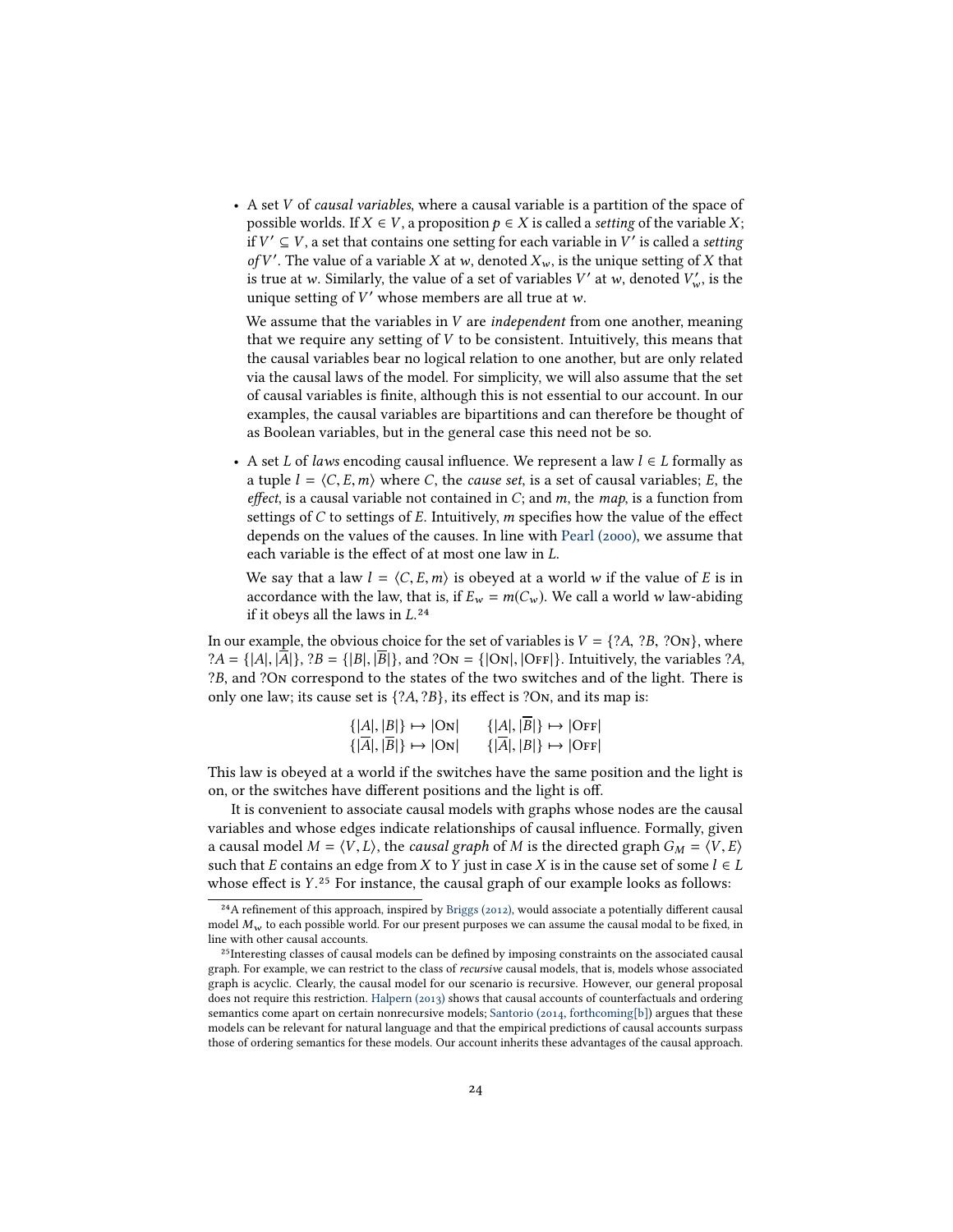

This graph shows that the variables  $2A$  and  $2B$  have a direct causal influence on the variable ?On, and that there are no other causal relations.

### <span id="page-24-0"></span>4.3 Formalizing background semantics

Let us now use the structure provided by a causal model to formulate precisely the account of counterfactuals outlined in Section [4.1.](#page-21-0) Under a maximal background interpretation, our proposal leads to truth conditions that are in line with those in [Pearl \(2000\),](#page-44-1) although unlike [Pearl,](#page-44-1) we are able to deal with antecedents of arbitrary complexity. Moreover, unlike [Schulz \(2011\)](#page-44-11) and [Briggs \(2012\),](#page-41-3) we interpret antecedents compositionally, that is, we operate on the propositions they denote rather than on the logical formulas that stand for them.

The first thing we need to spell out is what counts as a fact in a given state of affairs, and when a fact is dependent on another. We take the facts to be the values of the causal variables at the given world.

#### Definition 2 (Facts).

The facts at a world w are the values of the causal variables at w. The set of facts at  $w$  is denoted  $\mathcal{F}_w$  . A fact  $Y_w$  is dependent on a fact  $X_w$  if  $X$  is an ancestor of  $Y$  in the causal graph of  $M^{26}$ 

In our example, in the actual world we have three facts, corresponding to the true settings of our variables:  $\mathcal{F}_w = \{|A|, |B|, |\text{On}|\}.$  The fact  $|\text{On}|$  is dependent on the facts |A| and |B|, and no other causal dependencies hold. Our set of facts can be seen as the analogue of the ordering source in premise semantics (for more on the connection with premise semantics, see Section [6.3\)](#page-33-0).

Next, to formulate our ideas we need to specify when a fact  $f$  contributes to the falsity of a proposition  $a$  at a world  $w$ . We take this to be the case if there is a set  $F \subseteq \mathcal{F}_w$  of other facts such that (i) on the basis of F, a might have been true, but (ii) the additional fact  $f$  prevents  $a$  from being true.

Definition 3 (Facts that contribute to the falsity of a proposition).

A fact  $f \in \mathcal{F}_w$  contributes to the falsity of a proposition *a* at *w* in case there exists some set of facts *F* such that *F* is consistent with *a*, but  $F \cup \{f\}$  is not.<sup>27</sup> some set of facts F such that F is consistent with a, but  $F \cup \{f\}$  is not.<sup>27</sup>

<sup>&</sup>lt;sup>26</sup>Standard theories of conditionals [\(Stalnaker 1968,](#page-45-0) [Lewis 1973,](#page-43-1) [Kratzer 1981a\)](#page-43-2) make an assumption known as centering. This assumption amounts to the fact that any world w is strictly more similar to itself than any other world is. The role of this assumption is to ensure that, in case  $a$  is a proposition which is actually true at w, a conditional proposition  $a \Rightarrow c$  is true if and only if the consequent c is true. In premise semantics [\(Kratzer 1981a\)](#page-43-2), this assumption is implemented by requiring that the elements of the ordering source  $\mathcal{P}_w$  uniquely characterize the actual world, that is,  $\bigcap \mathcal{P}_w = \{w\}$ . Similarly, in our setting we may<br>implement the centering assumption by demanding that a world w be uniquely determined by its set of implement the centering assumption by demanding that a world w be uniquely determined by its set of facts,  $\bigcap \mathcal{F}_w = \{w\}$ . It is easy to verify that, given the account we are going to spell out, this assumption vields the above account of counterfactuals with true antecedents  $yields the above account of counterfactuals with true antecedents.$ 

<sup>&</sup>lt;sup>27</sup>We say that F is consistent with a if the intersection of all the propositions in  $F \cup \{a\}$  is non-empty.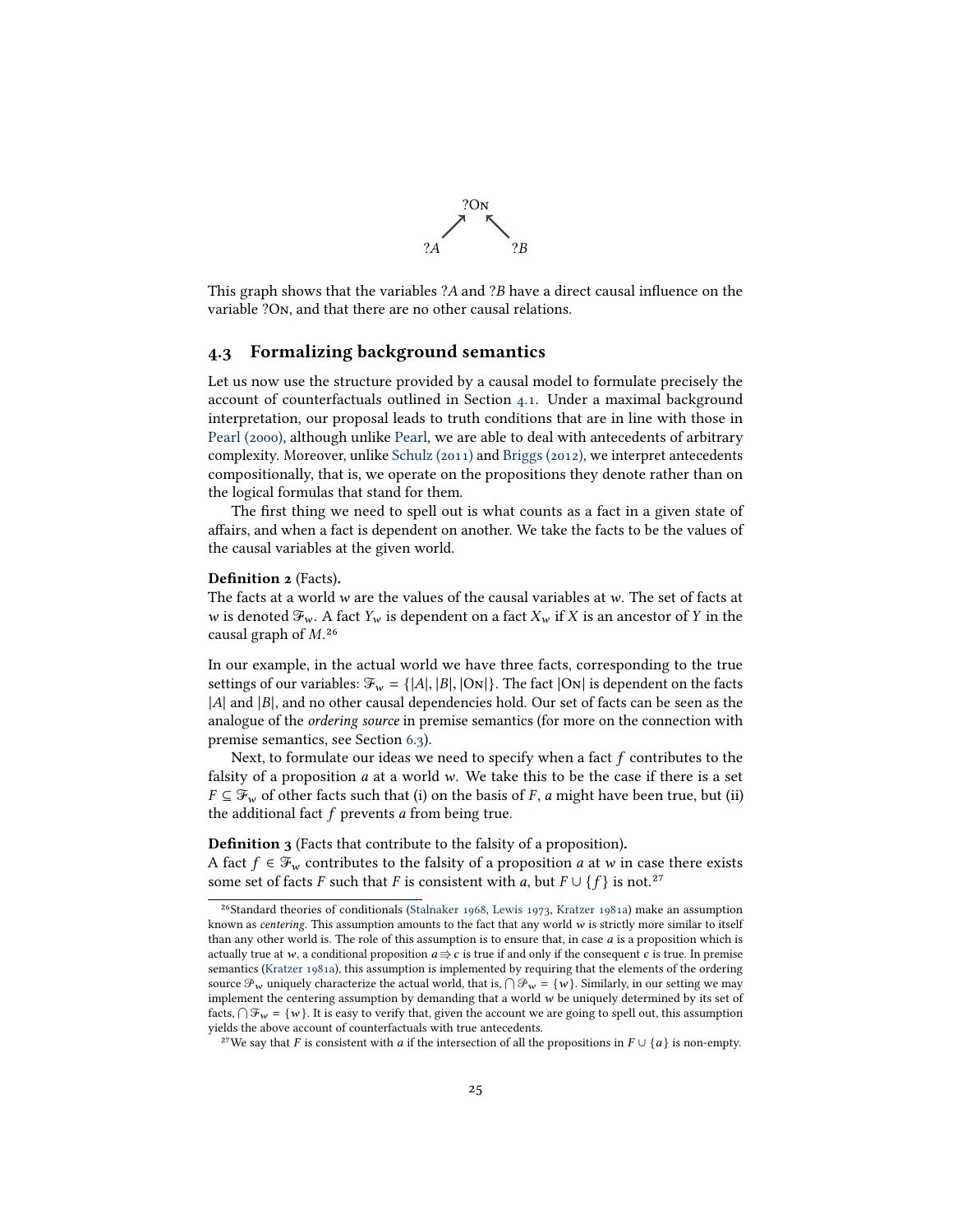Our assumption that the set of causal variables is finite allows us to give an alternative characterization of this notion. A proof that this characterization is equivalent to the original one is given in Appendix A.

#### <span id="page-25-1"></span>Proposition 1.

A fact  $f \in \mathcal{F}_w$  contributes to the falsity of a proposition a at w in case  $f \notin F$  for some maximal set  $F \subseteq \mathcal{F}_w$  consistent with a.

Thus, we can check which facts contribute to the falsity of a proposition  $a$  by looking at all the maximal sets of facts which are consistent with a. Those facts that belong to all of these sets do not contribute to the falsity of a; the others do.

For an illustration, consider the proposition that A is down,  $|\overline{A}|$ , in our scenario. The unique maximal set of facts which is consistent with this proposition is  $\{|B|, |On|\}$ . Thus, the only fact that contributes to the falsity of  $|\overline{A}|$  is  $|A|$ .

Now consider the proposition that A and B are not both up,  $\lvert \neg (A \land B) \rvert$ . We have two maximal sets of facts that are consistent with this proposition, namely,  $\{|A|, |On|\}$ and  $\{|B|, |ON|\}$ . The only fact which belongs to both is  $|ON|$ . Thus, in this case two distinct facts contribute to the falsity of  $|\neg(A \land B)|$ , namely, |A| and |B|.

The next step is to stipulate which facts about the actual state of affairs are called into question when making a counterfactual assumption. We propose that an assumption calls into question those facts that contribute to its falsity, as well as anything which is dependent on these facts.

#### Definition 4 (Calling a fact into question).

A proposition a calls into question a fact f at world w if either (i) f contributes to the falsity of  $a$ , or (ii)  $f$  is dependent on some fact which contributes to the falsity of  $a$ .

In our scenario, the assumption  $|\overline{A}|$  calls into question the fact  $|A|$ , since this fact contributes to the falsity of  $\overline{A}$ , as well as the fact  $|O_N|$ , which is dependent on  $|A|$ . On the other hand, it does not call into question the fact  $|B|$ , since this fact neither contributes to the falsity of  $\overline{A}$ , nor depends on any other fact that does. As for the assumption  $\vert \neg (A \land B) \vert$ , it calls into question both  $\vert A \vert$  and  $\vert B \vert$ , since these two facts contribute to the falsity of  $\lceil \neg(A \land B) \rceil$ . It also calls into question the fact  $\lceil \text{On} \rceil$ , which is dependent on both  $|A|$  and  $|B|$ . Thus, this assumption calls into question all the facts in our scenario.

We are now going to use the notions introduced so far to constrain which facts can be regarded as background for a counterfactual assumption, and thus held fixed in making the assumption and assessing its consequences. We assume that only facts that are not called into question can be backgrounded.

#### <span id="page-25-0"></span>Definition 5 (Backgrounds).

A background for a proposition *a* at a world *w* is a set  $\mathcal{B}(w, a) \subseteq \mathcal{F}_w$  of facts which are not called into question by a. A background map is a function  $\mathcal{B}$  which maps each world w and proposition *a* to a corresponding background  $\mathcal{B}(w, a)$ .

For any assumption  $a$  and world  $w$ , we have a minimal and a maximal background: the minimal background is the empty set, while the maximal background, denoted  $\mathcal{B}^{max}(w, a)$ , is the set of all the facts which are not called into question by a at w. In our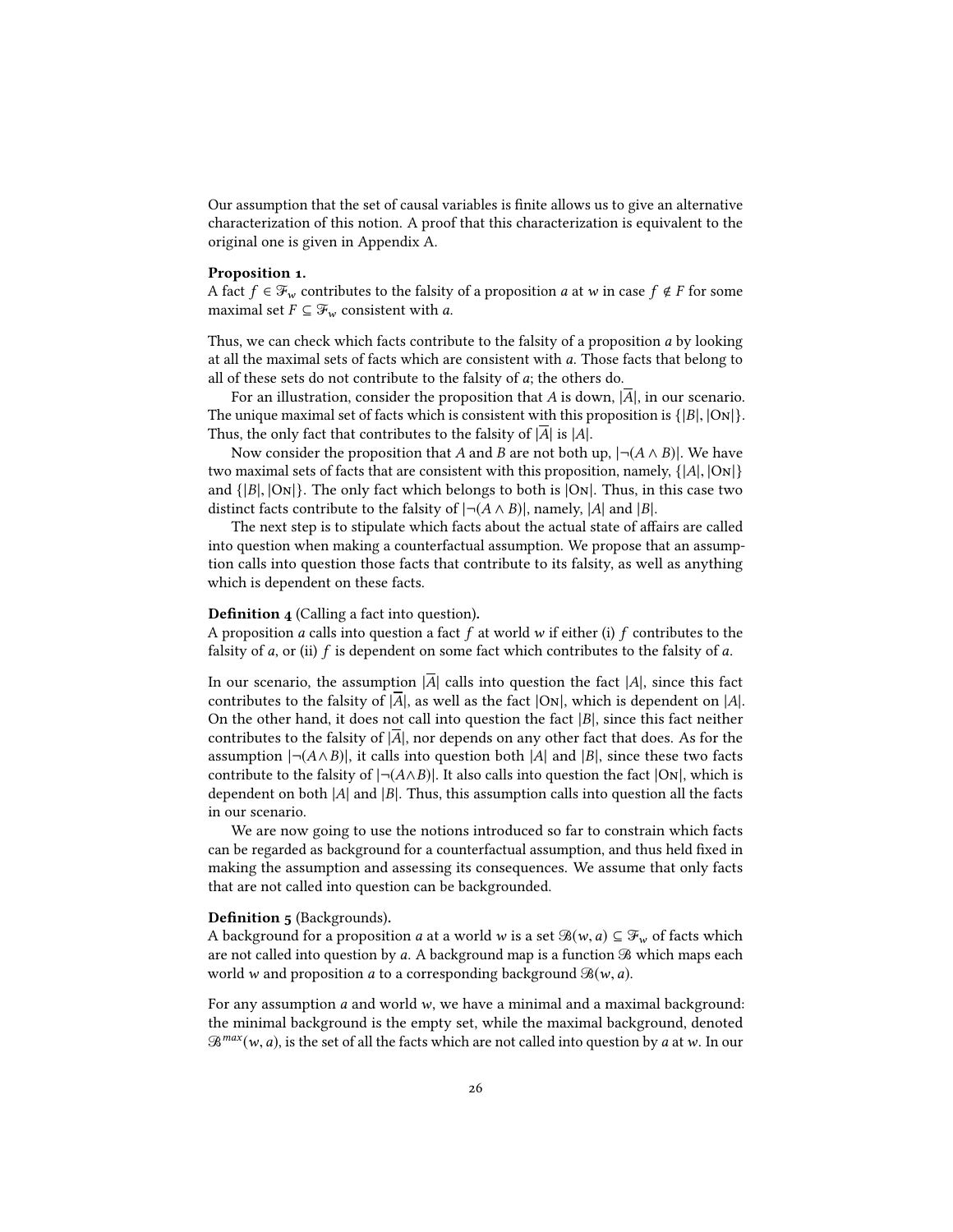scenario, the maximal background for the assumption that A is down,  $|\overline{A}|$ , consists of the only fact not called into question by  $|\overline{A}|$ , the fact that B is up:  $\mathcal{B}^{max}(w, |\overline{A}|) = \{ |B| \}.$ On the other hand, the maximal background for the assumption that  $A$  and  $B$  are not both up,  $\neg(A \land B)$ , is the empty set, since we saw that all facts are called into question by this assumption:  $\mathcal{B}^{max}(w, |\neg(A \land B)|) = \emptyset$ .

To assess what follows from a given counterfactual assumption, we consider the hypothetical context created by the assumption. This is the set of those worlds in which the assumption is true, the background facts are held fixed, and the causal laws are obeyed.<sup>28</sup>

Definition 6 (Hypothetical context created by an assumption).

Let  $\mathcal B$  be a background map. The hypothetical context created by an assumption  $a$  at world w under  $\Re$ , denoted  $f_{\Re}(w, a)$ , is the set of those possible worlds where (i) a is true; (ii) all facts in  $\mathcal{B}(w, a)$  are true; and (iii) all laws in L are obeyed.

A conditional proposition  $a \Rightarrow c$  is true under a background map  $\Re$  iff  $c$  is entailed by the hypothetical context created by  $a$ , that is, true everywhere in this context.<sup>29</sup>

#### Definition 7 (Truth conditions for counterfactuals).

A conditional proposition  $a \Rightarrow c$  is true at a world w under a background map  $\Re$  just in case  $f_{\mathcal{B}}(w, a) \subseteq c$ . More formally,  $a \Rightarrow c = \{w \in W \mid f_{\mathcal{B}}(w, a) \subseteq c\}$ .

Our account allows us to make specific predictions for the truth of counterfactuals only in combination with a particular background map. We now show that the truthconditions reflected by our majority judgments are accounted for if we assume that the default strategy is to maximize the background, that is, to use the map  $\mathcal{B}^{max}$ . This means that, as a default, one retains all facts that are not directly or indirectly called<br>into question by the counterfactual assumption.<sup>30</sup>

First consider the assumption that switch A is down,  $|\overline{A}|$ . We saw that the maximal background for this assumption is  $\{|B|\}$ . So, the hypothetical context created by the assumption consists of those law-abiding worlds where switch A is down and switch B is up. In all such worlds, the light is off. Therefore, under a maximal background interpretation, the proposition  $|\overline{A}|\Rightarrow|\overline{\text{OFF}}|$  is true. Since this proposition is the unique

<sup>&</sup>lt;sup>28</sup>Under this definition, causal laws are always held fixed when making an assumption. Although sufficient for our purposes, this approach will not do in cases where the counterfactual assumption concerns variables which are causally dependent on others. In that case, we need to allow some of the laws to be discarded in order to make room for the assumption. This requires implementing a notion of intervention on the causal model in the style of [Pearl \(2000\).](#page-44-1) Our theory can be adapted easily to handle simple counterfactuals: in this case, we just need to discard those laws whose effect contributes to the falsity of the assumption. However, nested counterfactuals such as the ones considered by [Briggs \(2012\)](#page-41-3) require a more elaborate notion of intervention. We leave this extension for future work.

<sup>&</sup>lt;sup>29</sup>Here we are only concerned with specifying under what conditions a counterfactual is true. We are not assuming that in all other circumstances the counterfactual is false. In some circumstances, it may fail to have a well-defined truth value, possibly due to the failure of a homogeneity presupposition to the effect that the consequent should have the same truth value across the hypothetical context [\(von Fintel 1997\)](#page-42-9). We return to this issue in Section [5.](#page-27-0)

 $30$ In Section [5](#page-27-0) we suggest that our minority judgments may arise from a different background choice, and we discuss what other factors, besides the given counterfactual assumption, may play a role in the determination of the background.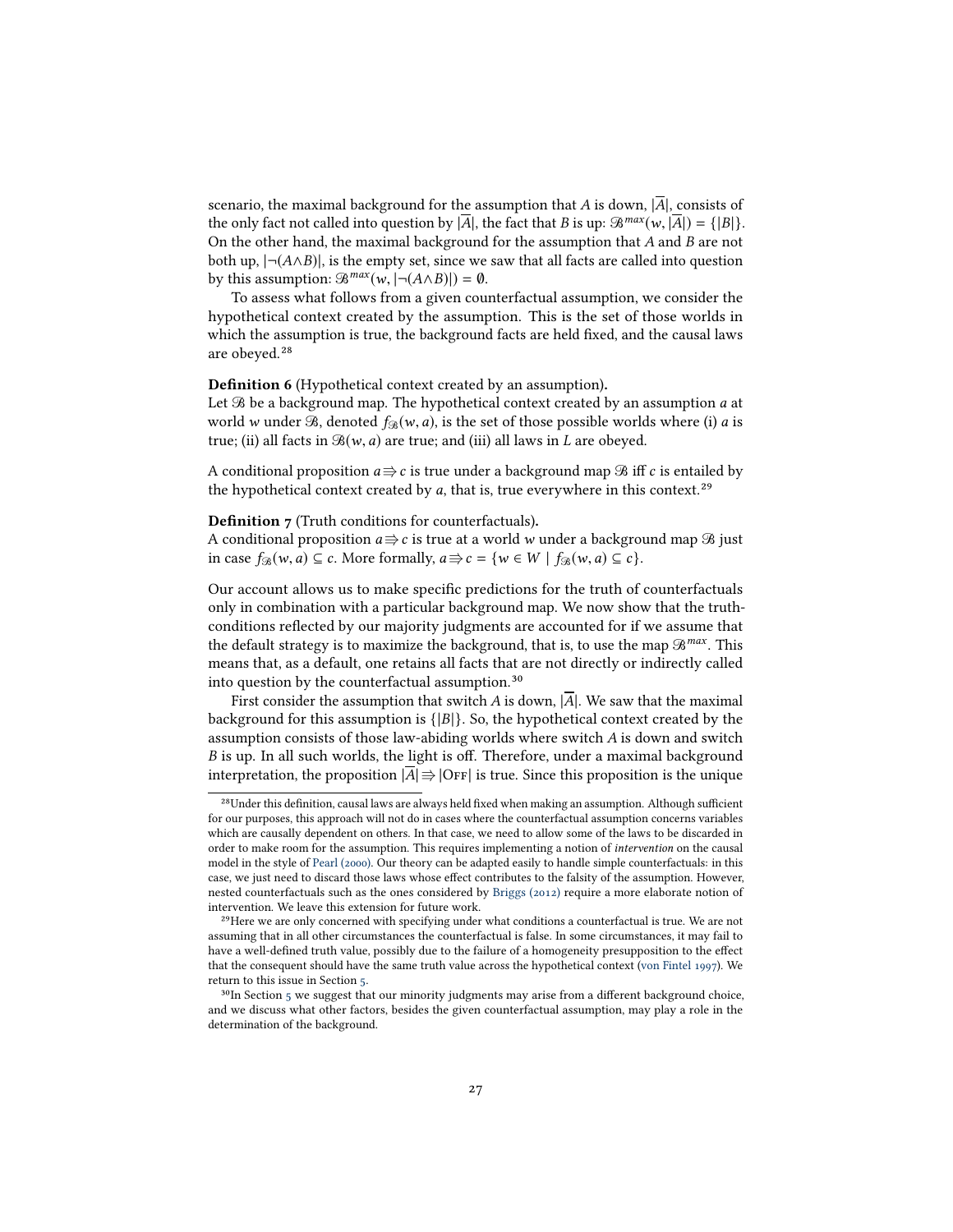alternative that our inquisitive account assigns to the counterfactual  $\overline{A}$  > off, we correctly predict that this counterfactual is true.

Of course, the situation is analogous for the counterfactual  $\overline{B}$  > off. As for the counterfactual  $A \vee B >$  or  $F$ , we saw that it is interpreted by our inquisitive account in Section [3](#page-17-0) as equivalent to the conjunction of  $A >$  or and  $B >$  or F: thus, this counterfactual is correctly predicted to be true as well.

Now consider the assumption that the switches are not both up,  $|\neg(A \land B)|$ . We saw that the maximal background for this assumption is empty. So, the hypothetical context created by the assumption just consists of those law-abiding worlds where the switches are not both up. This context includes worlds where only one switch is down and the light is off, as well as worlds where both switches are down and the light is on. Thus, neither  $|OFF|$  nor  $|ON|$  is entailed in this context, which means that neither  $|\neg(A \land B)| \Rightarrow |\text{OFF}|$  nor  $|\neg(A \land B)| \Rightarrow |\text{On}|$  is true. According to our inquisitive account, the first proposition is the unique alternative for the counterfactual  $\neg(A \wedge B) >$  or  $F$ , and the second is the unique alternative for ¬( $A \land B$ ) > on. Thus, we correctly predict that neither of these counterfactuals is true in our scenario.<sup>31</sup>

Summing up, then, by combining the background semantics for conditionals described in this section with the inquisitive lifting described in Section [3.2](#page-19-0) we obtain an account that accurately predicts which of our counterfactuals are true in our scenario. This is made possible by the combination of (i) an inquisitive account of conditionals, which is sensitive not only to the truth-conditions of the antecedent, but also to the alternatives that it introduces, and (ii) a procedure for making counterfactual assumptions which is not constrained by the minimal change requirement.

# <span id="page-27-0"></span>5 Explaining other aspects of our findings

Having accounted for the majority judgments in our experiment, in this section we turn to various additional points that our results raise. We start in Section [5.1](#page-27-1) by sketching an account of the minority judgments in terms of a purely causal reading of counterfactuals. We continue in Section  $5.2$  by pointing out some interesting effects of the order in which the filler sentence and the target sentence were presented, and we suggest a natural explanation of these effects in terms of the background parameter in our theory.

### <span id="page-27-1"></span>5.1 Accounting for minority judgments

So far, we have focused on the task of predicting the truth conditions of our sentences in accordance with the judgment of the majority of the experimental participants. However, our experimental results show that a significant proportion of speakers judged the sentences differently from the majority. Most strikingly, about a third of participants in our main experiment judged the counterfactuals  $\overline{A}$  >  $\overline{O}$  FF,  $\overline{B}$  >  $\overline{O}$ FF, and  $\overline{A} \vee \overline{B}$  > or F as indeterminate, rather than true (see Table [3\)](#page-10-2).

<sup>&</sup>lt;sup>31</sup>In this case, the prediction does not depend on the assumption of a maximal background interpretation: the empty set is the only background available for the assumption  $|\neg(A \land B)|$ .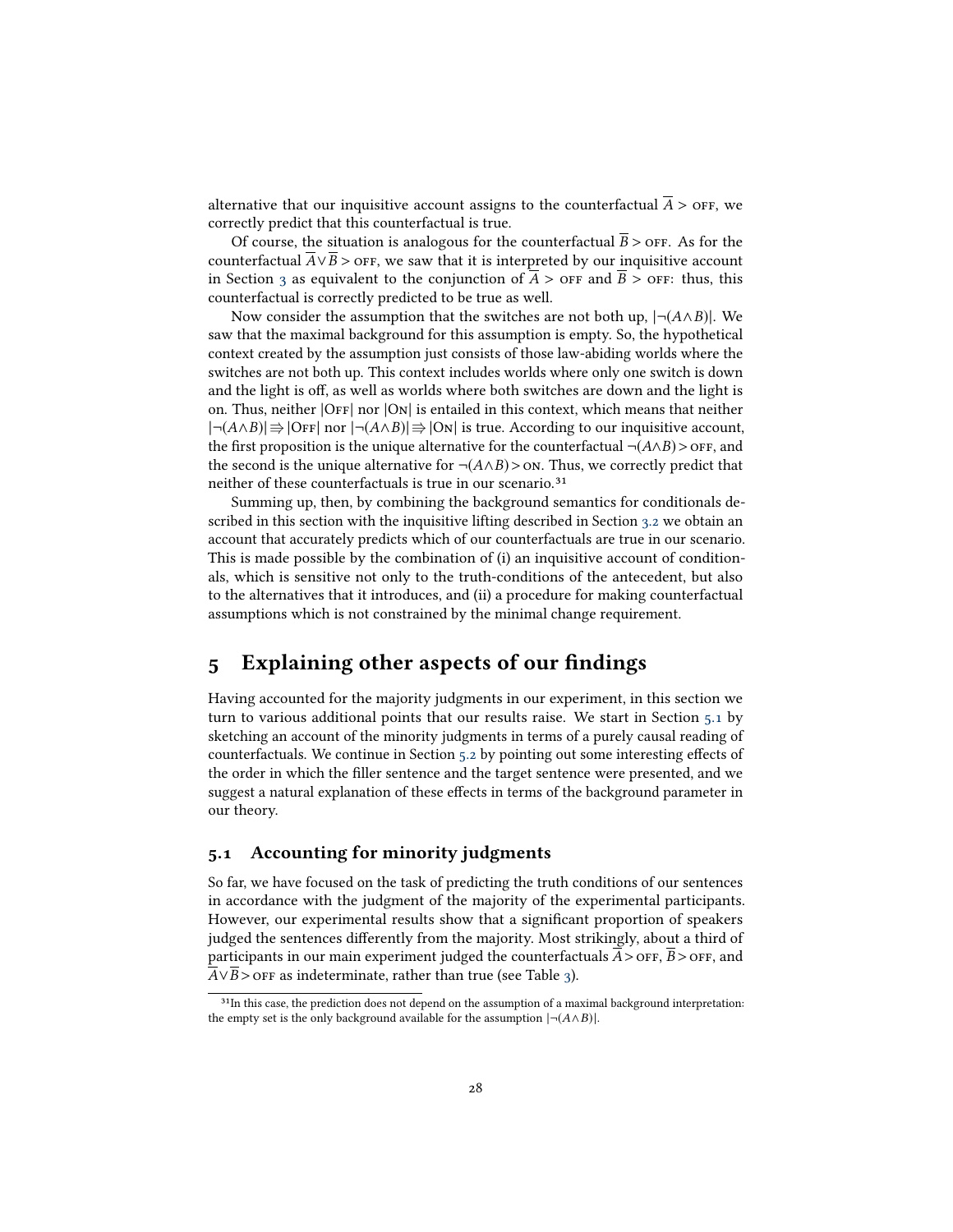While it is possible that some of our data is noise due to careless participants who just happened to judge the filler correctly, not all minority judgments need be interpreted as mistakes or random answers on the part of the subjects. Rather, we would like to suggest that these judgments may stem from a different—and apparently less salient—reading of our counterfactuals. In particular, based on introspective judgments reported to us, it seems plausible that participants who judge  $\overline{A}$  > off,  $\overline{B}$  > off, and  $\overline{A}$  $\vee$  $\overline{B}$  > OFF as indeterminate have in mind a purely causal interpretation of counterfactuals. In this interpretation, the current state of the system is disregarded entirely, and only the antecedent and the causal laws are taken into account. In other words, we propose that these participants systematically interpret counterfactuals as general causal statements about the circuit which are not tied to the current situation. As a consequence, they consider all possible positions of the switches that are compatible with the antecedent and the causal law. The indeterminate judgments then result from the fact that not all of these positions agree on the state of the light.

This explanation is supported by the observation that in Post-hoc test I, where these positions do agree on the state of the light and thus the two readings coincide, the rate of indeterminate judgments dropped to ∼10% or less (see Table [4\)](#page-12-0) compared to ∼30% in the main experiment.

Our theory captures this purely causal interpretation via the background parameter. Whereas the majority interpretation results from maximizing the background, the minority interpretation results from minimizing it—that is, from taking it to be the empty set (which always counts as a possible background). Under this background, our semantics indeed predicts that  $a \Rightarrow c$  is true in case c follows from a alone combined with the causal laws. In the scenario of our main experiment, the assumption that A is down together with the causal law does not lead to the conclusion that the light is off. Thus, under a purely causal interpretation,  $\overline{A}$  > of F is not predicted to be true, and similarly for  $\overline{B}$  > OFF and  $\overline{A} \vee \overline{B}$  > OFF.

Since our theory only predicts whether a given sentence is true or not, it does not explain on what basis participants who do not judge a sentence true choose between 'indeterminate' and 'false'. Under a purely causal interpretation, lack of a firm conclusion apparently results in an 'indeterminate' rather than 'false' judgment, as witnessed by the responses to  $\overline{A}$  > OFF,  $\overline{B}$  > OFF, and  $\overline{A} \vee \overline{B}$  > OFF in the main experiment: the 'false' rates for these sentences are dwarfed by the 'indeterminate' rates. By contrast, the 'false' rates for the responses to  $\neg(A \land B) >$  of and to  $\neg(A \land B) >$  on in the main experiment are substantially higher. In these sentences, the maximal background is empty, so their default and purely causal interpretations coincide. Both lead to a lack of a firm conclusion about the state of the light. Thus, it would appear that a default interpretation that lacks a firm conclusion may result either in a 'false' judgment or in an 'indeterminate' judgment, while a purely causal interpretation always results in an 'indeterminate' judgment.

It is natural to suppose that 'indeterminate' judgments result from the failure of a homogeneity presupposition to the effect that a counterfactual assumption should lead to a well-determined truth value for the consequent, as proposed by [von Fintel](#page-42-9)  $(1997)$ . However, the issue of how presupposition failures are reflected in truth value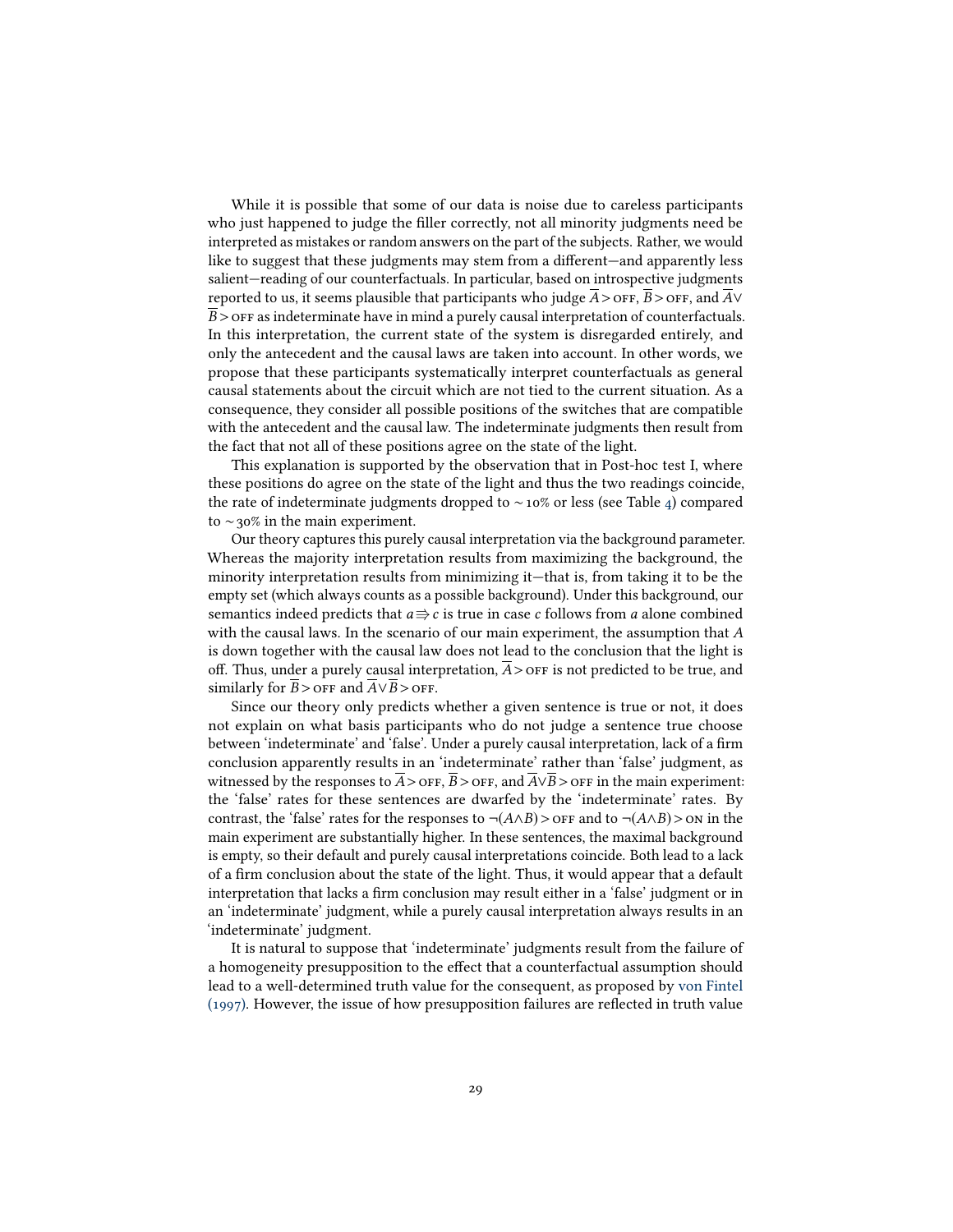intuitions is a notoriously complex one (on this topic, see [von Fintel 2004\)](#page-42-10).<sup>32</sup>

# <span id="page-29-0"></span>5.2 Accounting for order effects

The factual background parameter also allows us to make sense of the observation that in our main experiment, we observed a strong order effect, as shown in Tables [7](#page-30-1) and [8.](#page-30-2) Participants who were shown the filler sentence  $\overline{A} \wedge \overline{B}$  > or followed by the target sentence were more likely to judge the target sentence indeterminate than participants who were shown the two sentences in inverse order. This effect was much more pronounced for simple antecedents  $(\overline{A} >$  OFF: +27%;  $\overline{B} >$  OFF: +23%) and for disjunctive antecedents ( $\overline{A} \vee \overline{B} >$  OFF: +22%) than for negated conjunctive antecedents<br>
(¬(A∧B)> OFF: +7%; ¬(A∧B)> ON: +4%).<sup>33</sup><br>
Our theory allows us to give a natural explanation of these effects. The fundamen

Our theory allows us to give a natural explanation of these effects. The fundamental idea of our proposal is that when making a counterfactual assumption, certain facts are foregrounded, that is, regarded as being at stake, while others are regarded as background and held fixed. To explain the ordering effects, we need only acknowledge that what is regarded as being at stake can be affected by additional contextual factors beyond the given counterfactual assumption. In particular, if a previous sentence invites the reader to consider a situation in which a certain causal variable is set to a value that is different from its actual one, then the possibility of this variable having a different value may still be salient when the reader considers subsequent sentences. In other words, once a fact has been foregrounded by a sentence, it is more likely to be foregrounded in the interpretation of subsequent sentences.<sup>34</sup>

For instance, suppose a reader is confronted first with the sentence  $\overline{A} \wedge \overline{B}$  > OFF, and then with  $\overline{A}$  > off. The antecedent of  $\overline{A} \wedge \overline{B}$  > off provides a unique assumption,  $|\overline{A} \wedge \overline{B}|$ , which calls into question both |A| and |B|. In other words, to interpret  $\overline{A} \wedge \overline{B}$  > off, one needs to attend to the possibility that the positions of the switches might both 32

 $32$  For cases in which a counterfactual antecedent introduces more than one assumption, it would also be natural to extend [von Fintel'](#page-42-9)s homogeneity presupposition to a presupposition to the effect that all the assumptions should lead to the same verdict about the consequent. This would predict that  $\overline{A} \vee \overline{B} >$  or F is neither true nor false in a scenario where only switch A controls the light, while B is inert. Such a presupposition is proposed and motivated by [Santorio \(forthcoming\[a\]\)](#page-44-12) and [Cariani & Goldstein \(2017\).](#page-41-11)

Order effects are highly significant for  $\overline{A} >$  off  $(\chi^2(z, N = 256) = 22.46, p < 0.0001)$ ,  $\overline{B} >$  off  $\chi^2(z, N = 256) = 21.70, p < 0.0001$ ; borderline  $(\chi^2(z, N = 235) = 14.53, p = 0.0007)$ , and  $\overline{A} \vee \overline{B} >$  org  $(\chi^2(z, N = 362) = 21.79, p < 0.0001)$ ; borderline<br>eignificant for  $\sim (A \wedge B) >$  org  $(\chi^2(z, N = 273) = 6, 1, p = 0.0474)$ ; and not eignificant for  $\sim (A \wedge B) >$  on significant for  $\neg(A \wedge B) >$  of  $\chi^2(2, N = 372) = 6.1$ ,  $p = 0.0474$ ; and not significant for  $\neg(A \wedge B) >$  on  $\chi^2(2, N = 200) = 0.76$ ,  $b = 0.6830$ . The main finding of our main eveniment is not affected by these  $(\chi^2(z, N = zoo) = 0.76, p = 0.6839)$ . The main finding of our main experiment is not affected by these order effects, as confirmed in pairwise chi-square tests for data shown in Tables 7 and 8. The patterns are the order effects, as confirmed in pairwise chi-square tests for data shown in Tables [7](#page-30-1) and [8.](#page-30-2) The patterns are the same in both tables, as indicated by the dashed lines. Comparisons between sentences across blocks within the same table are all highly significant ( $p < 0.001$  in both tables), while comparison within blocks are not significant in either table:  $\overline{A}$  >  $\overline{O}$  FF vs.  $\overline{B}$  >  $\overline{O}$  FF:  $\chi^2(2, N = 249) = 0.72$  $\chi^2(2, N = 249) = 0.72$  $\chi^2(2, N = 249) = 0.72$  in Table 7 and  $\chi^2(2, N = 242) = 0.97$  in Table 8:  $\overline{A}$  >  $\overline{O}$  FF vs.  $\overline{A}$  >  $\overline{O}$  FF;  $\chi^2(2, N = 210) =$ in Table [8;](#page-30-2)  $\overline{A} >$  off vs.  $\overline{A} \vee \overline{B} >$  off:  $\chi^2(z, N = 310) = 0.53$  in Table [7](#page-30-1) and  $\chi^2(z, N = 308) = 0.41$  in Table 8:  $\overline{B} >$  org we  $\overline{A} \vee \overline{B} >$  org v  $\chi^2(z, N = 300) = 0.47$  in Table 7 and  $\chi^2(z, N = 388) = 0$ Table [8;](#page-30-2)  $\overline{B}$  > off vs.  $\overline{A} \vee \overline{B}$  > off:  $\chi^2(2, N = 309) = 0.47$  $\chi^2(2, N = 309) = 0.47$  in Table 7 and  $\chi^2(2, N = 288) = 0.57$  in Table 8;<br> $\overline{A}(A \wedge B)$  > off vs.  $\overline{A}(A \wedge B)$  > ov.  $\chi^2(2, N = 205) = 0.26$  in Table 7 and  $\chi^2(2, N =$ ¬(A∧B) > or vs. ¬(A∧B) > on:  $\chi^2(z, N = 295) = 0.36$  in Table [7](#page-30-1) and  $\chi^2(z, N = 277) = 0.84$  in Table [8.](#page-30-2)

 $34$ This is suggestive of a dynamic view on counterfactuals according to which the set of facts that are foregrounded is continually updated throughout the discourse. Inspired by [Warmbrod \(1981\)](#page-45-6), [von Fintel](#page-42-11) [\(2001\)](#page-42-11) implements a similar idea: he takes counterfactuals to be strict conditionals over a set of worlds—the modal horizon—which expands as the discourse proceeds. [Lin \(2017\)](#page-44-13) proposes a way to integrate this account with our background semantics by letting the modal horizon expand throughout the discourse to include the possible worlds selected by our hypothetical contexts.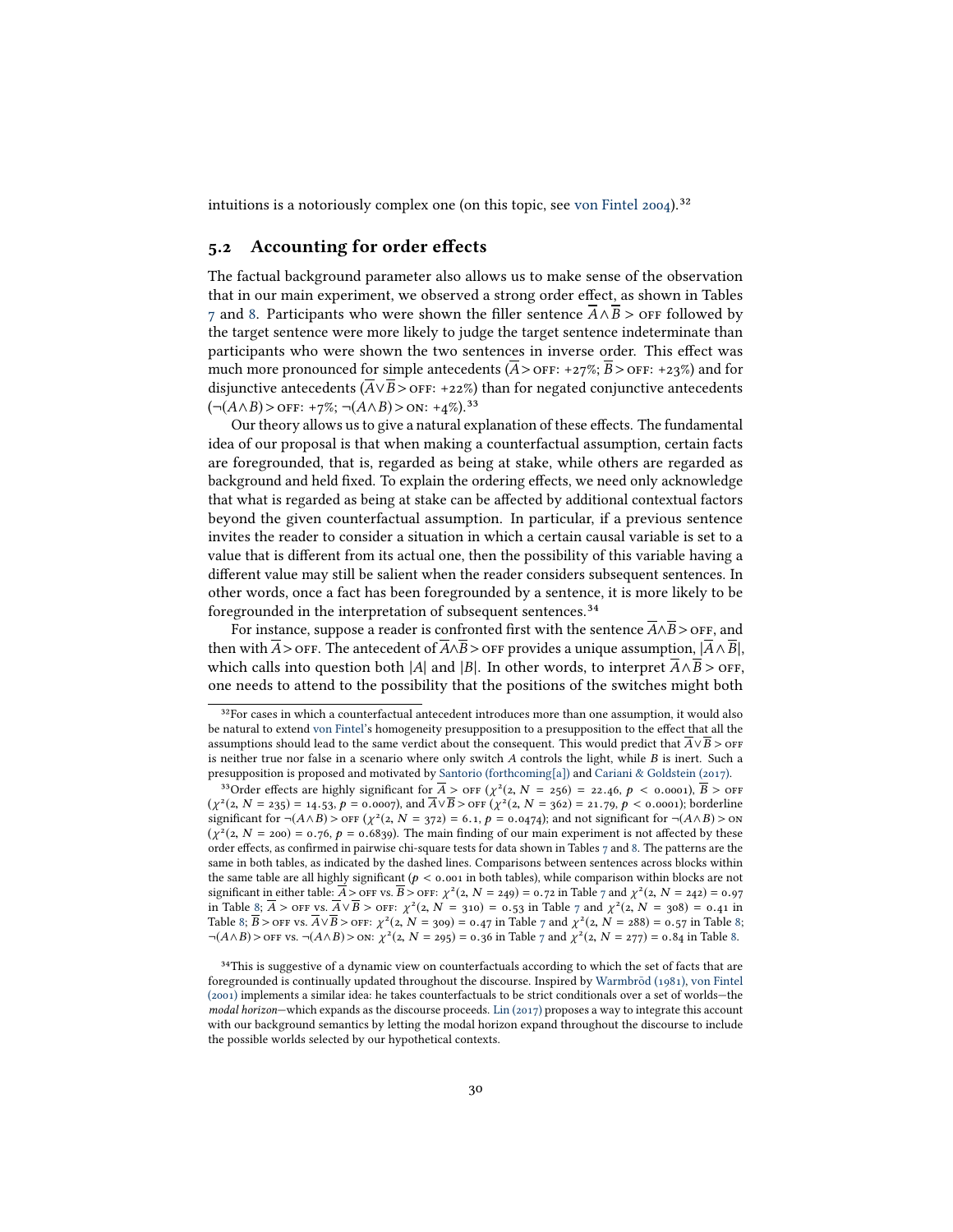<span id="page-30-1"></span>Table 7: Order effects in the main experiment: target precedes filler

| Sentence                      | Number | True | $(\%)$ | False | $(\%)$    | Indet. | $(\%)$    |
|-------------------------------|--------|------|--------|-------|-----------|--------|-----------|
| $A >$ OFF                     | 125    | 100  | 80%    | 3     | $2.4\%$   | 22     | 17.6%     |
| $B >$ OFF                     | 124    | 94   | 75.81% |       | $3.22\%$  | 26     | 20.97%    |
| $A \vee B >$ OFF              | 185    | 146  | 78.92% | Q     | 4.86%     | 30     | $16.22\%$ |
| $\neg(A \land B) >$ OFF       | 193    | 38   | 19.69% | 82    | 42.49%    | 73     | 37.82%    |
| $\neg(A \land B) > \text{ON}$ | 102    | 21   | 20.59% | 35    | $34.31\%$ | 46     | $45.10\%$ |
|                               |        |      |        |       |           |        |           |

<span id="page-30-2"></span>Table 8: Order effects in the main experiment: filler precedes target

| Sentence                      | Number | True | $\mathscr{D}_o$ | False | $(\%)$ | Indet. | $(\%)$ |
|-------------------------------|--------|------|-----------------|-------|--------|--------|--------|
| $A >$ OFF                     | 131    | 69   | 52.67%          | 3     | 2.29%  | 59     | 45.04% |
| $B >$ OFF                     | 111    | 59   | $53.15\%$       | 3     | 2.70%  | 49     | 44.14% |
| $A \vee B >$ OFF              | 177    | 105  | 59.32%          | 5     | 2.82%  | 67     | 37.85% |
| $\neg(A \land B) >$ OFF       | 179    | 44   | 24.58%          | 54    | 30.17% | 81     | 45.25% |
| $\neg(A \land B) > \text{ON}$ | 98     | 22   | 22.45%          | 28    | 28.57% | 48     | 48.98% |
|                               |        |      |                 |       |        |        |        |

be different than they actually are. When interpreting the next sentence,  $\overline{A}$  > off, some readers may still be attending to this possibility, which leads them to foreground  $|B|$ , even though this fact is not called into question by the assumption  $|\overline{A}|$ . This suggests that reading the filler sentence  $\overline{A} \wedge \overline{B}$  > OFF first may lead a higher proportion of participants to interpret the sentence  $\overline{A}$  > orf relative to the empty background, which explains the larger proportion of 'indeterminate' judgements. An analogous explanation can be given for the ordering effects that we observed for  $\overline{B}$  > off and  $\overline{A} \vee \overline{B} >$  OFF.

On the other hand, our theory leads us to expect no ordering effect for  $\neg(A \wedge B) >$  off and  $\neg(A \land B)$  > on. This is because the only factual background for the assumption  $|\neg(A \land B)|$  is the empty set. Therefore, no matter what possibilities previous sentences invite us to consider, this cannot lead to a different choice of factual background for  $|\neg(A \land B)|$ . This explains why the ordering effects for  $\neg(A \land B)$  > or and  $\neg(A \land B)$  > on are weak or absent.

# <span id="page-30-0"></span>6 Related work

In this section, we relate our work to relevant proposals on the semantics of counterfactuals. In Section [6.1](#page-31-0) we compare our theory to other recent accounts which are similar to ours in that antecedents are not taken to provide a unique counterfactual assumption. In Sections [6.2](#page-32-0) and [6.3](#page-33-0) we discuss how background semantics relates, respectively, to the meta-linguistic approach to counterfactuals, and to the tradition of premise semantics. In Section [6.4](#page-35-0) we discuss the issue of inferences from negated conjunctive antecedents, and we argue that these have a different origin than inferences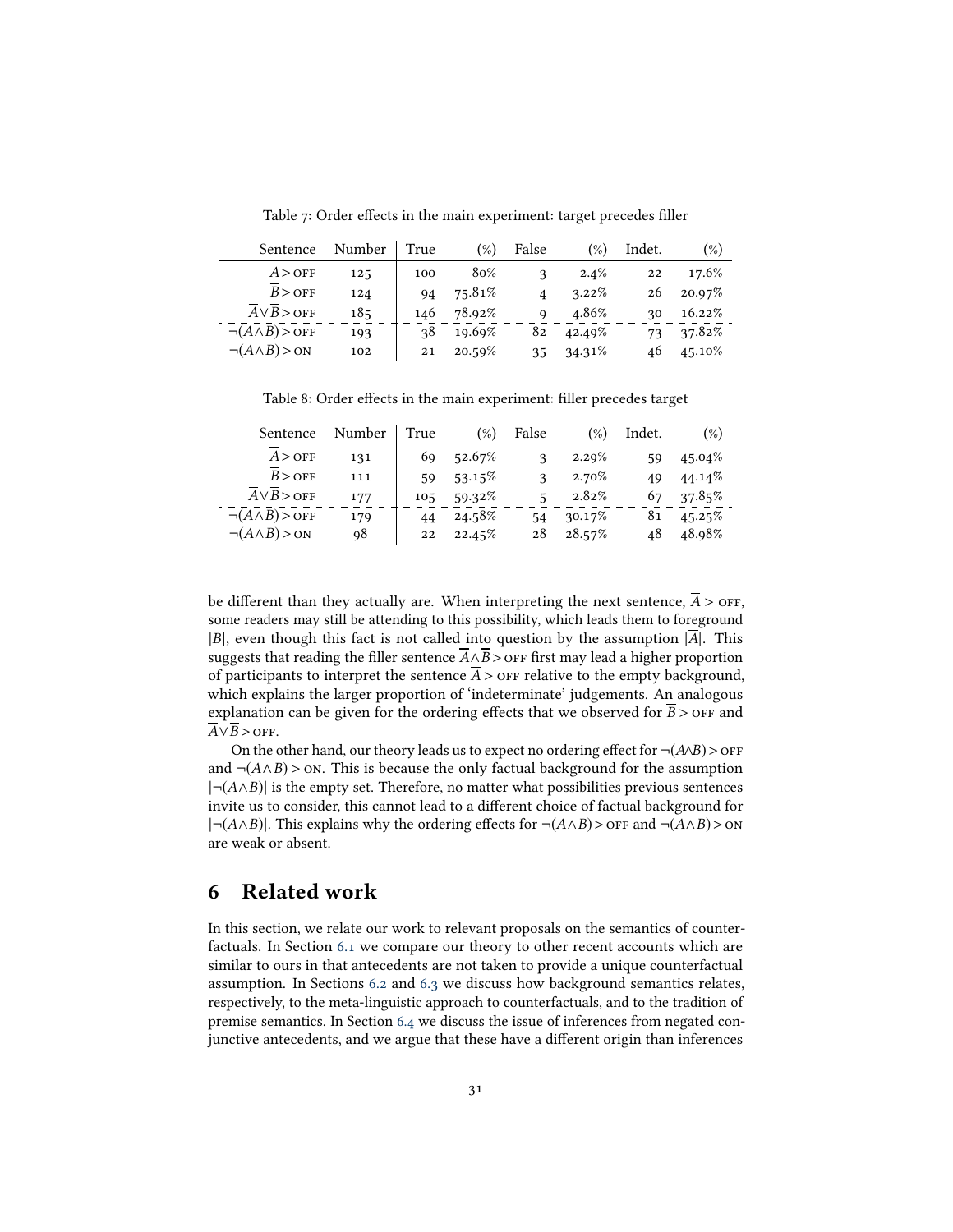from disjunctive antecedents. We strengthen this point by considering connections between conditionals and modals.

# <span id="page-31-0"></span>6.1 Connections with other accounts of counterfactuals based on fine-grained meanings

Our account successfully teases apart the semantics of the two counterfactuals  $\overline{A} \vee \overline{B}$ OFF and  $¬(A∧B) >$  OFF, whose antecedents have the same truth conditions. This is made possible by the combination of the fine-grained notion of meaning provided by inquisitive semantics with a treatment of conditionals which is sensitive to the inquisitive content of the antecedent. In this respect, our account fits within a family of recent theories of conditionals that assume a fine-grained semantic representation of sentences and that make the semantics of conditionals sensitive to more than truth conditions. Proposals in this family include the theory of [Fine \(2012b\),](#page-42-12) which is based on truth-maker semantics; the one of [Willer \(2015\),](#page-45-7) which is based on a combination of dynamic semantics and inquisitive semantics; and the one of [Alonso-Ovalle \(2009\),](#page-41-2) which is based on the framework of alternative semantics.

These accounts use a fine-grained representation of conditional antecedents mainly to validate the intuitive principle of simplication of disjunctive antecedents (SDA), while blocking full-fledged strengthening of the antecedent (AS), which is generally regarded as undesirable in conditional logic.

$$
\frac{\varphi \lor \psi > \chi}{\varphi > \chi} \text{ (SDA)} \qquad \qquad \frac{\varphi > \chi}{\varphi \land \psi > \chi} \text{ (AS)}
$$

As [Fine \(1975\)](#page-42-2) and [Ellis, Jackson & Pargetter \(1977\)](#page-42-13) showed, this result is impossible to obtain for a compositional theory based on classical logic: for under these assumptions, SDA and AS are inter-derivable. This has been regarded as motivation for a finegrained representation of antecedents. Our experimental results support the need for such a fine-grained representation: as we argued, a compositional account based only on truth conditions cannot explain the contrast we observed between  $\overline{A} \vee \overline{B}$  > OFF and  $\neg(A \land B) >$  OFF.

However, not all fine-grained accounts are in a position to account for this contrast. This is because our results are problematic not just for truth-conditional semantics, but for any semantic theory that validates de Morgan's law  $\neg(A \land B) \equiv \neg A \lor \neg B$ . The theories of Fine  $(2012b)$  and Willer  $(2015)$  do validate this law; for this reason, they still lead to the problematic prediction that  $\overline{A} \vee \overline{B}$  > off and  $\neg(A \wedge B)$  > off are equivalent. Thus, in spite of using a fine-grained semantics, these theories could not account for our findings without a revision of their underlying theories of propositional connectives.<sup>35</sup>

Now let us consider the theory of [Alonso-Ovalle \(2009\).](#page-41-2) This theory is based on a treatment of disjunction in alternative semantics: each disjunct is taken to denote the 35

<sup>&</sup>lt;sup>35</sup>In the landscape of truth-maker semantics, a theory which breaks de Morgan's law is the intuitionistic truth-maker semantics of [Fine \(2014\),](#page-42-14) which is formally related to inquisitive semantics in interesting ways. By assigning different meanings to the antecedents of  $\overline{A} \vee \overline{B}$  > OFF and ¬(A∧B) > OFF, this theory provides a suitable starting point for an account of our experimental results. So far, this theory does not seem to have been considered as a starting point for the analysis of counterfactuals, or any other linguistic phenomena.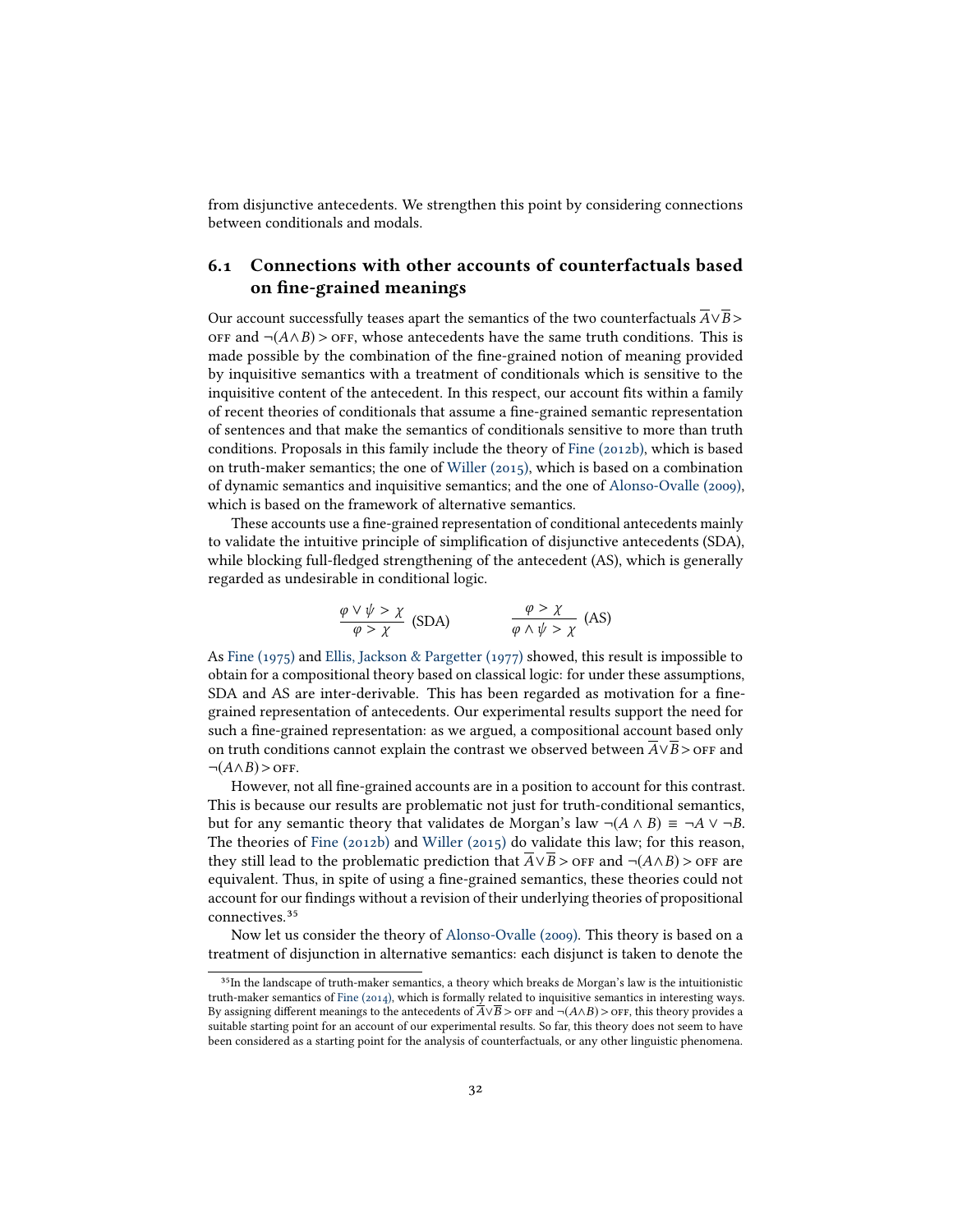singleton set of a proposition, and disjunction is taken to form the union of these sets, resulting in a two-element set. Each element in this set is then treated as a separate counterfactual assumption and handled by standard ordering semantics.

The fundamental idea of [Alonso-Ovalle'](#page-41-2)s theory is that disjunctive antecedents provide multiple assumptions. This insight is also at the basis of our explanation of the contrast between  $\overline{A} \vee \overline{B}$  > off and ¬(A∧B) > off. However, we have implemented it in a different way, namely via the inquisitive lifting recipe developed in [Ciardelli](#page-41-9) [\(2016a\).](#page-41-9) This choice avoids two problems with [Alonso-Ovalle'](#page-41-2)s concrete proposal.

First, that proposal rests on alternative semantics, a framework which has not been equipped with a full-fledged theory of propositional connectives. In fact, [Ciardelli,](#page-42-15) Roelofsen & Theiler  $(2016)$  argue that, in alternative semantics, it is difficult to provide a satisfactory treatment of conjunction; but such a treatment is of course required to represent the meanings of  $\neg(A \land B) >$  or  $F$  and  $\neg(A \land B) >$  on. Using the inquisitive lifting construction allows us to build on inquisitive semantics instead, a framework which comes with a well-developed theory of propositional connectives that shares many of the attractive features of classical logic (see also [Ciardelli & Roelofsen 2011,](#page-42-7) [Roelofsen 2013,](#page-44-7) [Ciardelli & Roelofsen 2017\)](#page-42-16).

Second, [Alonso-Ovalle'](#page-41-2)s theory differs from standard ordering semantics only when disjunction is involved. This means that the argument against ordering semantics that we spelled out in Section [1.2](#page-3-0) still applies to this theory: since  $A >$  or and B > OFF are true in this scenario,  $\neg(A \land B)$  > OFF is also predicted to be true, contrary to our experimental findings. Thus, [Alonso-Ovalle'](#page-41-2)s theory cannot account for our experimental findings, because it builds on ordering semantics, inheriting the problem that we have identified. By contrast, the inquisitive lifting recipe is not tied to a specific base account of counterfactuals, but can be combined with a broad range of accounts. This allowed us to disentangle the problem of dealing with disjunctive antecedents from the problem of determining the right procedure for making counterfactual assumptions. We could therefore address these two problems in turn, and combine the solutions to get a full account of our experimental results.

#### <span id="page-32-0"></span>6.2 Connections with the meta-linguistic theory

The background semantics we proposed in Section  $4$  is closely related to the so-called meta-linguistic theory of counterfactuals of [Goodman \(1947\)](#page-42-17) (see also [Chisholm \(1946\)](#page-41-12), [Mackie \(1962\)](#page-44-14)). According to this theory, a counterfactual  $A > C$  is true in case C can be inferred by causal laws from the antecedent A combined with certain true statements, the co-tenables, which can be held fixed while assuming  $A$ . Implementing this view requires a clear definition of the notion of co-tenability: which true statements are co-tenable with a given counterfactual assumption? [Goodman](#page-42-17) considers a number of options, showing that each of them is either trivial, or leads to unacceptable predictions; in the end, he famously concludes that he is unable to provide a non-circular characterization of this notion.

Our background semantics can be seen as a concrete, formal implementation of the meta-linguistic theory: in background semantics,  $A > C$  is true if C follows by causal laws from the antecedent A combined with certain true propositions which can be held fixed when making the assumption—the background facts. Thus, our proposal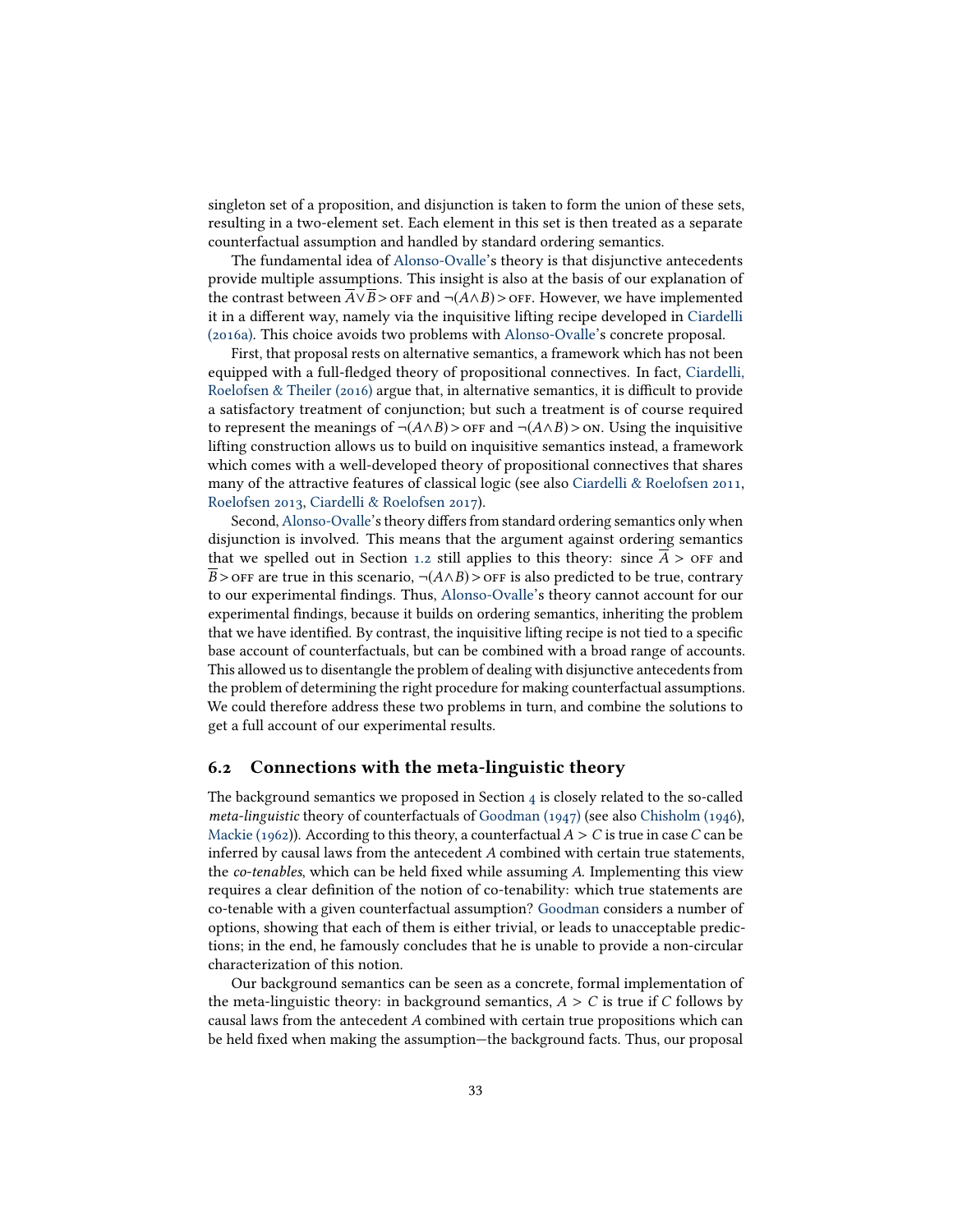can be seen as using causal models to provide a non-circular definition of co-tenability: a fact is co-tenable with an assumption  $A$  unless (i) it contributes to the falsity of  $A$ ; or (ii) it is causally dependent on some fact that does; or (iii) the possibility of this fact being different is in some way salient in the context of evaluation (the case of non-maximal backgrounds).

#### <span id="page-33-0"></span>6.3 Connections with premise semantics

Our background semantics also fits within the influential tradition of premise semantics [\(Kratzer 1981a](#page-43-2)[,b\)](#page-43-8). The first formulation of premise semantics is found in [Kratzer \(1981a\);](#page-43-2)<br>we will refer to it as *standard premise semantics*.<sup>36</sup> Subsequent accounts in the tradition of premise semantics differ from the standard formulation in various ways but tend to agree in outlook with it. [Kratzer \(1981a\)](#page-43-2) articulates the basic idea at the heart of premise semantics as follows:

The truth of counterfactuals depends on everything which is the case in the world under consideration: in assessing them, we have to consider all the possibilities of adding as many facts to the antecedent as consistency permits. If the consequent follows from every such possibility, then (and only then), the whole counterfactual is true.

The central notion of premise semantics is what has come to be known as an ordering source, following the terminology in [Kratzer \(1981b\):](#page-43-8) a contextually determined function q that associates every world w with a set  $q(w)$  of propositions, the *premises*. A premise set is a subset of  $q(w)$ . In standard premise semantics, a counterfactual  $A > C$ is true just in case for every premise set  $P \subseteq q(w)$  that is maximally consistent with A, it is the case that  $P$  and  $A$  jointly entail  $C^{37}$ 

Looking at the maximal premise sets among those that are consistent with the antecedent amounts to adding as many facts as consistency permits. This is, in effect, an implementation of the minimal change requirement: in making the counterfactual assumption, we strive to retain as much as possible of the actual state of affairs.

As [Kratzer \(1981a:](#page-43-2) fn. 8) notes, in order to validate commonly held inference patterns involving counterfactuals, one must assume that the ordering source contributed by the context of conversation stays the same during the inference. Given this assumption, standard premise semantics makes the same problematic prediction that we discussed in detail for ordering semantics. In fact, [Lewis \(1981\)](#page-43-15) shows that standard premise semantics is equivalent to ordering semantics as defined in [Lewis](#page-43-1) [\(1973\)](#page-43-1) once we allow the similarity relation between worlds to be a weak partial order rather than insisting that it be total. Since the argument we gave in Section [1.2](#page-3-0) does

<sup>&</sup>lt;sup>36</sup>A closely related theory is that of [Veltman \(1976,](#page-45-8) [2005\)](#page-45-1). Unlike Kratzer's, it is not formulated in terms of truth conditions; but it is similar to Kratzer's in its workings. In particular, it implements the minimal change requirement in the same way as Kratzer's. The same difference that we will discuss between background semantics and premise semantics also sets our theory apart from Veltman's.

<sup>&</sup>lt;sup>37</sup> For simplicity, here we focus on the finite case. In the general case,  $A > C$  is true if every premise set  $P \subseteq g(w)$  that is consistent with A is a subset of some premise set  $P' \subseteq g(w)$  that is also consistent with A and such that  $P'$  and A jointly entail C. The main difference that we will identify between our theory and and such that  $P'$  and  $A$  jointly entail  $C$ . The main difference that we will identify between our theory and standard premise semantics remains in place in the general case standard premise semantics remains in place in the general case.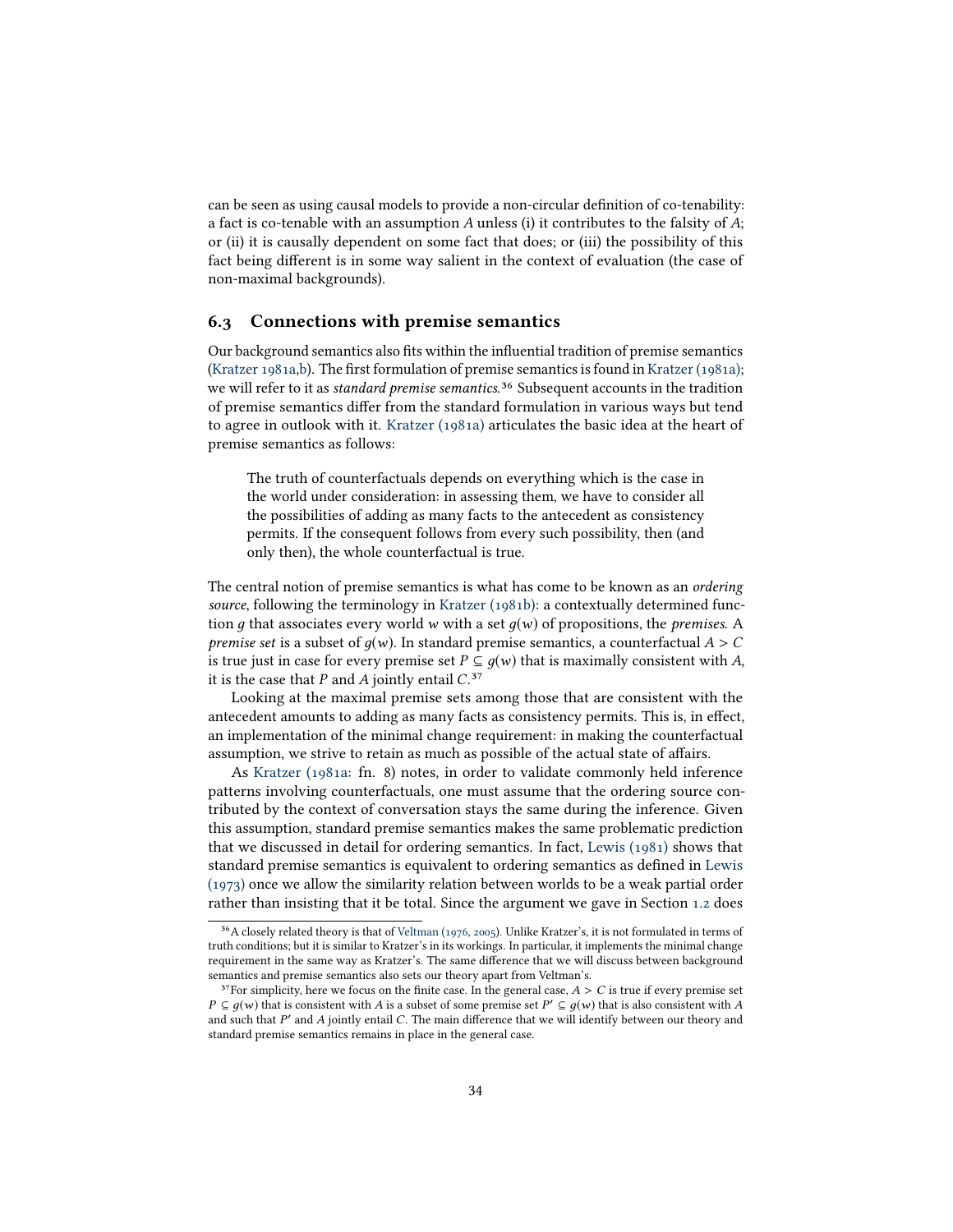not rely on similarity being total, it follows that regardless of the particular ordering source that we consider, standard premise semantics still predicts that in any context where both A > off and B > off are true,  $\neg(A \wedge B)$  > off is true as well, contrary to our experimental findings.

Broadly speaking, background semantics fits within the tradition of premise semantics. As in standard premise semantics, we associate with each world a set of premises, which we call facts or laws; to check whether a counterfactual is true, we consider whether the consequent follows from the antecedent combined with certain premises.

Nevertheless, there is a fundamental difference between the theory we propose and standard premise semantics. Our analysis departs from the basic idea laid out in [Kratzer'](#page-43-2)s quote, in that we do not incorporate the minimal change requirement. We propose that there is no general principle requiring us to add to the antecedent "as many facts as consistency permits". Rather, whenever we are faced with a counterfactual assumption, we determine a background of facts which are not at stake, and we hold all these facts fixed. While we do assume a preference for maximizing this background and thus for avoiding gratuitous changes—this assumption is only a pragmatic default, and not part of the semantics of counterfactuals. More importantly, this is restricted to those facts that are not called into question by the counterfactual assumption; facts that are called into question are never backgrounded, even when doing so would not lead to inconsistency. This allows us to avoid the problematic prediction made by standard premise semantics and to explain why, in our context, the counterfactuals  $\overline{A}$  > OFF and  $\overline{B}$  > OFF are judged true, but  $\neg$ ( $A \wedge B$ ) > OFF is not.

Interestingly, dropping the minimal change requirement also results in a simpli fication of the account. Whereas in premise semantics we have to consider multiple alternative ways of extending a given counterfactual assumption with a set of premises, in our theory we only have to consider one way of doing so. This is possible because the maximal factual background for a given assumption  $a$  is always unique, whereas in general there may not be a unique maximal set of premises consistent with a.

Among more recent systems that are formulated within the tradition of premise semantics, our system is similar to the ones of [Kaufmann \(2013\)](#page-43-12) and [Santorio \(2014,](#page-44-9) [forthcoming\[b\]\)](#page-44-10), which like ours incorporate causal models in the style of [Pearl \(2000\).](#page-44-1)

In the causal premise semantics of [Kaufmann \(2013\),](#page-43-12) one does not, in general, add to the antecedent as many premises as consistency permits. For example, an assumption that switch  $A$  is down leads us to discard not only the fact that  $A$  is up, but also the causally dependent fact that the light is on, even if that fact could be added without violating consistency. This result is achieved by requiring all premise sets to be closed under causal ancestors. Nevertheless, the basic recipe for the interpretation of counterfactuals remains essentially the same as in standard premise semantics: one considers the maximal premise sets that are consistent with the antecedent and checks whether the consequent is entailed by each of them. For this reason, one can see [Kaufmann'](#page-43-12)s proposal as specifying how to use a causal structure to produce a suitable similarity relation on possible worlds. The interpretation of counterfactuals then proceeds in accordance with ordering semantics relative to the resulting model. This implies that the problematic entailment  $\neg p > r$ ,  $\neg q > r$   $\models \neg (p \land q) > r$  is still valid in [Kaufmann'](#page-43-12)s theory.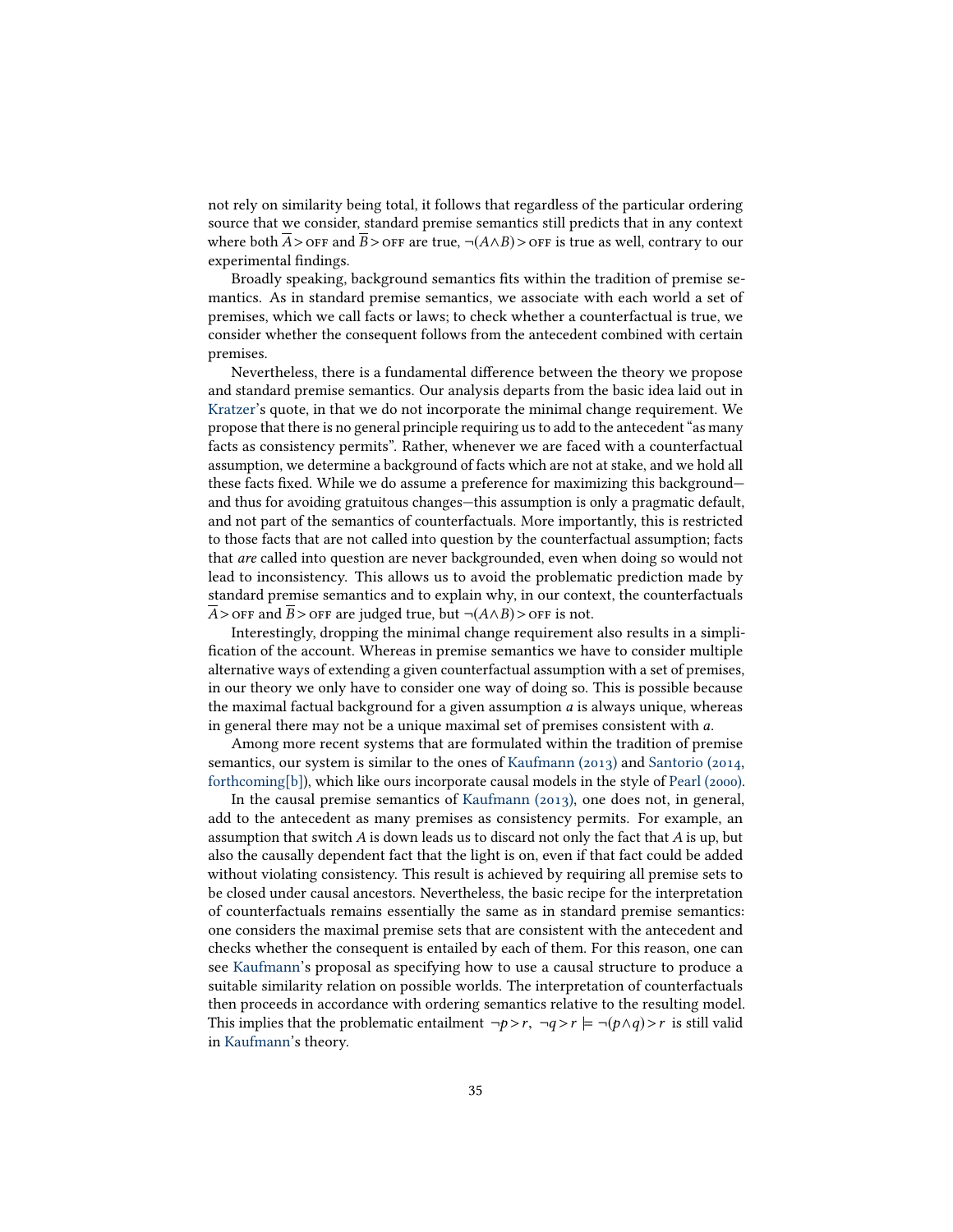In general, whenever a semantics can be seen as offering a criterion to determine a suitable similarity ordering, its logic is bound to include the standard conditional logic P [\(Kraus, Lehmann & Magidor 1990\)](#page-43-16), the logic arising from the most general version of ordering semantics. This is because any entailment which is invalidated by the semantics can be falsified in a similarity-based model. In system  $P$ , the entailment  $\neg p > r$ ,  $\neg q > r \models \neg (p \land q) > r$  is valid. As we saw, however, this entailment is not valid in background semantics: in our scenario, the semantics predicts that  $\neg A >$  OFF and  $\neg A >$  OFF are true, but  $\neg (A \land B) >$  OFF is not. This shows that background semantics does not validate system  $P$ , and therefore, that it cannot be seen as offering a procedure to determine a suitable similarity ordering. Rather, our semantics should be seen as departing from the similarity-based approach altogether. Investigating the logic arising from background semantics is an interesting task for future work.

Among premise semantic theories, the filtering semantics of [Santorio \(2014,](#page-44-9) [forth](#page-44-10)[coming\[b\]\)](#page-44-10) comes closest to our own. In this system, too, we do not look at the maximal sets of premises consistent with the given assumption; rather, the set of premises is "filtered" relative to a given antecedent, resulting in a single set of assumptions that plays roughly the same role as the combination of our background and the causal laws. Moreover, as in our account, filtering semantics invalidates the entailment  $\neg p > r$ ,  $\neg q > r$   $\models \neg (p \land q) > r$  and, as a consequence, it should not be seen as a similarity-based theory. Nevertheless, filtering semantics in its existing form would wrongly predict  $\neg(A \land B)$ > off to be true in our scenario. Background semantics can be seen as a proposal to fix this problem by adopting a different filtering procedure. In the absence of any further changes, the modified account would then make the wrong predictions about  $\overline{A} \vee \overline{B}$  >  $\overline{O}$  FF, since the theory is compositional and based on classical logic. Therefore, to account for our experimental findings, the resulting theory still needs to be combined with a semantic theory that, like inquisitive semantics, teases apart the antecedents  $\neg(A \land B)$  and  $\overline{A} \lor \overline{B}$ .

### <span id="page-35-0"></span>6.4 Inferences from negated conjunctive antecedents

Any compositional theory of counterfactuals that validates both de Morgan's law  $\neg(\varphi \land \psi) \equiv \neg \varphi \lor \neg \psi$  and SDA also validates the following principle, which we will refer to as simplification of negated conjunctive antecedents (SNCA).

$$
\frac{\neg(\varphi \land \psi) > \chi}{\neg \varphi > \chi} \text{ (SNCA)}
$$

As proponents of such theories point out [\(Nute 1980,](#page-44-15) [Fine 2012a,](#page-42-1) [Willer 2015\)](#page-45-7), this is a welcome result, since an inference such as [\(15\)](#page-35-1) does seem sound.

- <span id="page-35-1"></span>(15) a. If Nixon and Agnew had not both resigned, Ford would never have become President.
	- b. So if Nixon had not resigned, Ford would never have become President.

[Fine \(2012a\)](#page-42-1) and [Willer \(2015\)](#page-45-7) further note that an explanation of SDA as stemming from the presence of the word or, such as the one by [Alonso-Ovalle \(2009\),](#page-41-2) does not account for the validity of this inference. Our theory does not connect the validity of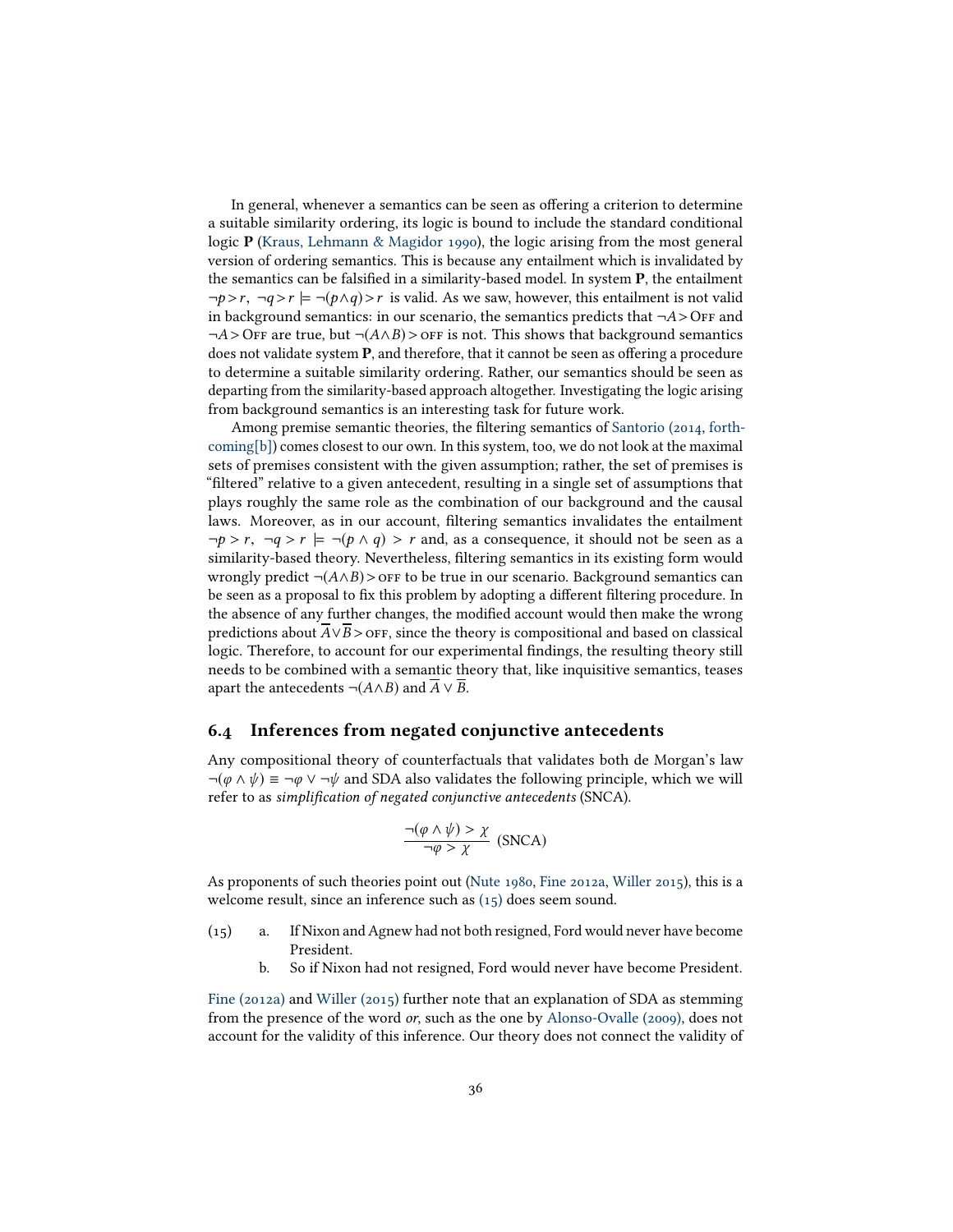SDA specifically to the presence of the word  $or$ , but rather to the fact that the antecedent is inquisitive.<sup>38</sup> Nevertheless, since negative antecedents are *not* inquisitive, our theory does not explain the inference in [\(15\)](#page-35-1) in the same way as it explains SDA, namely, as stemming from the fact that the antecedent introduces multiple assumptions. We are thus faced with the challenge of accounting for the apparent soundness of the inference in  $(15)$  separately. In this section, we show that our theory does account for this inference, by proving the following fact.

<span id="page-36-0"></span>**Proposition 2.** Let w be a world and let  $|A|, |B|$  be two facts at w. Both under a maximal and under a minimal background, if  $\neg(A \land B) > C$  is true at w, so is  $\neg A > C$ .

The key to this result is the following lemma, whose proof is given in Appendix A.

<span id="page-36-1"></span>**Lemma 1.** Suppose  $|A|$  and  $|B|$  are two facts at w. Then:

- the only fact that contributes to the falsity of  $|\neg A|$  at w is  $|A|$ ;
- the facts that contribute to the falsity of  $\vert \neg (A \land B) \vert$  at w are  $\vert A \vert$  and  $\vert B \vert$ .

Proof of Proposition [2.](#page-36-0) It follows from Lemma [1](#page-36-1) that anything that is called into question by the assumption  $|\neg A|$  is also called into question by the assumption  $|\neg (A \land B)|$ . Since the maximal background for an assumption consists of those facts that are not called into question, it follows that  $\mathcal{B}^{max}(w, |\neg(A \land B)|) \subseteq \mathcal{B}^{max}(w, |\neg A|)$ . On the other hand, under a minimal background interpretation, the factual background is taken to be empty for both assumptions. In both cases, we have  $\mathcal{B}(w, |\neg(A \land B)|) \subseteq \mathcal{B}(w, |\neg A|)$ . This means that  $f_{\mathcal{B}}(w, |\neg A|) \subseteq f_{\mathcal{B}}(w, |\neg(A \land B)|)$ , that is, the hypothetical context created by  $|\neg A|$  is included in the one created by  $|\neg(A \land B)|$ . Thus, if C is true everywhere in  $f_{\mathcal{B}}(w, |\neg A|)$ .<sup>39</sup>

Thus, provided that the propositions that Nixon resigned and that Agnew resigned are facts in our causal model, the soundness of  $(15)$  is indeed predicted on our account.

However, in our account the validity of SNCA has a different origin than the one of SDA: SDA stems from the presence of multiple alternatives in the antecedent, which provide multiple counterfactual assumptions; by contrast, SNCA stems from the specific workings of our procedure for making counterfactual assumptions.

Independent evidence for the fact that SDA and SNCA have different origins comes from looking at inferences involving modals. There is wide agreement in the literature that SDA inferences such as [\(16\)](#page-36-2) are related to free choice inferences under modal operators, illustrated by [\(17\).](#page-37-1)

<span id="page-36-2"></span>(16) a. If Mr. X wore a top hat or a fedora, he would blend in with the crowd. b. So, if he wore a top hat, he would blend in with the crowd. 38

<sup>&</sup>lt;sup>38</sup> Another example of conditionals with inquisitive antecedents is given by unconditionals, such as wherever the party is, I'll go [\(Rawlins 2013,](#page-44-16) [Ciardelli 2016a\)](#page-41-9). Conditionals whose antecedents contain any could also be treated naturally as being inquisitive; see [van Rooij \(2008\)](#page-44-17) for relevant discussion.

<sup>&</sup>lt;sup>39</sup>This proof extends to an arbitrary background function  $\Re$  under the assumption that, if a calls into question everything that a' does, then any fact that is foregrounded when making the assumption a is also foregrounded when making the assumption  $a'$  (that is  $\mathcal{R}(w, a') \subset \mathcal{R}(w, a)$ ). Moreover the proof extends foregrounded when making the assumption a' (that is,  $\mathcal{B}(w, a') \subseteq \mathcal{B}(w, a)$ ). Moreover, the proof extends to the case in which we allow laws to be discarded in the way suggested in Footnote 28. to the case in which we allow laws to be discarded in the way suggested in Footnote [28.](#page-25-0)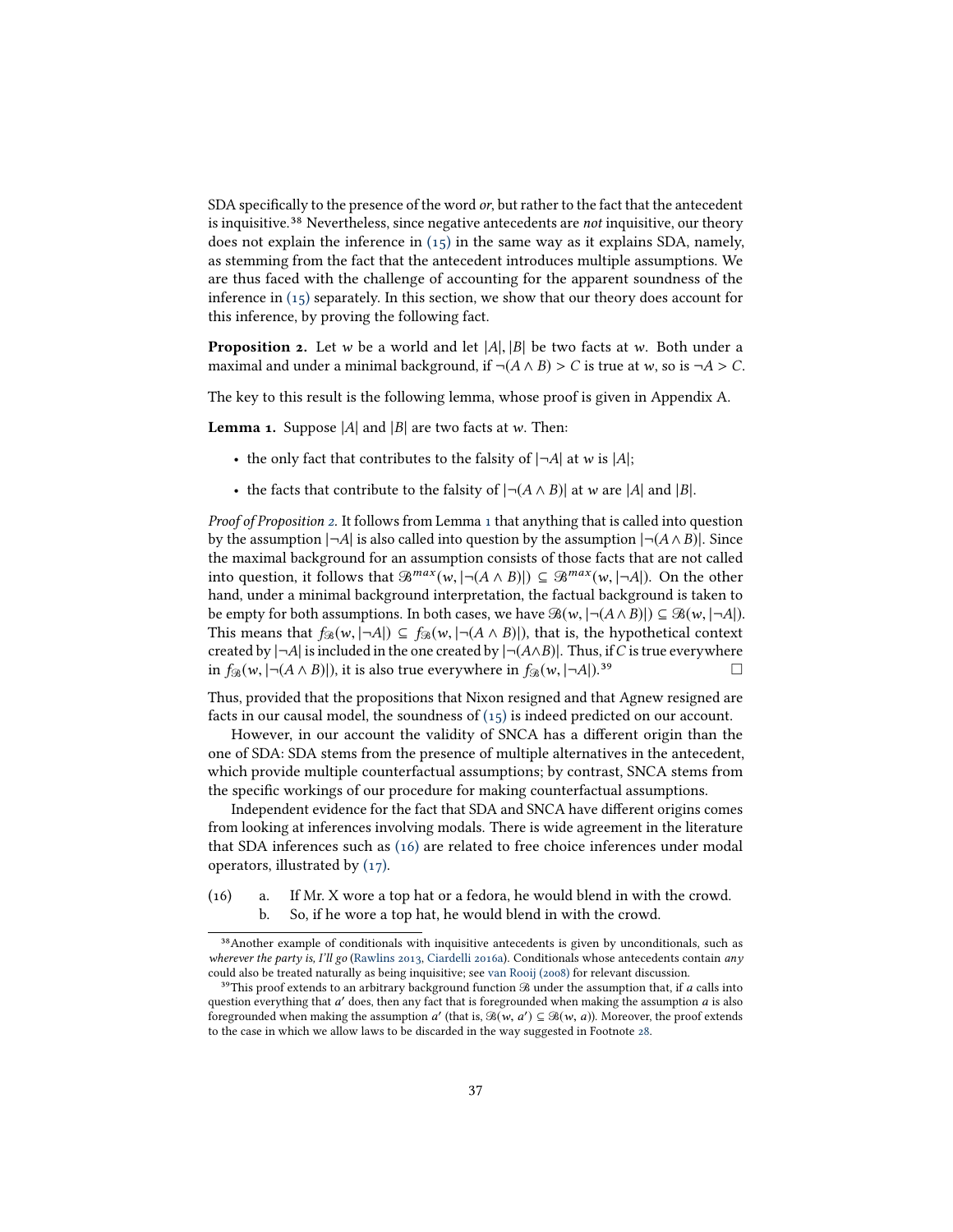<span id="page-37-1"></span>(17) a. Mr. X might be wearing a top hat or a fedora. b. So, he might be wearing a top hat.

Like SDA, free-choice inferences are not predicted on standard accounts of modal operators; furthermore, as for SDA, making free choice inferences valid leads to unacceptable consequences in these theories, as a result of certain equivalences in classical logic [\(von Wright 1968,](#page-45-9) [Kamp 1973\)](#page-43-17). The same strategy that we have followed to vindicate SDA has been used to explain the validity of free choice inferences: various scholars have assumed that disjunction introduces multiple propositional alternatives, and that the presence of these alternatives is directly or indirectly responsible for the relevant inferences [\(Aloni 2003,](#page-41-13) [2007,](#page-41-14) [Simons 2005,](#page-45-10) [Alonso-Ovalle 2006,](#page-41-1) [Aher &](#page-41-8) [Groenendijk 2015\)](#page-41-8).

If free choice inferences are indeed linked to the presence of alternatives, we expect them to occur when the prejacent of the modal operator is a disjunction, but not necessarily when it is a negated conjunction. This seems to be true: while there is a strong parallel between conditionals of the form  $(A \vee B) > C$  and modal sentences of the form  $\Diamond$ (A ∨ B), there is no parallel between conditionals of the form  $\neg$ (A ∧ B) > C, such as [\(18a\),](#page-37-2) and modal sentences  $\Diamond \neg (A \land B)$ , such as [\(19a\).](#page-37-3)

- <span id="page-37-4"></span><span id="page-37-2"></span>(18) a. If Mary had not spoken both Arabic and Bengali, she wouldn't have been hired.
	- b. So, if she had not spoken Arabic, she wouldn't have been hired.
- <span id="page-37-6"></span><span id="page-37-5"></span><span id="page-37-3"></span>(19) a. Mary might not speak both Arabic and Bengali.
	- b. # So, she might not speak Arabic.

The counterpart of the inference in  $(18)$  is not valid in the modal setting in  $(19)$ . Consider the surface scope readings of these sentences (that is,  $\Diamond \neg (A \land B)$  for [\(19a\)](#page-37-3) and  $\Diamond \neg A$ for [\(19b\)\)](#page-37-6): one may doubt whether Mary can speak both Arabic and Bengali, yet know for a fact that she does speak Arabic. In that situation, the inference in [\(19b\)](#page-37-6) seems unwarranted. In fact, right after [\(19a\),](#page-37-3) the speaker may follow up with an emphatic "but she certainly does speak Arabic!".

If, as has been assumed, free choice in modals is connected to the presence of multiple alternatives, then on our account it is expected that such inferences arise from disjunctions, but not from negated conjunctions.

# <span id="page-37-0"></span>7 Conclusion

In this paper we have reported on a web survey that we conducted to test the truth conditions of certain counterfactual conditionals. The results of this survey indicate that truth-conditionally equivalent antecedents can make different semantic contributions to the interpretation of the conditionals they are part of. Assuming compositionality, this leads to the conclusion that the meaning of these antecedents—and of sentential clauses more generally-should not be identified with their truth conditions. More generally, our experimental results show that de Morgan's law  $\neg(\varphi \land \psi) \equiv \neg \varphi \lor \neg \psi$ does not hold in natural language: a compositional account of our results requires a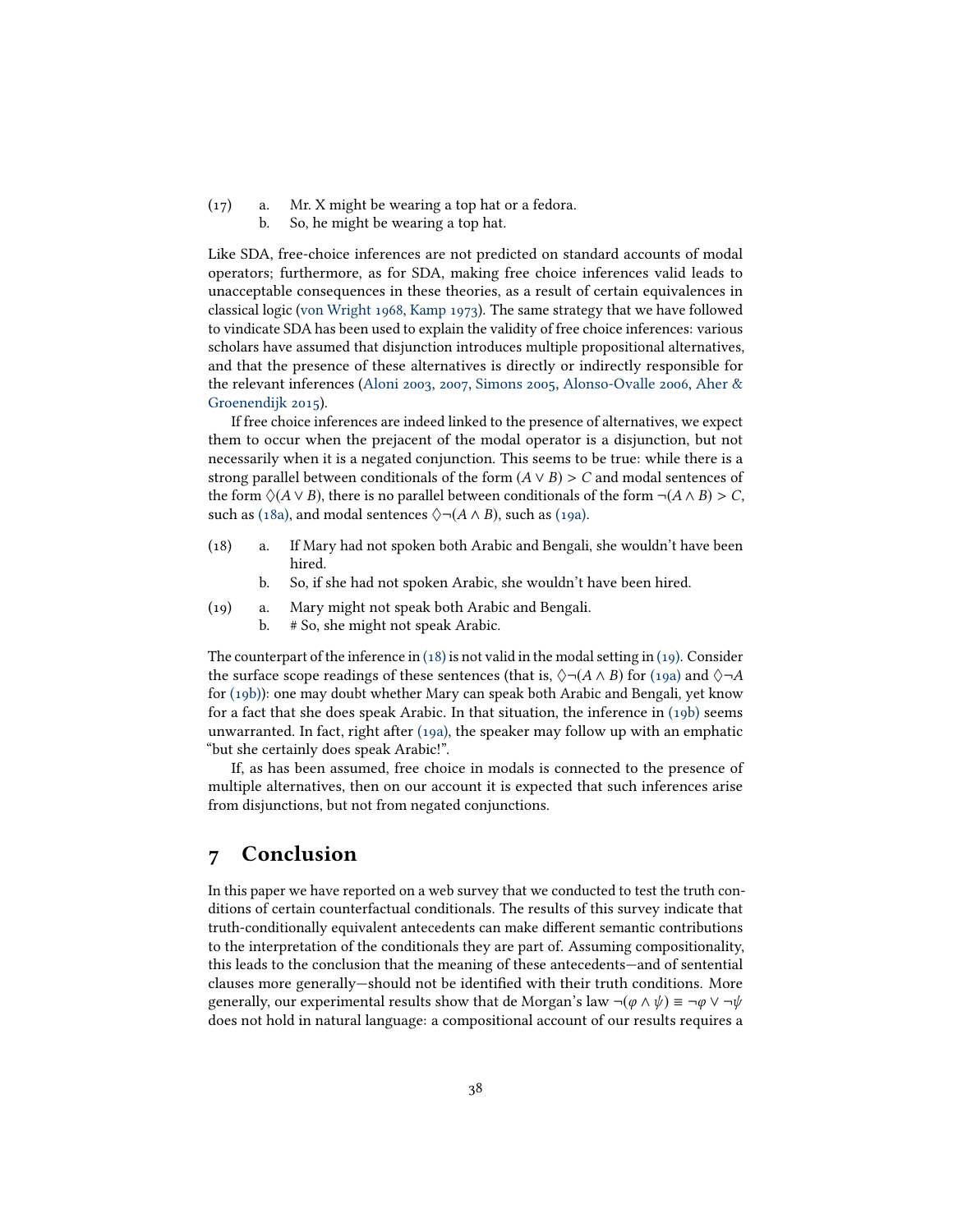theory of propositional connectives that assigns different semantic values to  $\neg(A \land B)$ and  $\neg A$  ∨  $\neg B$ .

We have shown that a natural explanation of our experimental results is available in inquisitive semantics: the inquisitive account of propositional connectives distinguishes ¬( $A \wedge B$ ) from ¬ $A \vee \neg B$ , by associating the first clause with a single semantic alternative, and the second clause with two distinct alternatives. The inquisitive lifting recipe of [Ciardelli \(2016a\),](#page-41-9) which treats each alternative for the antecedent as a separate counterfactual assumption, then explains how this difference affects the truth conditions of the conditionals in which these two clauses are embedded.

Our findings also challenge the widespread view that making a counterfactual assumption requires minimizing the amount of change with respect to the actual state of affairs. We have seen that, no matter what exactly is taken to count as a minimal change in our scenario, our findings cannot be accounted for. To put it differently, on a theory that implements the minimal change requirement, the majority judgments that we found are predicted to be jointly logically inconsistent.

We have proposed that in making a counterfactual assumption, there is no general requirement to minimize changes; rather, certain facts are regarded as background for the assumption, and held fixed in the counterfactual scenario. We have furthermore assumed that a fact is by default viewed as background unless it is called into question by the counterfactual assumption. We have developed a formal account based on this view, and we have shown that this account, when combined with inquisitive semantics, predicts our majority judgments and explains various other patterns in our experimental results.

# Appendix

### A Proofs of mathematical results

*Proof of Proposition [1.](#page-25-1)* Suppose f contributes to the falsity of a at w. This means that there is some  $F \subseteq \mathcal{F}_w$  such that F is consistent with a but  $F \cup \{f\}$  is not. Since the set V of causal variables is finite, the set  $\mathcal{F}_w$  of facts is finite too. Therefore, F can be extended to some set  $F' \subseteq \mathcal{F}_w$  which is maximal among the subsets of  $\mathcal{F}_w$  consistent with a state of  $F' \cup \{f\}$  is inconsistent with a a fortiori the set  $F' \cup \{f\}$  is with a. Since  $F \subseteq F'$  and  $F \cup \{f\}$  is inconsistent with a, a fortiori the set  $F' \cup \{f\}$  is inconsistent with a Since  $F'$  is consistent with a we must have  $F' \cup \{f\} + F'$  which inconsistent with a. Since F' is consistent with a, we must have  $F' \cup \{f\} \neq F'$ , which<br>implies  $f \notin F'$ . So for some maximal set of facts  $F'$  consistent with a  $f \notin F'$ . implies  $f \notin F'$ . So, for some maximal set of facts F' consistent with  $a, f \notin F'$ .<br>Conversely suppose f is does not contribute to the falsity of a st w. Now

Conversely, suppose f is does not contribute to the falsity of  $a$  at  $w$ . Now take a set of facts  $F \in \mathcal{F}_w$  which is maximal among whose consistent with a. Since f does not contribute to the falsity of  $a$ , and since and  $F$  is consistent with  $a$ , we have that  $F \cup \{f\}$  must be consistent with a as well. Since F is maximal among the sets of facts consistent with a, we cannot have  $F \cup \{f\} \supset F$ : we must then have  $F \cup \{f\} = F$ , which means that  $f \in F$ . Since F was an arbitrary set of facts which is maximally consistent with a this shows that f is included in all such sets. with  $a$ , this shows that  $f$  is included in all such sets.

*Proof of Lemma [1.](#page-36-1)* Suppose that  $|A|$  and  $|B|$  are facts in our model. Since inquisitive semantics coincides with classical logic as far as the truth conditions of the proposi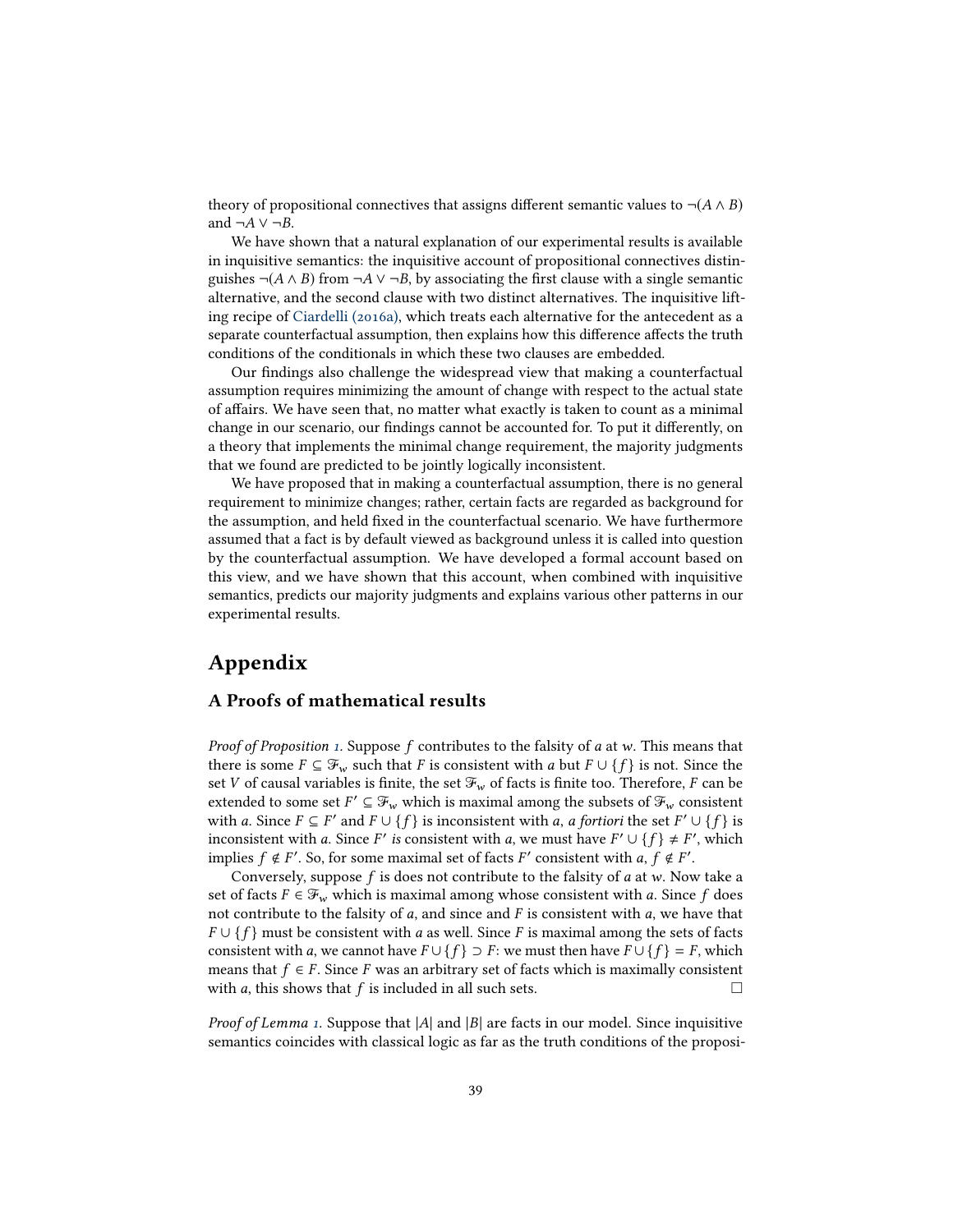tional connectives are concerned, we have  $|\neg A| = |A|$  and  $|\neg(A \land B)| = |A| \cap |B|$ . Thus, our lemma will be established if we can prove the following three claims for any facts f and q at a world w:

- 1. the only fact that contributes to the falsity of  $\overline{f}$  at  $w$  is  $f;$
- 2. the facts that contribute to the falsity of  $\overline{f \cap g}$  at w are f and g.

Let us establish these claims in turn.

40

- 1. Consider the set of facts  $F := \mathcal{F}_w \{f\}$ . We claim that this is the only maximal set of facts consistent with  $\overline{f}$ . Let us prove this.
	- F is consistent with  $\overline{f}$ . Let X be the causal variable such that  $f = X_w$ , and let f' be a different setting of X. Then  $F \cup \{f'\}$  is a setting of V, and so it is consistent by our assumptions that the variables in V are logically it is consistent, by our assumptions that the variables in  $\overline{V}$  are logically independent from one another.<sup>40</sup> Now, since the settings for a variable form a partition, we have  $f' \subseteq \overline{f}$ . Thus,  $F \cup \{\overline{f}\}\$ is consistent as well, which means that F is consistent with  $\overline{f}$ .
	- Clearly, F is maximal among the sets consistent with  $\overline{f}$ : the only proper superset of F is is  $\mathcal{F}_w$ , which contains f and is therefore inconsistent with  $\overline{f}$ .
	- F is the unique maximal set of facts consistent with  $\overline{f}$ . To see this, suppose H is a set of facts consistent with  $\overline{f}$ : then f cannot belong to H, so  $H \subseteq F$ .

By Proposition [1,](#page-25-1) the facts that contribute to the falsity of  $\overline{f}$  are all and only those that are not included in  $F$ . By definition,  $f$  is the only such fact.

- 2. Consider the set of facts  $F := \mathcal{F}_w \{f\}$  and  $G := \mathcal{F}_w \{g\}$ . We claim that these are the unique maximal sets of facts consistent with  $f \cap \overline{g}$ . Let us show this.
	- F and G are consistent with  $\overline{f \cap g}$ . First consider F. Suppose  $f = X_w$ , and let f' be a different setting of X. Then,  $F \cup \{f'\}$  is a setting of  $\bar{V}$ , and so it is consistent by the independence of  $V$ . Since the settings for a variable form consistent by the independence of V. Since the settings for a variable form a partition, we have  $f' \subseteq \overline{f} \subseteq \overline{f \cap g}$ . Thus,  $F \cup \{\overline{f \cap g}\}$  is consistent as well which means that E is consistent with  $\overline{f \cap g}$ . The argument is similar well, which means that F is consistent with  $\overline{f \cap g}$ . The argument is similar for G.
	- F and G are maximal among the set of facts consistent with  $\overline{f \cap g}$ . This is obvious, since the only proper superset of either F or G is the full set  $\mathcal{F}_w$ , which contains both f and q and is therefore not consistent with  $f \cap q$ .
	- F and G are the unique maximal set of facts consistent with  $\overline{f \cap g}$ . To prove this, it suffices to show that any set of facts  $H$  which is consistent with  $\overline{f \cap g}$  is included either in F or in G. So, suppose H is consistent with f ∩ q. Then H cannot include both f and q: if H does not include f, then  $H \subseteq F$ , while if H does not include q,  $H \subseteq G$ .

<sup>&</sup>lt;sup>40</sup>Recall from Section [4.2](#page-22-0) that we assume that the causal variables in V are logically independent from one another. Technically, what this means is that any setting of V is logically consistent.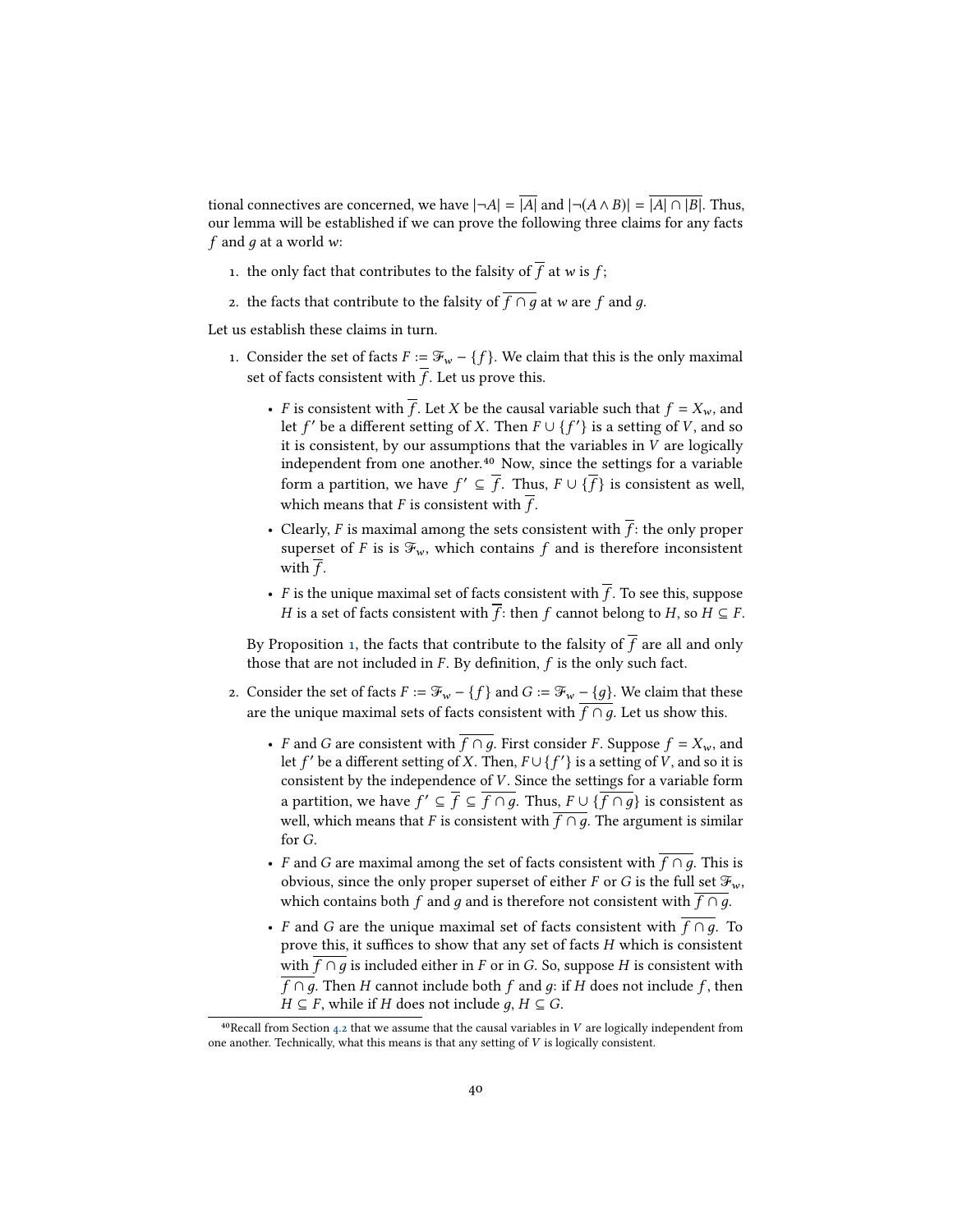# Acknowledgments

[Champollion, Ciardelli & Zhang \(2016\)](#page-41-15) is an earlier version of the first part of this paper. For comments and discussion, we thank Luis Alonso-Ovalle, Rebekah Baglini, Justin Bledin, Joseph DeVeaugh-Geiss, Kit Fine, Ethan Jerzak, Angelika Kratzer, Dan Lassiter, Johannes Marti, Robert van Rooij, Paolo Santorio, Katrin Schulz, Anna Szabolcsi, Frank Veltman, Malte Willer, and audiences at NYU, SALT 26, the Fourth Workshop on Natural Language and Computer Science (NLCS 2016), the Workshop on Logic and Algorithms in Computational Linguistics 2017, the Philosophy meets Linguistics workshop in Zürich, the InqBnB1 workshop in Broek in Waterland, LENLS 14, and in Utrecht, Paris, Göttingen, Harvard University, and Fudan University (Shanghai), as well as two anonymous reviewers and the editor, Stefan Kaufmann. Special thanks to Floris Roelofsen. Ivano Ciardelli's research was financially supported by the European Research Council (ERC) under the European Union's Horizon 2020 research and innovation programme (grant agreement No. 680220). Lucas Champollion gratefully acknowledges financial support from the University Research Challenge Fund (URCF) at New York University.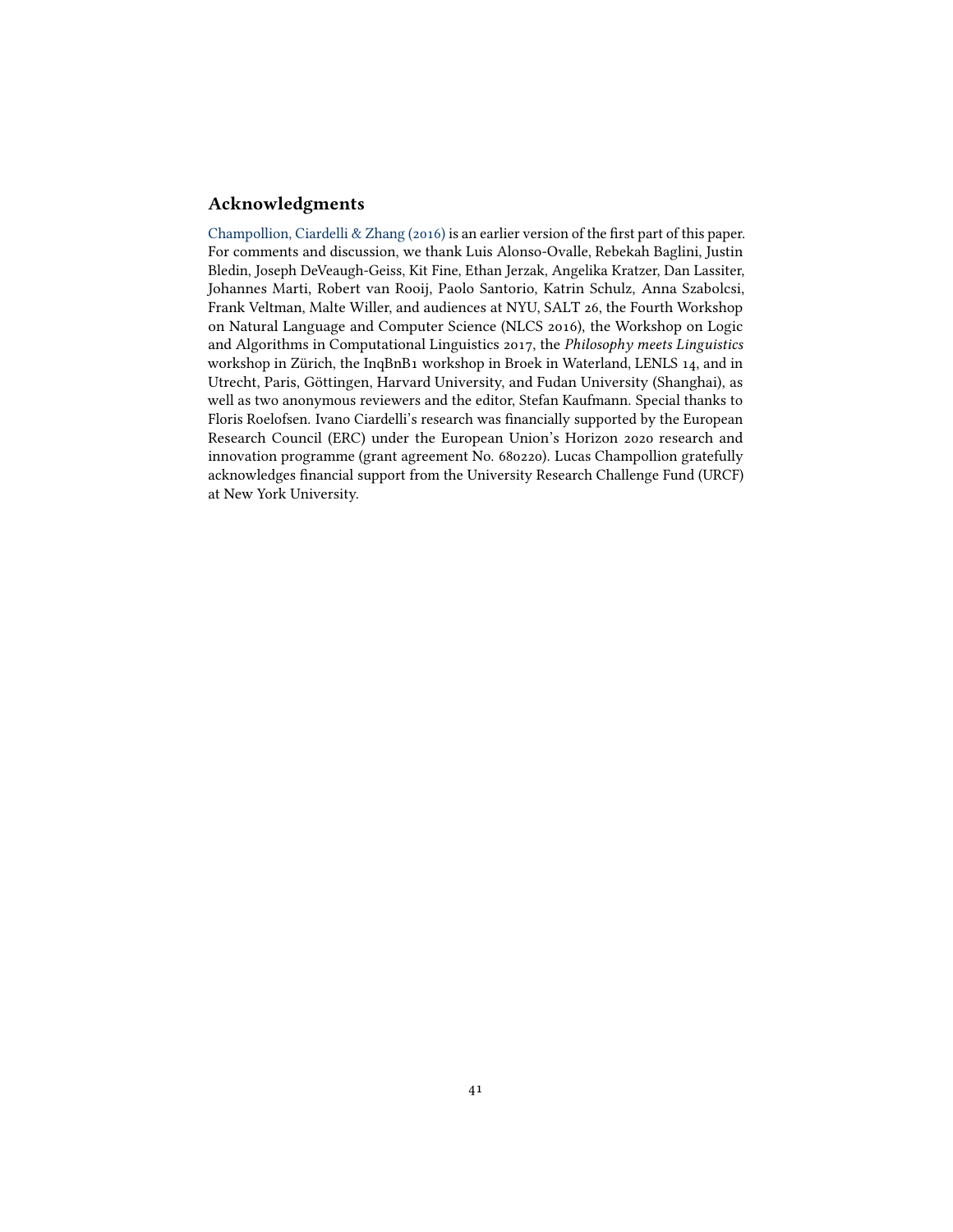# References

- <span id="page-41-8"></span>Aher, Martin & Jeroen Groenendijk. 2015. Deontic and epistemic modals in suppositional [inquisitive] semantics. In Eva Csipak & Hedde Zeijlstra (eds.), Sinn und Bedeutung 19, 2–19. Göttingen, Germany. [https://www.uni- goettingen.de/en/](https://www.uni-goettingen.de/en/proceedings/521400.html) [proceedings/521400.html.](https://www.uni-goettingen.de/en/proceedings/521400.html)
- <span id="page-41-13"></span>Aloni, Maria. 2003. Free choice in modal contexts. In Matthias Weisgerber (ed.), Sinn und Bedeutung 7, 25–37. Konstanz, Germany: Fachbereich Sprachwissenschaft, Universität Konstanz. [http: / /ling . uni - konstanz . de / pages / conferences / sub7 /](http://ling.uni-konstanz.de/pages/conferences/sub7/proceedings/download/sub7_aloni.pdf) [proceedings/download/sub7\\_aloni.pdf.](http://ling.uni-konstanz.de/pages/conferences/sub7/proceedings/download/sub7_aloni.pdf)
- <span id="page-41-14"></span>Aloni, Maria. 2007. Free choice, modals, and imperatives. Natural Language Semantics 15(1). 65–94. [https://doi.org/10.1007/s11050-007-9010-2.](https://doi.org/10.1007/s11050-007-9010-2)
- <span id="page-41-5"></span>Aloni, Maria. 2016. Disjunction. In Edward N. Zalta (ed.), The Stanford encyclopedia of philosophy, Winter 2016. Metaphysics Research Lab, Stanford University. [https:](https://plato.stanford.edu/archives/win2016/entries/disjunction/) [//plato.stanford.edu/archives/win2016/entries/disjunction/.](https://plato.stanford.edu/archives/win2016/entries/disjunction/)
- <span id="page-41-1"></span>Alonso-Ovalle, Luis. 2006. Disjunction in alternative semantics. Amherst, MA: University of Massachusetts Amherst dissertation. [http://scholarworks.umass.edu/](http://scholarworks.umass.edu/dissertations/AAI3242324/) [dissertations/AAI3242324/.](http://scholarworks.umass.edu/dissertations/AAI3242324/)
- <span id="page-41-2"></span>Alonso-Ovalle, Luis. 2009. Counterfactuals, correlatives, and disjunction. Linguistics and Philosophy 32(2). 207–244. [https://doi.org/10.1007/s10988-009-9059-0.](https://doi.org/10.1007/s10988-009-9059-0)
- <span id="page-41-10"></span>Bhatt, Rajesh & Roumyana Pancheva. 2006. Conditionals. In Martin Everaert & Henk van Riemsdijk (eds.), The Blackwell companion to syntax, 638–687. Blackwell Publishing. [https://doi.org/10.1002/9780470996591.ch16.](https://doi.org/10.1002/9780470996591.ch16)
- <span id="page-41-3"></span>Briggs, Rachael. 2012. Interventionist counterfactuals. Philosophical Studies 160(1). 139–166. [https://doi.org/10.1007/s11098-012-9908-5.](https://doi.org/10.1007/s11098-012-9908-5)
- <span id="page-41-11"></span>Cariani, Fabrizio & Simon Goldstein. 2017. Conditional heresies. [https://philarchive.](https://philarchive.org/archive/CARCH-5) [org/archive/CARCH-5.](https://philarchive.org/archive/CARCH-5)
- <span id="page-41-15"></span>Champollion, Lucas, Ivano Ciardelli & Linmin Zhang. 2016. Breaking de Morgan's law in counterfactual antecedents. 26th Semantics and Linguistic Theory Conference (SALT 26). 304–324. [https://doi.org/10.3765/salt.v26i0.3800.](https://doi.org/10.3765/salt.v26i0.3800)
- <span id="page-41-4"></span>Chevallier, Coralie, Ira A. Noveck, Tatjana Nazir, Lewis Bott, Valentina Lanzetti & Dan Sperber. 2008. Making disjunctions exclusive. The Quarterly Journal of Experimental Psychology 61(11). 1741–1760. [https://doi.org/10.1080/17470210701712960.](https://doi.org/10.1080/17470210701712960)
- <span id="page-41-6"></span>Chierchia, Gennaro. 2004. Scalar implicatures, polarity phenomena and the syntax/pragmatics interface. In Adriana Belletti (ed.), *Structures and beyond*, vol. 3 (The Cartography of Syntactic Structures), 39–103. Oxford University Press.
- <span id="page-41-12"></span>Chisholm, Roderick M. 1946. The contrary-to-fact conditional. Mind 55(220). 289–307. [http://www.jstor.org/stable/2250757.](http://www.jstor.org/stable/2250757)
- <span id="page-41-9"></span>Ciardelli, Ivano. 2016a. Lifting conditionals to inquisitive semantics. 26th Semantics and Linguistic Theory Conference (SALT 26). 732–752. [https://doi.org/10.3765/salt.](https://doi.org/10.3765/salt.v26i0.3811) [v26i0.3811.](https://doi.org/10.3765/salt.v26i0.3811)
- <span id="page-41-7"></span>Ciardelli, Ivano. 2016b. Questions in logic. University of Amsterdam dissertation. [http:](http://hdl.handle.net/11245/1.518411) [//hdl.handle.net/11245/1.518411.](http://hdl.handle.net/11245/1.518411)
- <span id="page-41-0"></span>Ciardelli, Ivano, Jeroen Groenendijk & Floris Roelofsen. to appear. Inquisitive semantics. Oxford University Press.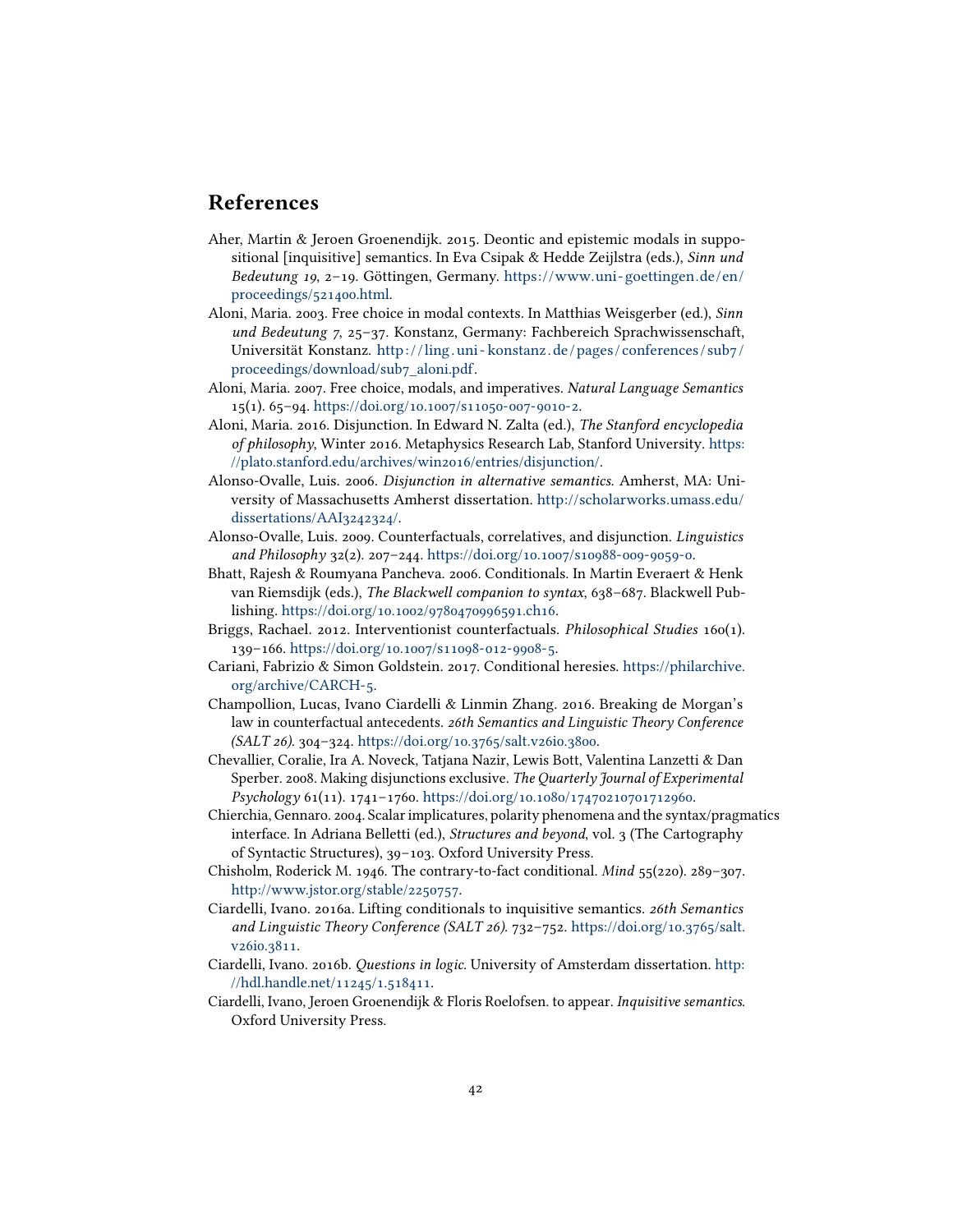- <span id="page-42-7"></span>Ciardelli, Ivano & Floris Roelofsen. 2011. Inquisitive logic. Journal of Philosophical Logic 40(1). 55–94. [https://doi.org/10.1007/s10992-010-9142-6.](https://doi.org/10.1007/s10992-010-9142-6)
- <span id="page-42-16"></span>Ciardelli, Ivano & Floris Roelofsen. 2017. Hurford's constraint, the semantics of disjunctions, and the nature of alternatives. Natural Language Semantics  $25(3)$ . 199–222. [https://doi.org/10.1007/s11050-017-9134-y.](https://doi.org/10.1007/s11050-017-9134-y)
- <span id="page-42-15"></span>Ciardelli, Ivano, Floris Roelofsen & Nadine Theiler. 2016. Composing alternatives. Linguistics and Philosophy. 1–36. [https://doi.org/10.1007/s10988-016-9195-2.](https://doi.org/10.1007/s10988-016-9195-2)
- <span id="page-42-6"></span>Cross, Charles. 2008. Antecedent-relative comparative world similarity. Journal of Philosophical Logic 37(2). 101–120. [https://doi.org/10.1007/s10992-007-9061-3.](https://doi.org/10.1007/s10992-007-9061-3)
- <span id="page-42-13"></span>Ellis, Brian, Frank Jackson & Robert Pargetter. 1977. An objection to possible-world semantics for counterfactual logics. *Journal of Philosophical Logic*  $6(1)$ . 355–357. [https://doi.org/10.1007/bf00262069.](https://doi.org/10.1007/bf00262069)
- <span id="page-42-3"></span>Erlewine, Michael Yoshitaka & Hadas Kotek. 2016. A streamlined approach to online linguistic surveys. Natural Language and Linguistic Theory  $34(2)$ .  $481-495$ . [https:](https://doi.org/10.1007/s11049-015-9305-9) [//doi.org/10.1007/s11049-015-9305-9.](https://doi.org/10.1007/s11049-015-9305-9)
- <span id="page-42-2"></span>Fine, Kit. 1975. Critical notice. Mind 84(335). 451–458. [https://doi.org/10.1093/mind/](https://doi.org/10.1093/mind/LXXXIV.1.451) [LXXXIV.1.451.](https://doi.org/10.1093/mind/LXXXIV.1.451)
- <span id="page-42-1"></span>Fine, Kit. 2012a. A difficulty for the possible worlds analysis of counterfactuals. Synthese 189(1). 29–57. [https://doi.org/10.1007/s11229-012-0094-y.](https://doi.org/10.1007/s11229-012-0094-y)
- <span id="page-42-12"></span>Fine, Kit. 2012b. Counterfactuals without possible worlds. The Journal of Philosophy 109(3). 221–246. [https://doi.org/10.5840/jphil201210938.](https://doi.org/10.5840/jphil201210938)
- <span id="page-42-14"></span>Fine, Kit. 2014. Truth-maker semantics for intuitionistic logic. Journal of Philosophical Logic 43(2-3). 549–577. [https://doi.org/10.1007/s10992-013-9281-7.](https://doi.org/10.1007/s10992-013-9281-7)
- <span id="page-42-9"></span>von Fintel, Kai. 1997. Bare plurals, bare conditionals, and only. Journal of Semantics 14(1). 1–56. [https://doi.org/10.1093/jos/14.1.1.](https://doi.org/10.1093/jos/14.1.1)
- <span id="page-42-11"></span>von Fintel, Kai. 2001. Counterfactuals in a dynamic context. In Michael Kenstowicz (ed.), Ken Hale: a life in language, vol. 36, chap. 3, 123–152. Cambridge, MA: MIT Press. http://mit.edu/fintel/fintel-2001-counterfactuals.pdf.
- <span id="page-42-10"></span>von Fintel, Kai. 2004. Would you believe it? The king of France is back! Presuppositions and truth-value intuitions. In Anne Bezuidenhout & Marga Reimer (eds.), Descriptions and beyond: an interdisciplinary collection of essays on definite and indefinite descriptions and other related phenomena, 315–341. Oxford, UK: Oxford University Press. http://mit.edu/fintel/fintel-2004-kof.pdf.
- <span id="page-42-0"></span>Fox, Chris & Shalom Lappin. 2005. Foundations of intensional semantics. Oxford, UK: Blackwell Publishing. [https://doi.org/10.1002/9780470773543.](https://doi.org/10.1002/9780470773543)
- <span id="page-42-5"></span>Fox, Danny. 2007. Free choice and the theory of scalar implicatures. In Uli Sauerland & Penka Stateva (eds.), Presupposition and implicature in compositional semantics, 71– 120. London, UK: Palgrave Macmillan. [https://doi.org/10.1057/9780230210752\\_4.](https://doi.org/10.1057/9780230210752_4)
- <span id="page-42-4"></span>Gazdar, Gerald. 1979. Pragmatics: Implicature, presupposition and logical form. New York, NY: Academic Press.
- <span id="page-42-17"></span>Goodman, Nelson. 1947. The problem of counterfactual conditionals. The Journal of Philosophy 44(5). 113-128. [https://doi.org/10.2307/2019988.](https://doi.org/10.2307/2019988)
- <span id="page-42-8"></span>Groenendijk, Jeroen & Floris Roelofsen. 2015. Towards a suppositional inquisitive semantics. In Martin Aher, Daniel Hole, Emil Jeřábek & Clemens Kupke (eds.), Logic, language, and computation: 10th international Tbilisi symposium (TbiLLC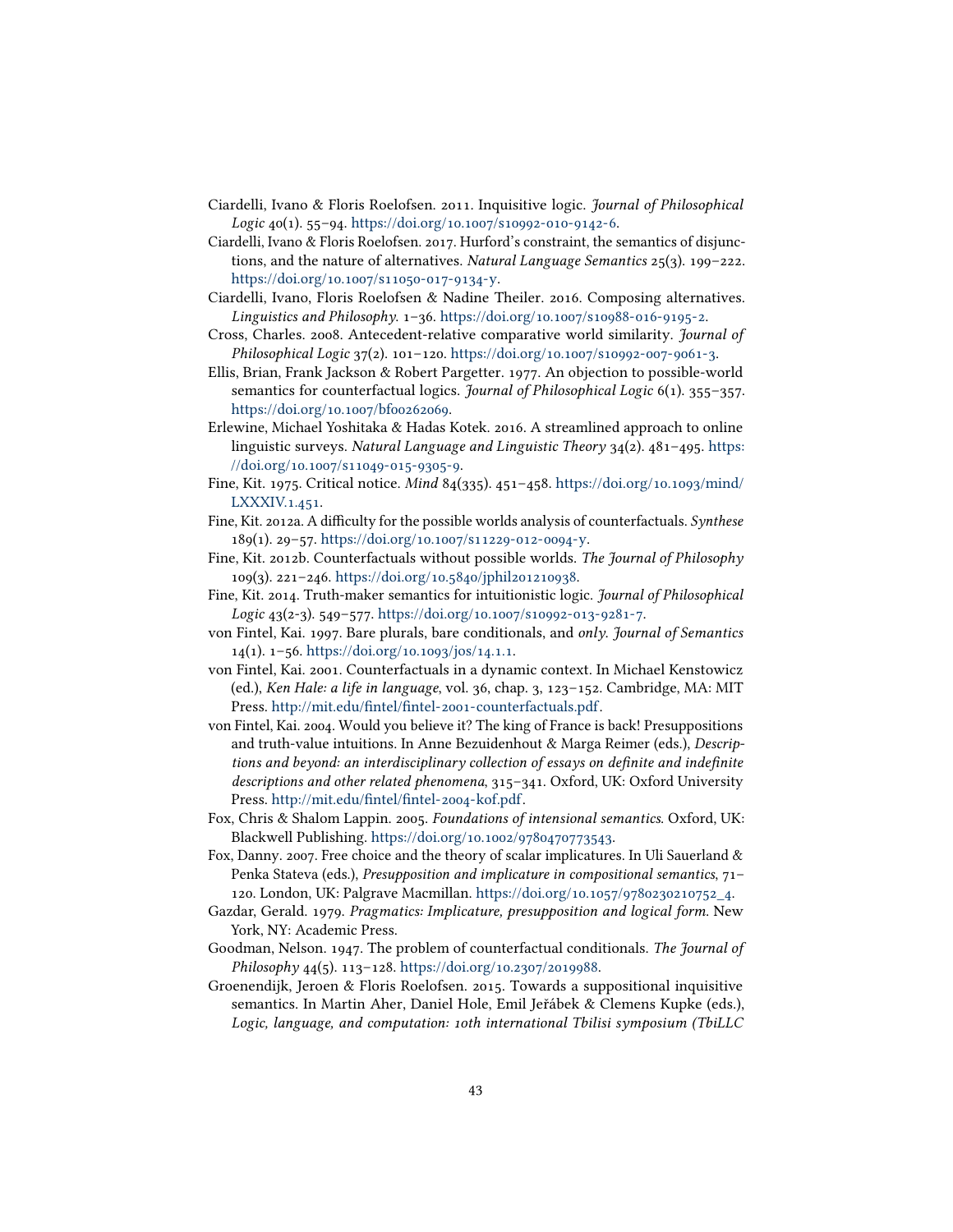2013), 137–156. Berlin, Heidelberg: Springer. [https://doi.org/10.1007/978-3-662-](https://doi.org/10.1007/978-3-662-46906-4_9) [46906-4\\_9.](https://doi.org/10.1007/978-3-662-46906-4_9)

- <span id="page-43-7"></span>Groenendijk, Jeroen & Martin Stokhof. 1990. Dynamic Montague grammar. In László Kálmán & László Pólos (eds.), 2nd symposium on logic and language, 3–48. Budapest, Hungary: Eötvös Loránd Press. [http://hdl.handle.net/11245/1.428383.](http://hdl.handle.net/11245/1.428383)
- <span id="page-43-14"></span>Halpern, Joseph Y. 2013. From causal models to counterfactual structures. The Review of Symbolic Logic 6(2). 305–322. [https://doi.org/10.1017/s1755020312000305.](https://doi.org/10.1017/s1755020312000305)
- <span id="page-43-3"></span>Hamblin, Charles J. 1973. Questions in Montague English. Foundations of Language 10(1). 41–53. [http://www.jstor.org/stable/25000703.](http://www.jstor.org/stable/25000703)
- <span id="page-43-6"></span>Heim, Irene. 1982. The semantics of definite and indefinite noun phrases. Amherst, MA: University of Massachusetts dissertation. [http://semanticsarchive.net/Archive/](http://semanticsarchive.net/Archive/jA2YTJmN) [jA2YTJmN.](http://semanticsarchive.net/Archive/jA2YTJmN)
- <span id="page-43-0"></span>Heim, Irene & Angelika Kratzer. 1998. Semantics in Generative Grammar. Oxford, UK: Blackwell Publishing.
- <span id="page-43-11"></span>Horn, Laurence R. 1985. Metalinguistic negation and pragmatic ambiguity. Language 61(1). 121–174. [https://doi.org/10.2307/413423.](https://doi.org/10.2307/413423)
- <span id="page-43-13"></span>Iatridou, Sabine. 1991. Topics in conditionals. Massachusetts Institute of Technology dissertation. [http://hdl.handle.net/1721.1/13521.](http://hdl.handle.net/1721.1/13521)
- <span id="page-43-17"></span>Kamp, Hans. 1973. Free choice permission. Proceedings of the Aristotelian Society 74(1). 57–74. [https://doi.org/10.1093/aristotelian/74.1.57.](https://doi.org/10.1093/aristotelian/74.1.57)
- <span id="page-43-5"></span>Kamp, Hans. 1981. A theory of truth and semantic representation. In Jeroen Groenendijk, Theo Janssen & Martin Stokhof (eds.), Formal methods in the study of language, vol. 135 (Mathematical Center Tracts), 277–322. Amsterdam, Netherlands. [https://doi.org/10.1002/9780470758335.ch8.](https://doi.org/10.1002/9780470758335.ch8)
- <span id="page-43-12"></span>Kaufmann, Stefan. 2013. Causal premise semantics. Cognitive Science 37(6). 1136–1170. [https://doi.org/10.1111/cogs.12063.](https://doi.org/10.1111/cogs.12063)
- <span id="page-43-2"></span>Kratzer, Angelika. 1981a. Partition and revision: the semantics of counterfactuals. Journal of Philosophical Logic 10(2). 201–216. [https://doi.org/10.1007/bf00248849.](https://doi.org/10.1007/bf00248849)
- <span id="page-43-8"></span>Kratzer, Angelika. 1981b. The notional category of modality. In Hans-Jürgen Eikmeyer & Hannes Rieser (eds.), Words, worlds, and contexts: new approaches in word semantics, vol. 6 (Research in text theory), 38–74. Berlin, Germany: de Gruyter. [https://doi.org/10.1002/9780470758335.ch12.](https://doi.org/10.1002/9780470758335.ch12)
- <span id="page-43-4"></span>Kratzer, Angelika & Junko Shimoyama. 2002. Indeterminate pronouns: The view from Japanese. In Yukio Otsu (ed.), 3rd Tokyo conference on psycholinguistics, 1–25. [https:](https://doi.org/10.1007/978-3-319-10106-4_7) [//doi.org/10.1007/978-3-319-10106-4\\_7.](https://doi.org/10.1007/978-3-319-10106-4_7)
- <span id="page-43-16"></span>Kraus, Sarit, Daniel Lehmann & Menachem Magidor. 1990. Nonmonotonic reasoning, preferential models and cumulative logics. Artificial intelligence  $44(1-2)$ .  $167-207$ . [https://doi.org/10.1016/0004-3702\(90\)90101-5.](https://doi.org/10.1016/0004-3702(90)90101-5)
- <span id="page-43-1"></span>Lewis, David. 1973. Counterfactuals. Oxford, UK: Blackwell.
- <span id="page-43-9"></span>Lewis, David. 1979. Counterfactual dependence and time's arrow. Noûs 13(4). 455–476. [https://doi.org/10.2307/2215339.](https://doi.org/10.2307/2215339)
- <span id="page-43-15"></span>Lewis, David. 1981. Ordering semantics and premise semantics for counterfactuals. Journal of Philosophical Logic 10(2). 217–234. [https://doi.org/10.1007/bf00248850.](https://doi.org/10.1007/bf00248850)
- <span id="page-43-10"></span>Lifschitz, Vladimir. 1990. Frames in the space of situations. Artificial Intelligence  $46(3)$ . 365–376. [https://doi.org/10.1016/0004-3702\(90\)90021-q.](https://doi.org/10.1016/0004-3702(90)90021-q)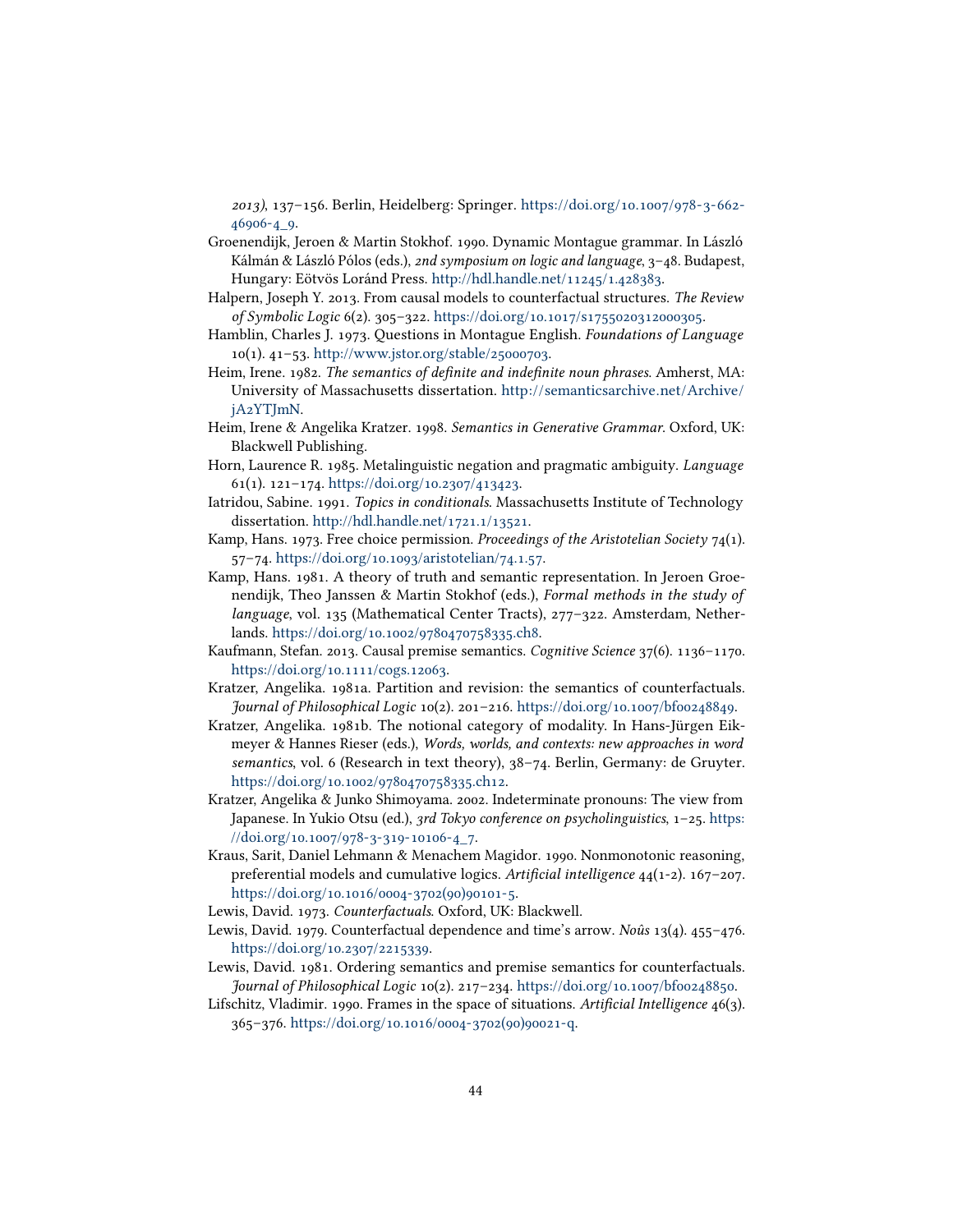- <span id="page-44-13"></span>Lin, Shih-Yueh Jeff. 2017. Eliminating similarity in dynamic approaches to counterfactuals. NYU manuscript.
- <span id="page-44-14"></span>Mackie, John Leslie. 1962. Counterfactuals and causal laws. In Ronald Joseph Butler (ed.), Analytical philosophy, vol. 1, 66–80. Oxford, UK: Basil Blackwell.
- <span id="page-44-4"></span>Magri, Giorgio. 2014. An account for the homogeneity effects triggered by plural definites and conjunction based on double strengthening. In Salvatore Pistoia Reda (ed.), Pragmatics, semantics and the case of scalar implicatures (Palgrave Studies in Pragmatics, Language and Cognition), 99–145. London, UK: Palgrave Macmillan. [https://doi.org/10.1057/9781137333285\\_5.](https://doi.org/10.1057/9781137333285_5)
- <span id="page-44-0"></span>McKay, Thomas & Michael Nelson. 2014. Propositional attitude reports. In Edward N. Zalta (ed.), The Stanford encyclopedia of philosophy. Metaphysics Research Lab, Stanford University. [https://plato.stanford.edu/archives/spr2014/entries/prop](https://plato.stanford.edu/archives/spr2014/entries/prop-attitude-reports/)[attitude-reports/.](https://plato.stanford.edu/archives/spr2014/entries/prop-attitude-reports/)
- <span id="page-44-5"></span>Nute, Donald. 1975. Counterfactuals and the similarity of words. The Journal of Philosophy 72(21). 773–778. [https://doi.org/10.2307/2025340.](https://doi.org/10.2307/2025340)
- <span id="page-44-15"></span>Nute, Donald. 1980. Conversational scorekeeping and conditionals. Journal of Philosophical Logic 9(2). 153–166. [https://doi.org/10.1007/bf00247746.](https://doi.org/10.1007/bf00247746)
- <span id="page-44-2"></span>Paris, Scott G. 1973. Comprehension of language connectives and propositional logical relationships. Journal of Experimental Child Psychology 16(2). 278–291. [https://doi.](https://doi.org/10.1016/0022-0965(73)90167-7) [org/10.1016/0022-0965\(73\)90167-7.](https://doi.org/10.1016/0022-0965(73)90167-7)
- <span id="page-44-1"></span>Pearl, Judea. 2000. Causality: Models, Reasoning, and Inference. Cambridge, UK: Cambridge University Press. [https://doi.org/10.1017/cbo9780511803161.](https://doi.org/10.1017/cbo9780511803161)
- <span id="page-44-16"></span>Rawlins, Kyle. 2013. (Un)conditionals. Natural Language Semantics 21(2). 111–178. [https://doi.org/10.1007/s11050-012-9087-0.](https://doi.org/10.1007/s11050-012-9087-0)
- <span id="page-44-7"></span>Roelofsen, Floris. 2013. Algebraic foundations for the semantic treatment of inquisitive content. Synthese 190(1). 79–102. [https://doi.org/10.1007/s11229-013-0282-4.](https://doi.org/10.1007/s11229-013-0282-4)
- <span id="page-44-8"></span>van Rooij, Robert. 2006. Free choice counterfactual donkeys. Journal of Semantics 23(4).  $383 - 402$ . https://doi.org/10.1093/jos/ffloo4.
- <span id="page-44-17"></span>van Rooij, Robert. 2008. Towards a uniform analysis of any. Natural Language Semantics 16(4). 297–315. [https://doi.org/10.1007/s11050-008-9035-1.](https://doi.org/10.1007/s11050-008-9035-1)
- <span id="page-44-12"></span>Santorio, Paolo. Forthcoming(a). Alternatives and truthmakers in conditional semantics. The Journal of Philosophy.
- <span id="page-44-10"></span>Santorio, Paolo. Forthcoming(b). Interventions in premise semantics. Philosophers' Imprint.
- <span id="page-44-9"></span>Santorio, Paolo. 2014. Filtering semantics for counterfactuals: bridging causal models and premise semantics. 24th Semantics and Linguistic Theory Conference (SALT 24). 494–513. [https://doi.org/10.3765/salt.v24i0.2430.](https://doi.org/10.3765/salt.v24i0.2430)
- <span id="page-44-3"></span>Schulz, Katrin. 2007. Minimal models in semantics and pragmatics: Free choice, exhaustivity, and conditionals. Amsterdam, Netherlands: University of Amsterdam dissertation. [http://hdl.handle.net/11245/1.272471.](http://hdl.handle.net/11245/1.272471)
- <span id="page-44-11"></span>Schulz, Katrin. 2011. "If you'd wiggled a, then b would've changed". Synthese 179(2). 239–251. [https://doi.org/10.1007/s11229-010-9780-9.](https://doi.org/10.1007/s11229-010-9780-9)
- <span id="page-44-6"></span>Schwarz, Florian, Charles Clifton & Lyn Frazier. 2008. Strengthening 'or': effects of focus and downward entailing contexts on scalar implicatures. In Jan Anderssen, Keir Moulton, Florian Schwarz & Cherlon Ussery (eds.), Semantics and processing,